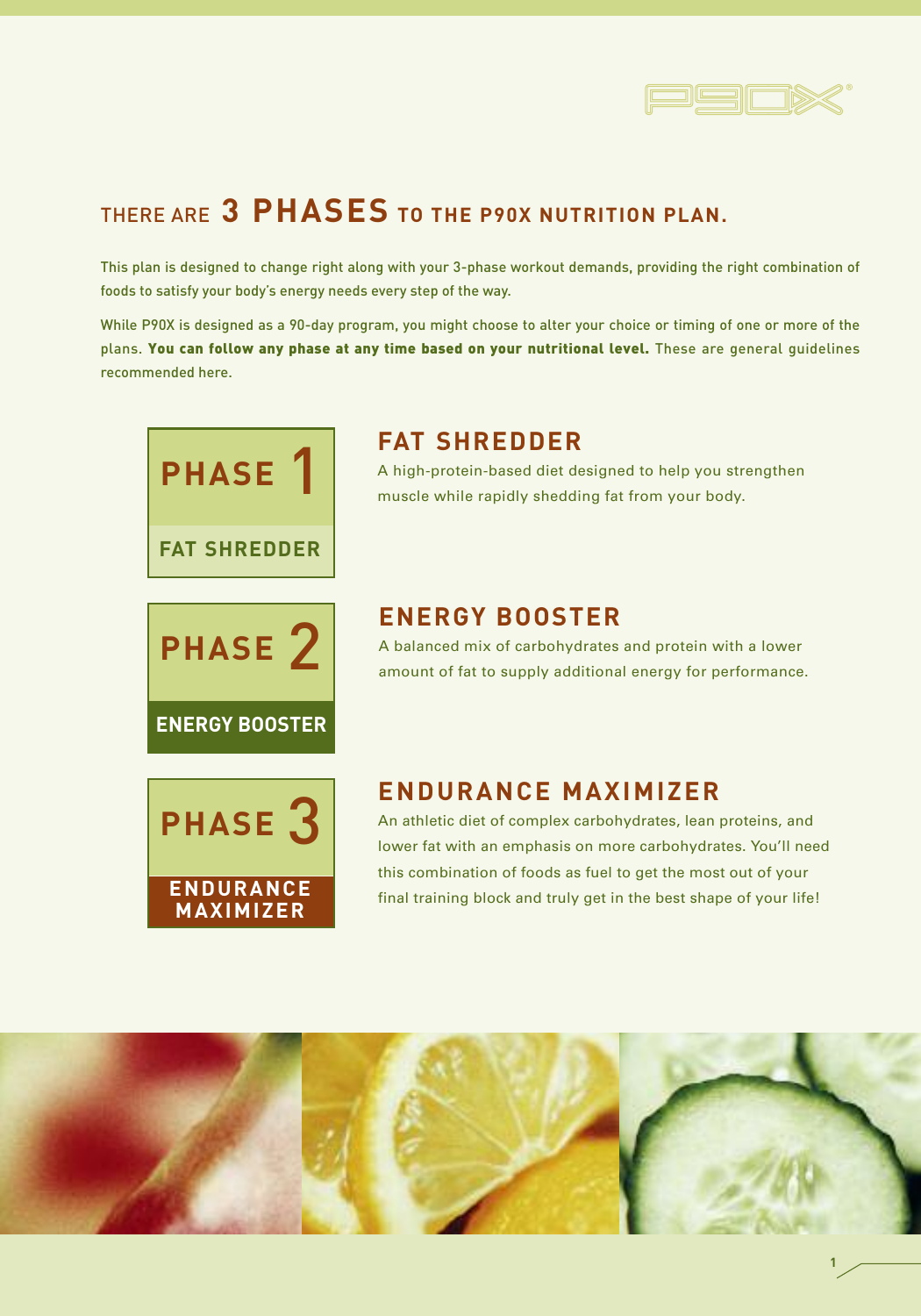#### **THE 3 PHASES**

Like the P90X exercise program, the P90X Nutrition Guideline is divided into 3 phases, calibrated to move from fast, efficient fat loss (Phase 1) to peak energy (Phase 2) to lasting success (Phase 3). The nutritional proportions change with each plan, so it's important to follow the instructions for your current plan.

| The nutritional proportions for each of the 3 plans are as follows: |                                                                              |                |              |            |
|---------------------------------------------------------------------|------------------------------------------------------------------------------|----------------|--------------|------------|
| <b>PHASE</b>                                                        | GOAL                                                                         | <b>PROTEIN</b> | CARBOHYDRATE | <b>FAT</b> |
| <b>PHASE 1</b><br><b>FAT SHREDDER</b>                               | Strengthen muscle and shed excess body fat                                   | 50%            | 30%          | 20%        |
| <b>PHASE 2</b><br><b>ENERGY BOOSTER</b>                             | Maintain Phase 1 changes with additional<br>energy for midstream performance | 40%            | 40%          | 20%        |
| <b>PHASE 3</b><br><b>ENDURANCE MAXIMIZER</b>                        | Support peak physical performance<br>and satisfaction over the long term     | 20%            | 60%          | 20%        |

**FAT SHREDDER** Those who are reasonably fit and have more body fat can use this phase more easily than someone who is very fit and doesn't have a lot of excess body fat to lose. This stage is designed to cut down your body fat percentage, and as this happens, your available energy should also decrease. Therefore, Phase 1 should only be extended if you need to drop more fat and also feel like you have ample energy to push hard during your workouts. Conversely, this phase could be shortened by a week or two if your body fat is already low and you feel like you don't have the necessary energy to get the most out of your workouts.



**PHASE** 

**ENERGY BOOSTER** This is more of a well-rounded, long-term, sensible eating plan, and there shouldn't be too much trouble once you get here. This plan can also be used as long as you like if you're feeling

great, have plenty of energy, and it seems like you're making overall progress.

**ENDURANCE MAXIMIZER** This plan should be earned. It's an athletic diet and you'll only need it if you are



**2**

pushing your body to the limit, which you should be if you keep your promise to "Bring It." Of note is that Phase 3 should be tried at some point, even if you feel good in Phase 2. We've seen many people hesitate to move on to this more carb-heavy phase for fear that they'll gain weight, but surprise! They found that once they did, they had more energy, worked out even harder, and had better results. This is important to keep in mind. Athletes eat more carbs, and there is a reason that they do. We wouldn't put it in the plan if it weren't proven to improve results.

#### **CUSTOMIZING THE PHASES**

While P90X is designed as a 90-day program, you might choose to alter your choice or timing of one or more of the phases.

- **DETERMINE YOUR PHASE**
- $\Box$ (1) FAT SHREDDER
- -(2) ENERGY BOOSTER
- -(3) ENDURANCE MAXIMIZER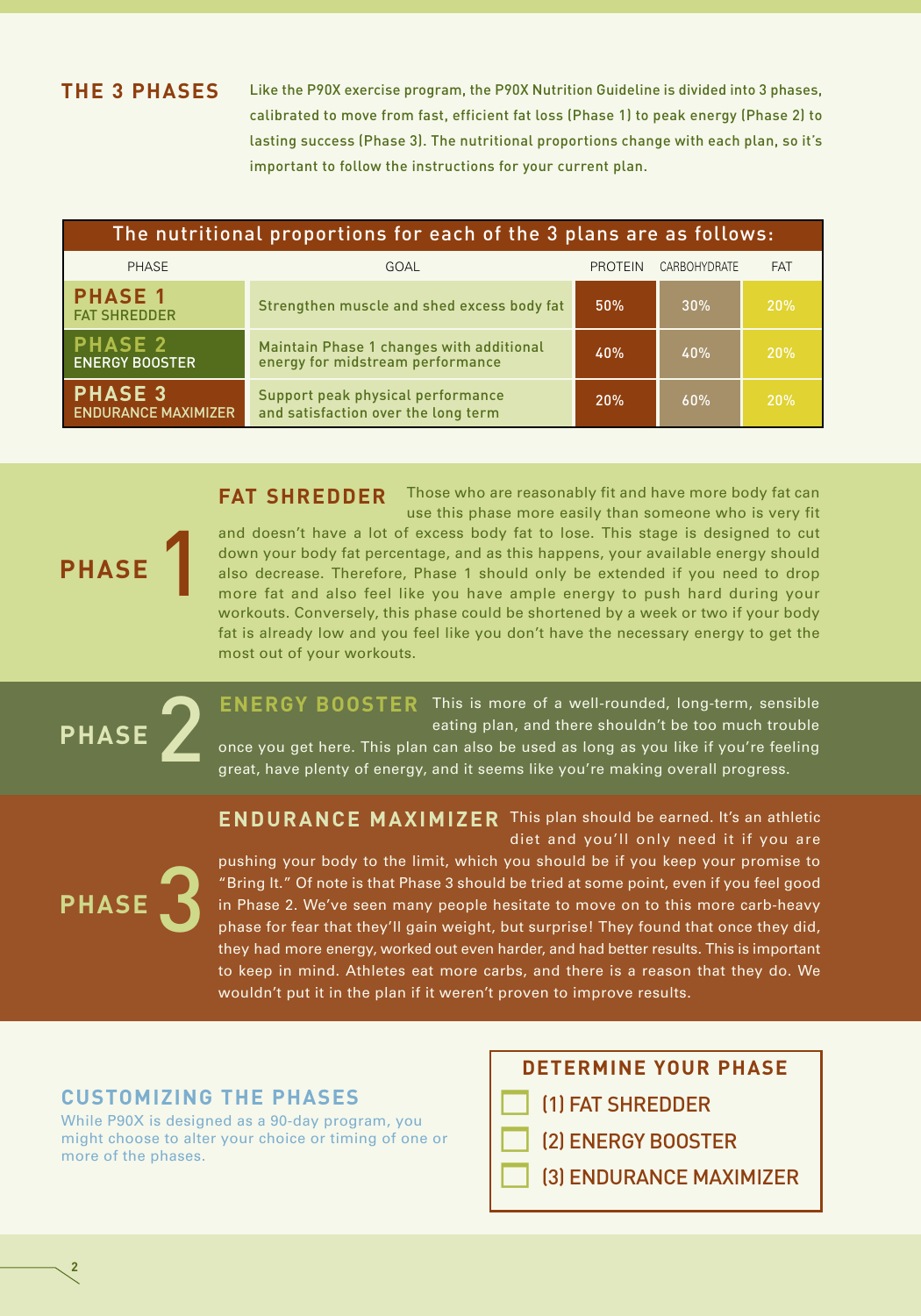

## THERE ARE **3 NUTRITION LEVELS WITHIN EACH APPROACH**.

Please take a moment to determine your daily nutrition and calorie needs. The data you provide will determine how much food you need (and how much you don't need) while you go through P90X.

#### **1**

Calculate your resting metabolic rate (RMR). This is basically the number of calories you need to breathe, pump blood, grow hair, blink—be alive.

| YOUR BODY WEIGHT |          | <b>RMR (IN CALORIES)</b> |
|------------------|----------|--------------------------|
|                  | $x = 10$ |                          |
|                  |          |                          |

#### **2**

Calculate your daily activity burn, the calories required for daily movement apart from exercise.



a computer programmer, so this figure should be treated as a ballpark estimate. You will probably need to do some personal adjusting to get it perfect. Don't worry, this will become more obvious than you think once you get going.

#### **3**

Add the calories required for your exercise needs, which we have calculated at 600 calories per day for the P90X program. Add it all up and you've got your energy amount.

| <b>YOUR RMR</b> |   | <b>DAILY ACTIVITY BURN</b> |         | <b>ENERGY AMOUNT</b> |
|-----------------|---|----------------------------|---------|----------------------|
|                 | ٠ |                            | $+600=$ |                      |
|                 |   |                            |         |                      |

#### **4**

Now use your energy amount to determine your nutrition level in the table.

Example: A 6-foot, 180-pound man

RMR = 180 (body weight in pounds) x 10 = 1,800 Daily activity burn = 1,800 (RMR) x 20% = 360 Exercise expenditure = 600

Energy amount =  $1,800 + 360 + 600 = 2,760$ Nutrition level = II

Round down to the bottom of your level to create a slight calorie deficit, e.g., if you are at level II, your calorie target is 2,400 calories/day.

| YOUR<br><b>ENERGY AMOUNT</b> | NUTRITION LEVEL    |                  |
|------------------------------|--------------------|------------------|
| 1,800-2,399                  | 1,800 calories/day | <b>LEVEL I</b>   |
| 2,400-2,999                  | 2,400 calories/day | <b>LEVEL II</b>  |
| $3.000+$                     | 3,000 calories/day | <b>LEVEL III</b> |

## **YOUR NUTRITION LEVEL =**

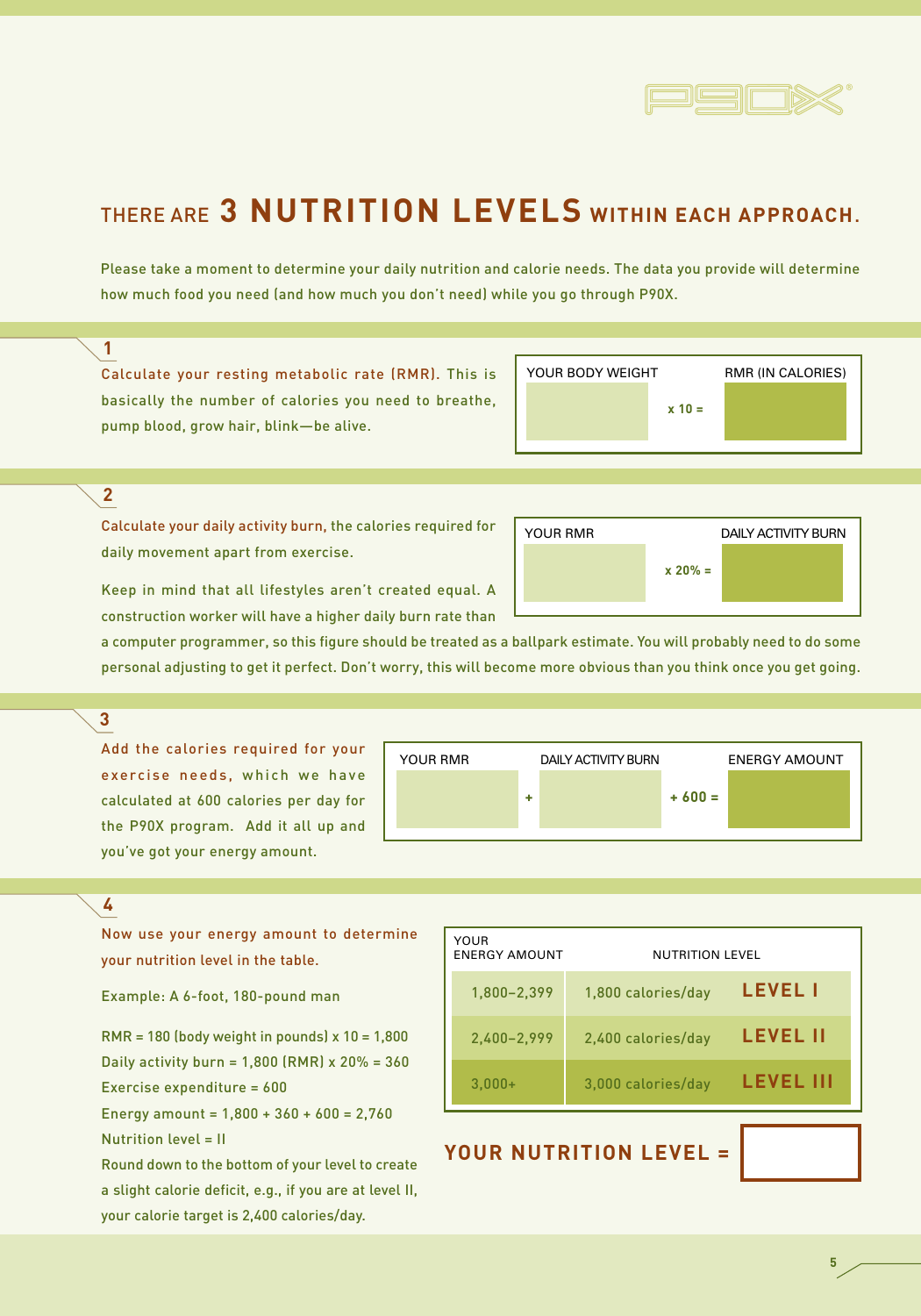# **1 MEAL PLAN APPROACH**



**PHASE**

# **FAT SHREDDER**

## **GENERAL GUIDELINES**

Following the daily Meal Plan Approach will take the guesswork out of your daily food preparation. You'll enjoy a variety of delicious, healthy, and low-fat recipes that will provide you with the proper amount of nutrition and energy to get the most out of your P90X workout.

# MEAL PLAN APPROACH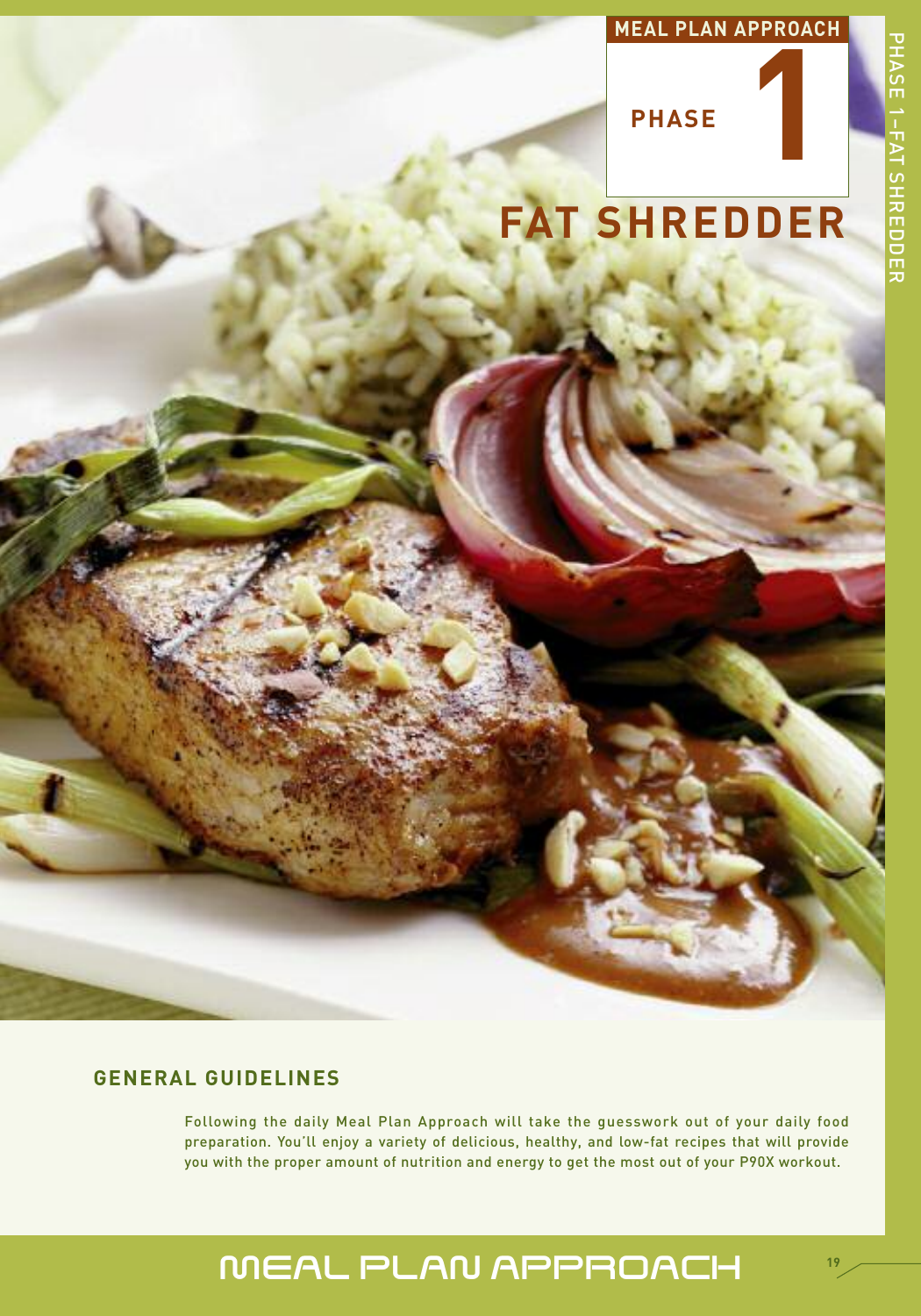# **FAT SHREDDER**





**EXECUTE:** Recipe included

| <b>BREAKFAST</b>                                                                                                | <b>SNACK</b>                                                         | LUNCH                                                                                                                                      | <b>SNACK</b>               | DINNER                                                                                                                             |
|-----------------------------------------------------------------------------------------------------------------|----------------------------------------------------------------------|--------------------------------------------------------------------------------------------------------------------------------------------|----------------------------|------------------------------------------------------------------------------------------------------------------------------------|
| <b>DAY</b><br>1_Mushroom Omelet -<br>1 cup_Fresh strawberries<br>8 oz_Cottage cheese, 1%                        | 1 Protein bar<br>1_Recovery drink*                                   | 1 Chef Salad $-$                                                                                                                           | 2 oz_Soy nuts              | 6 oz Salmon<br>2 tbsp_Lemon-Dill Sauce<br>1/2 cup_Asparagus<br>1 cup_Wild rice<br>1 cup_Red Pepper Soup -<br>1 tbsp_Protein powder |
| DAY 2<br>1_Protein Shake -                                                                                      | 1 Protein bar<br>1_Recovery drink*                                   | 1_Shrimp Stir-Fry -<br>1 tbsp_Sesame seeds<br>1 oz_Cashews                                                                                 | 1-1/2 oz_String<br>cheese  | 6 oz Turkey<br>2 tbsp_Gravy =<br>1/2 cup_Green beans<br>1 cup_Butternut Squash<br>Soup<br>1 tbsp_Protein powder                    |
| DAY 3<br>2 slices_Turkey bacon<br>1_Chicken Scramble -<br>4 oz_Fresh-squeezed juice                             | 1 Protein bar<br>1_Recovery drink*                                   | 1 Chicken Salad -<br>2 cups_Salad greens<br>1 cup_Vegetable Soup -<br>1 tbsp Protein powder                                                | 2 oz_Soy nuts              | 6 oz Halibut<br>2 tbsp_Pesto Sauce<br>1 cup_Wild rice<br>1/2 cup_Zucchini                                                          |
| $\sqrt{4}$<br>1_Soy Sausage Muffin -<br>8 oz_Skim milk                                                          | 1 Protein bar<br>1_Recovery drink*                                   | 1_Steak & Arugula Salad -<br>2 tbsp_Balsamic Vinaigrette                                                                                   | 1 oz_Turkey jerky          | 6 oz Chicken breast<br>2 tbsp_Honey-Chile<br>Sauce $\blacksquare$<br>1 cup_Quinoa<br>1/2 cup_Snap peas                             |
| $\overline{DAY}$ 5<br>1_Spinach Scramble -<br>8 oz_Skim milk<br>1/2_Grapefruit, medium                          | 1 Protein bar<br>1_Recovery drink*                                   | 6 oz_Turkey Burger -<br>1-1/2 oz_Low-fat Swiss<br>cheese<br>$1/2$ cup_Coleslaw $\blacksquare$<br>1 cup_Gazpacho -<br>1 tbsp Protein powder | 8 oz Cottage<br>cheese, 1% | 6 oz_Swordfish<br>2 tbsp_Mango-Ginger<br>Sauce $\blacksquare$<br>1 cup_Wild rice<br>1_Artichoke, medium                            |
| b<br><b>DAY</b><br>1 Protein Shake                                                                              | 1 Protein bar<br>1_Recovery drink*                                   | 1 Island Pork<br>Tenderloin Salad -                                                                                                        | 1 oz Turkey jerky          | 1 Beef & Broccoli Stir-Fry<br>1 $cup$ Miso Soup $\blacksquare$<br>1 tbsp_Protein powder                                            |
| $DA\lambda$ 7<br>2 slices Turkey bacon<br>1_Cheese Scramble -<br>8 oz_Skim milk<br>1/4_Cantaloupe, medium<br>20 | 1 Protein bar<br>1_Recovery drink*<br>* Immediately<br>after workout | 1 Tuna Salad $\blacksquare$<br>2 cups Salad greens<br>1 cup_Chilled Cucumber<br>$Soup$ $\blacksquare$                                      | 8 oz Cottage<br>cheese, 1% | 6 oz Lemon-Garlic<br>Chicken $\blacksquare$<br>1 cup_Wild rice<br>1 cup_Asparagus Soup -<br>1 tbsp_Protein powder                  |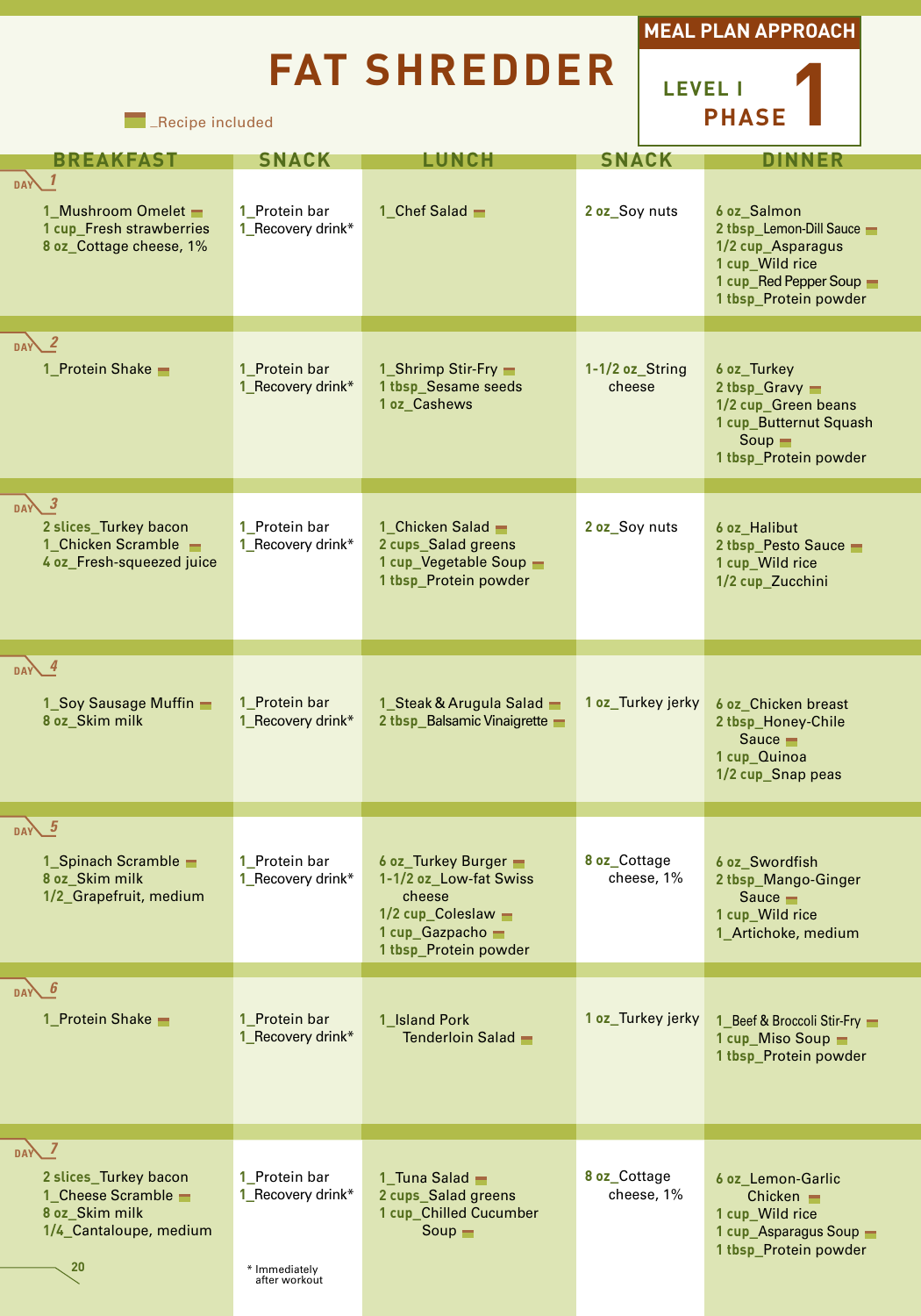# **FAT SHREDDER**





*\_Recipe included*

| <b>BREAKFAST</b>                                                                                                     | <b>SNACK</b>                                                         | LUNCH                                                                                                                          | <b>SNACK</b>                | DINNER                                                                                                                              |
|----------------------------------------------------------------------------------------------------------------------|----------------------------------------------------------------------|--------------------------------------------------------------------------------------------------------------------------------|-----------------------------|-------------------------------------------------------------------------------------------------------------------------------------|
| DAY<br>1_Mushroom Omelet -<br>1 cup_Fresh strawberries<br>12 oz Cottage cheese, 1%                                   | 1 Protein bar<br>1_Recovery drink*                                   | 1_Chef Salad -                                                                                                                 | 30 nuts_Pistachios          | 8 oz Salmon<br>3 tbsp_Lemon-Dill Sauce -<br>1 cup_Asparagus<br>1 cup_Wild rice<br>2 cups_Red Pepper Soup -<br>2 tbsp_Protein powder |
| $DAY^2$<br>1_Protein Shake -                                                                                         | 1 Protein bar<br>1_Recovery drink*                                   | 1_Shrimp Stir-Fry -<br>1 tbsp_Sesame seeds<br>1 oz_Cashews                                                                     | 3 oz_String cheese          | 8 oz Turkey<br>$3$ tbsp Gravy<br>1 cup_Green beans =<br>2 cups_Butternut<br>Squash Soup<br>2 tbsp_Protein powder                    |
| $\overline{\phantom{a}}$<br><b>DAY</b><br>3 slices_Turkey bacon<br>1_Chicken Scramble -<br>6 oz_Fresh-squeezed juice | 1_Protein bar<br>1_Recovery drink*                                   | 1 Chicken Salad -<br>3 cups_Salad greens<br>2 cups_Vegetable Soup -<br>2 tbsp_Protein powder                                   | 4 oz_Soy nuts               | 8 oz_Halibut<br>3 tbsp_Pesto Sauce<br>1 cup Wild rice<br>1 cup_Zucchini                                                             |
| $DAY$ $4$<br>1_Soy Sausage Muffin -<br>12 oz_Skim milk                                                               | 1 Protein bar<br>1_Recovery drink*                                   | 1_Steak & Arugula Salad -<br>3 tbsp_Balsamic Vinaigrette -                                                                     | 2 oz_Turkey jerky           | 8 oz Chicken breast<br>3 tbsp_Honey-Chile Sauce<br>1 cup_Quinoa<br>1 cup_Snap peas                                                  |
| $DAV$ $5$<br>1_Spinach Scramble -<br>12 oz_Skim milk<br>1_Grapefruit, medium                                         | 1 Protein bar<br>1_Recovery drink*                                   | 8 oz Turkey Burger<br>3 oz_Low-fat Swiss cheese<br>1 cup Coleslaw $\blacksquare$<br>2 cups_Gazpacho -<br>2 tbsp Protein powder | 12 oz Cottage<br>cheese, 1% | 8 oz_Swordfish<br>3 tbsp_Mango-Ginger<br>Sauce $\blacksquare$<br>1 cup_Wild rice<br>1_Artichoke, medium                             |
| $DAY$ 6<br>1 Protein Shake -                                                                                         | 1 Protein bar<br>1_Recovery drink*                                   | 1 Island Pork Tenderloin<br>$Salad$ $\blacksquare$                                                                             | 2 oz Turkey jerky           | 1 Beef & Broccoli Stir-Fry<br>2 cups_Miso Soup -<br>2 tbsp_Protein powder                                                           |
| $DA\sqrt{7}$<br>3 slices Turkey bacon<br>1_Cheese Scramble -<br>12 oz_Skim milk<br>1/4_Cantaloupe, medium            | 1 Protein bar<br>1_Recovery drink*<br>* Immediately<br>after workout | 1 Tuna Salad $\blacksquare$<br>3 cups_Salad greens<br>2 cups_Chilled Cucumber<br>Soup                                          | 12 oz Cottage<br>cheese, 1% | 8 oz Lemon-Garlic Chicken<br>1 cup Wild rice<br>2 cups_Asparagus Soup =<br>2 tbsp_Protein powder<br>21                              |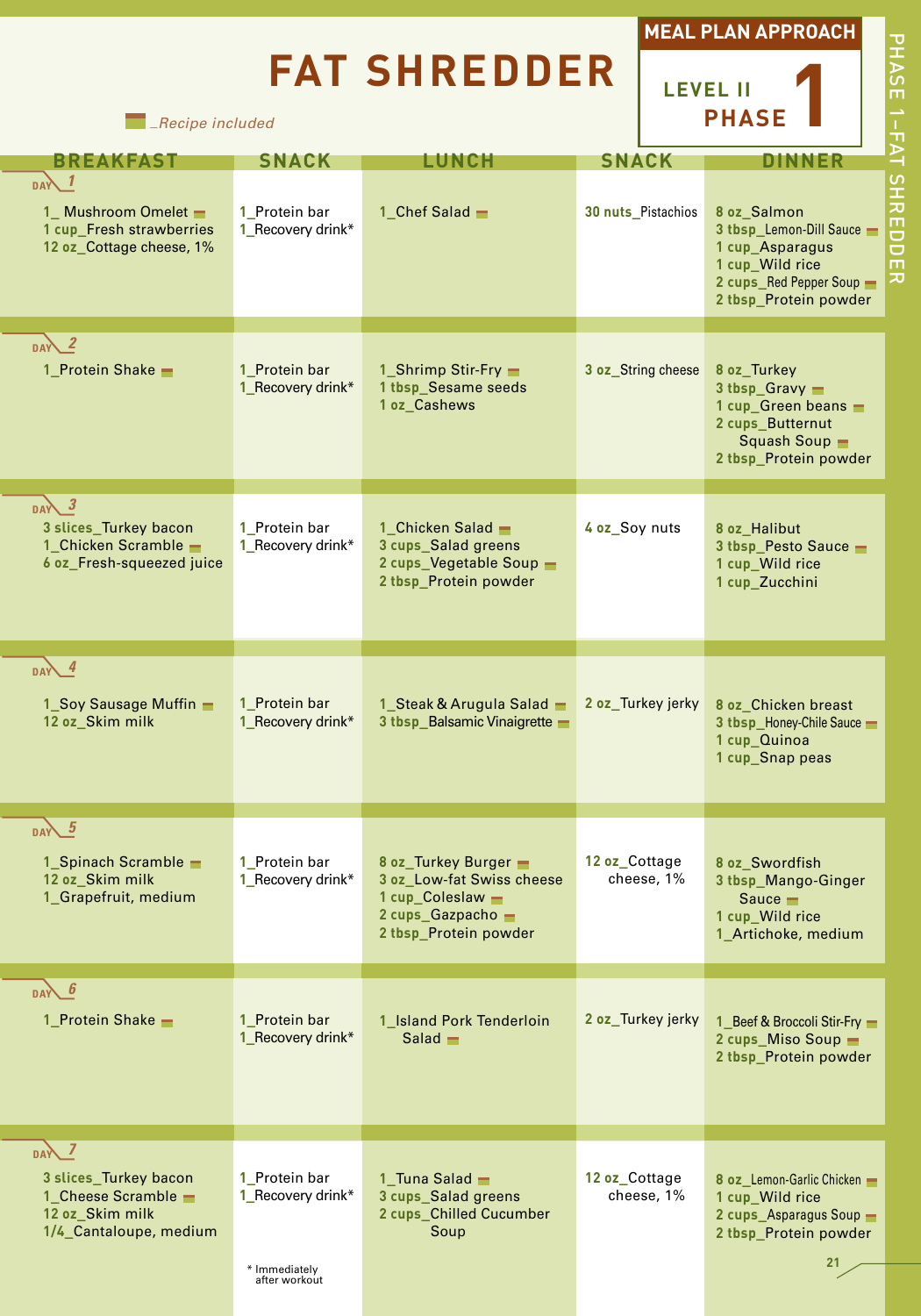# **FAT SHREDDER**



**LEVEL III PHASE1**

**EXECUTE:** Recipe included

| <b>BREAKFAST</b>                                                                                                 | <b>SNACK</b>                                                         | <b>LUNCH</b>                                                                                                          | <b>SNACK</b>                                     | DINNER                                                                                                                             |
|------------------------------------------------------------------------------------------------------------------|----------------------------------------------------------------------|-----------------------------------------------------------------------------------------------------------------------|--------------------------------------------------|------------------------------------------------------------------------------------------------------------------------------------|
| <b>DAY</b><br>1_Mushroom Omelet -<br>1 cup_Fresh strawberries<br>12 oz_Cottage cheese, 1%                        | 1 Protein bar<br>1_Recovery drink*                                   | 1 Chef Salad $-$                                                                                                      | 30 nuts_Pistachios<br>2 oz_Turkey jerky          | 10 oz Salmon<br>4 tbsp_Lemon-Dill Sauce<br>1 cup Asparagus<br>1 cup_Wild rice<br>2 cups_Red Pepper Soup -<br>3 tbsp_Protein powder |
| $\sqrt{2}$<br>1 Protein Shake                                                                                    | 1 Protein bar<br>1_Recovery drink*                                   | 1_Shrimp Stir-Fry -<br>2 tbsp_Sesame seeds<br>1 oz_Cashews                                                            | 3 oz String<br>cheese<br>4 oz Soy nuts           | 10 oz Turkey<br>4 tbsp_Gravy -<br>1 cup_Green beans<br>2 cups_Butternut<br>Squash Soup $\blacksquare$<br>3 tbsp_Protein powder     |
| $DAV^3$<br>4 slices_Turkey bacon<br>1_Chicken Scramble -<br>8 oz Fresh-squeezed juice                            | 1_Protein bar<br>1 Recovery drink*                                   | 1 Chicken Salad -<br>4 cups_Salad greens<br>2 cups_Vegetable Soup -<br>3 tbsp_Protein powder                          | 4 oz_Soy nuts<br>12 oz Cottage<br>cheese         | 10 oz_Halibut<br>4 tbsp_Pesto Sauce<br>1 cup_Wild rice<br>1 cup_Zucchini                                                           |
| $\sqrt{4}$<br>1_Soy Sausage Muffin -<br>12 oz_Skim milk                                                          | 1 Protein bar<br>1_Recovery drink*                                   | 1_Steak & Arugula Salad -<br>4 tbsp_Balsamic Vinaigrette                                                              | 3 oz String<br>cheese<br>1 oz_Cashews            | 10 oz Chicken breast<br>4 tbsp_Honey-Chile<br>Sauce $\blacksquare$<br>1 cup Quinoa<br>1 cup_Snap peas                              |
| $\overline{DAY}$ 5<br>1_Spinach Scramble -<br>12 oz_Skim milk<br>1_Grapefruit, medium                            | 1 Protein bar<br>1_Recovery drink*                                   | 10 oz_Turkey Burger -<br>3 oz Low-fat Swiss cheese<br>2 cups_Coleslaw -<br>2 cups_Gazpacho =<br>3 tbsp Protein powder | 12 oz Cottage<br>cheese, 1%<br>2 oz_Turkey jerky | 10 oz_Swordfish<br>4 tbsp_Mango-Ginger<br>Sauce $\blacksquare$<br>1 cup_Wild rice<br>1_Artichoke, medium                           |
| <b>6</b><br><b>DAY</b><br>1 Protein Shake                                                                        | 1 Protein bar<br>1_Recovery drink*                                   | 1_Island Pork Tenderloin<br>$Salad$ $\blacksquare$                                                                    | 2 oz Turkey jerky<br>1 oz Almonds                | 1 Beef & Broccoli<br>Stir-Fry<br>2 cups Miso Soup<br>3 tbsp_Protein powder                                                         |
| $DA\lambda$ 7<br>4 slices Turkey bacon<br>1_Cheese Scramble -<br>12 oz_Skim milk<br>1/2_Cantaloupe, medium<br>22 | 1 Protein bar<br>1_Recovery drink*<br>* Immediately<br>after workout | 1 Tuna Salad $-$<br>4 cups_Salad greens<br>2 cups_Chilled Cucumber<br>Soup $\blacksquare$                             | 12 oz Cottage<br>cheese, 1%<br>1 oz Almonds      | 10 oz Lemon-Garlic<br>Chicken $\blacksquare$<br>1 cup_Wild rice<br>2 cups_Asparagus Soup -<br>3 tbsp_Protein powder                |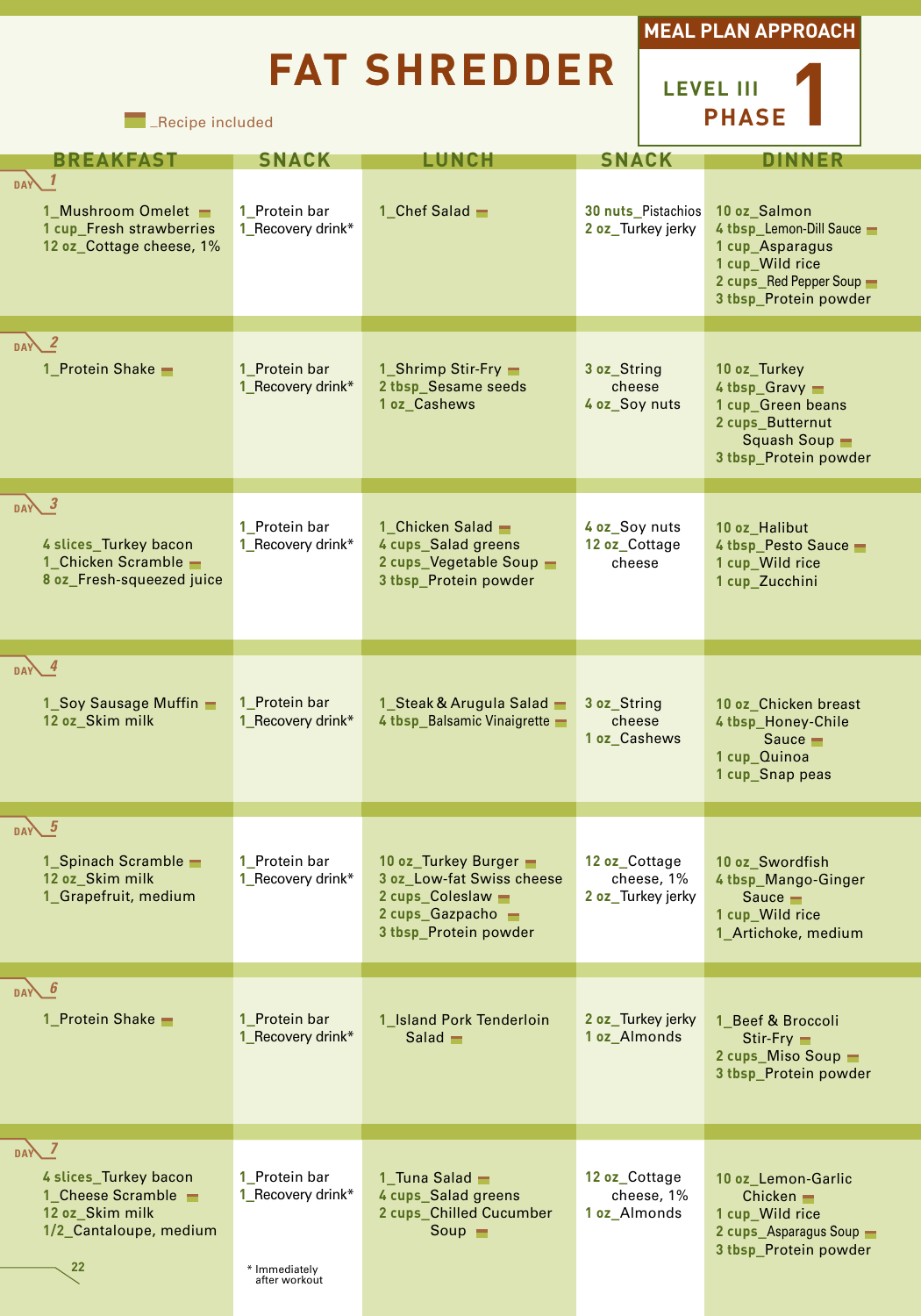



High in protein and fiber, these recipes will put you on the fast track towards building lean muscle mass while shedding excess body fat. From soup to stir-fry, there are plenty of delicious food options to help speed up your metabolism and give your body the fuel it needs for the new challenges that lie ahead. **GENERAL GUIDELINES**

NOTE: All per-serving nutritional information is based on 1 LEVEL I serving. LEVEL II and LEVEL III will vary, depending on portion size.

**RECIPES**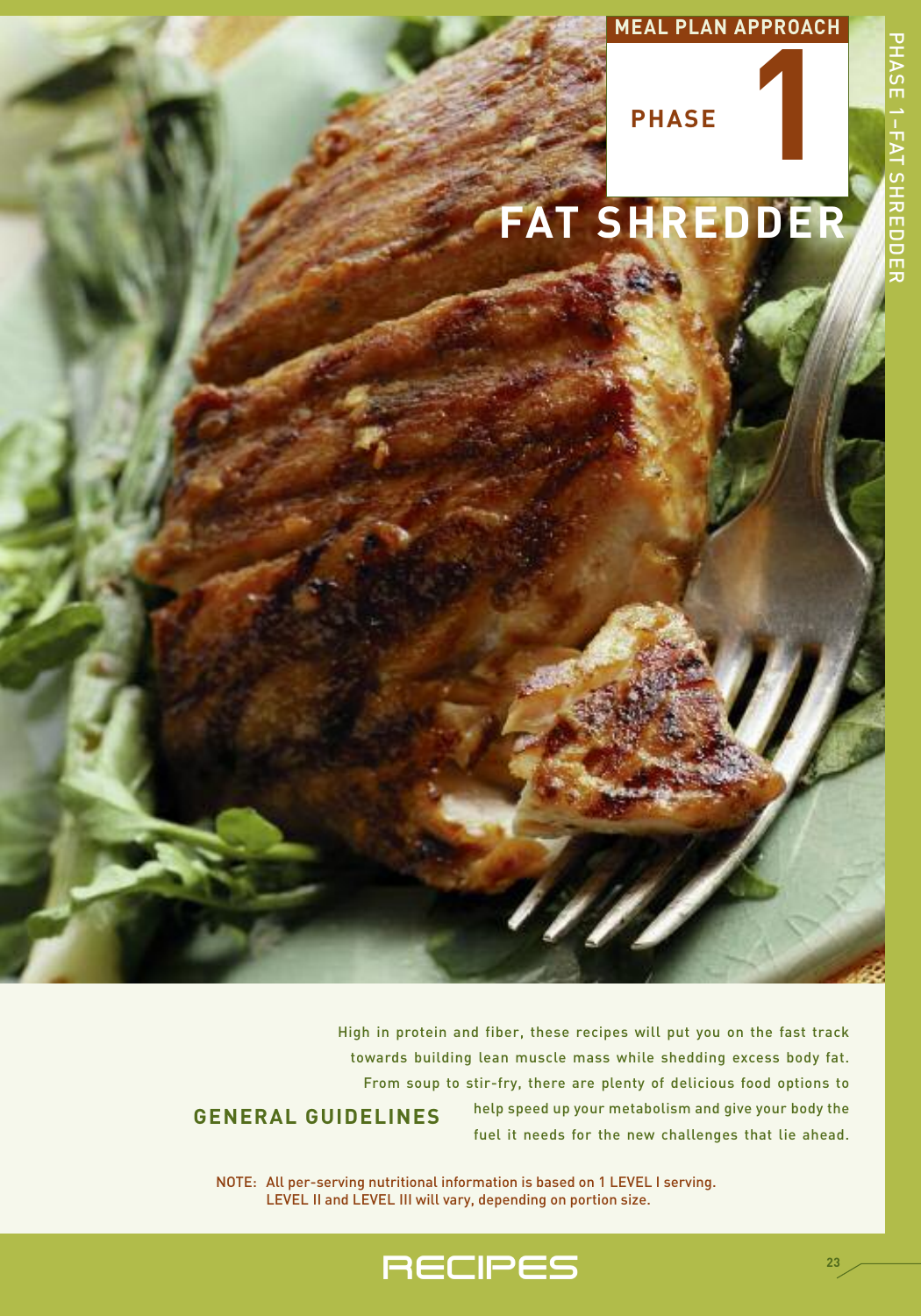#### **BALSAMIC VINAIGRETTE**

per serving:

1-1/2 cups balsamic vinegar

- 2 tablespoons fresh lemon juice 6 tablespoons Dijon mustard
	- 4 teaspoons shallots, chopped
		- 4 teaspoons fresh basil, chopped
			- 2 teaspoons olive oil
				- black pepper to taste

 Calories (kcal) g Total Fat (42% calories from fat) g Protein g Carbohydrate mg Cholesterol mg Sodium

Serves 16

Whisk together all ingredients in a small bowl. Store covered in the refrigerator.

**LEVEL I LEVEL II LEVEL III** 2 tablespoons = 1 condiment 3 tablespoons = 1-1/2 condiments 4 tablespoons = 2 condiments

## **CUMIN VINAIGRETTE**

2 tablespoons fresh lime juice 1/2 tablespoon orange juice 1/2 tablespoon Dijon mustard 1/2 teaspoon cumin powder 1/4 teaspoon salt 1/8 teaspoon black pepper 1 tablespoon olive oil

Serves 2

**24**

Whisk together until emulsified.

per serving:

 Calories (kcal) g Total Fat (92% calories from fat) g Protein g Carbohydrate mg Cholesterol 329 mg Sodium

**LEVEL I LEVEL II LEVEL III**

2 tablespoons = 1 condiment 3 tablespoons = 1-1/2 condiments 4 tablespoons = 2 condiments

## DRESSINGS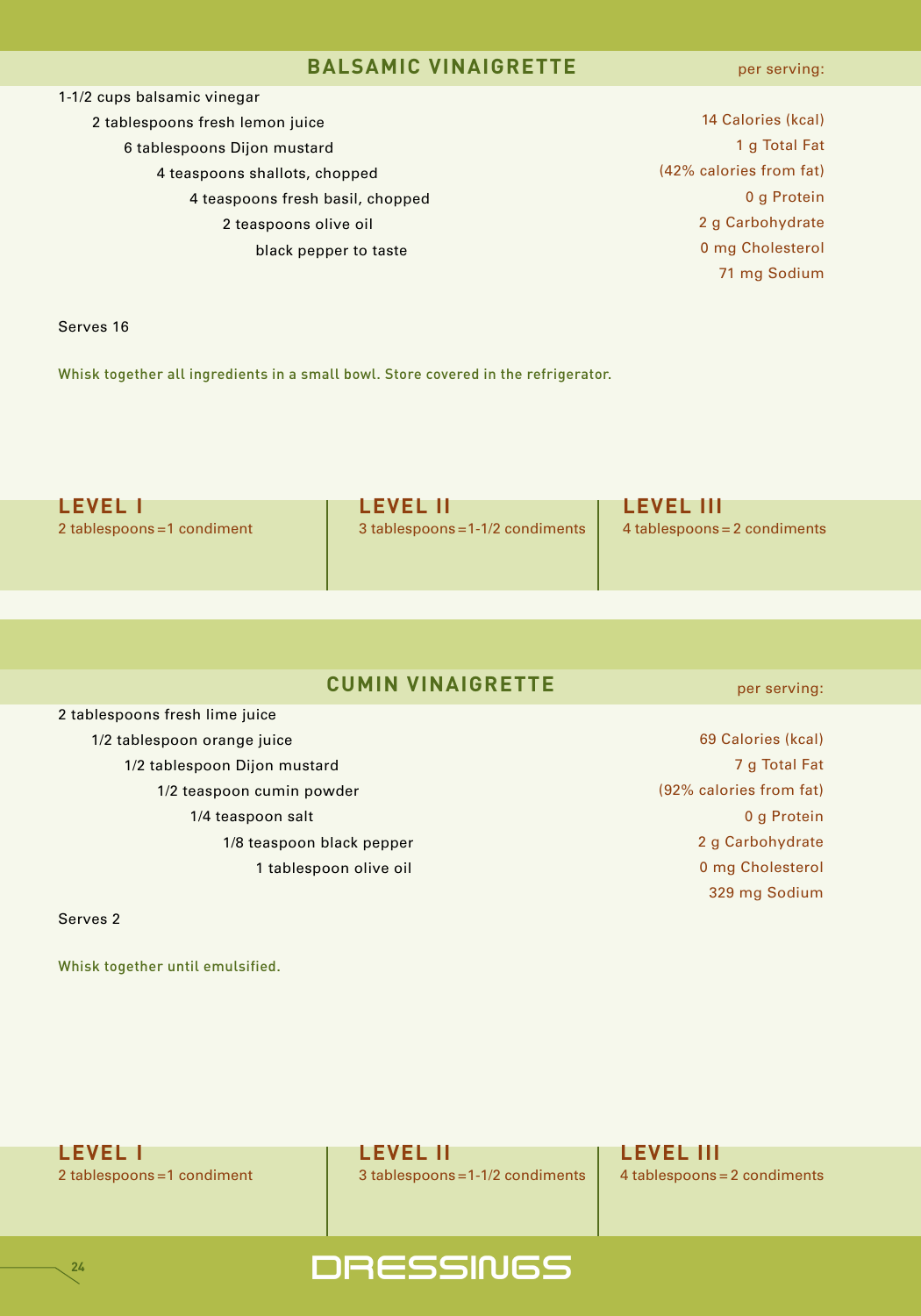#### **PESTO SAUCE**

#### per serving:

| 1 cup pine nuts                            |                         |
|--------------------------------------------|-------------------------|
| 4 cups fresh basil, packed                 | 61 Calories (kcal)      |
| 2 tablespoons garlic, chopped              | 4 g Total Fat           |
| 1 cup fat-free Parmesan cheese, grated     | (49% calories from fat) |
| 1/3 cup white cooking wine                 | 4 g Protein             |
| 1/3 cup lemon juice                        | 4 g Carbohydrate        |
| 1/2 cup fat-free chicken broth, low sodium | 5 mg Cholesterol        |
| 1/2 teaspoon salt                          | 110 mg Sodium           |
|                                            |                         |

Serves 20

1. Heat skillet over medium-high heat and toast nuts, turning until golden brown.

2. In food processor, puree basil, toasted nuts, and garlic. Add Parmesan cheese, wine, lemon juice, and chicken broth and process until blended. Add salt to taste and blend. Serve on pasta, chicken, or seafood.

| <b>LEVEL I</b>              | <b>LEVEL II</b>                  | T LEVEL III                  |
|-----------------------------|----------------------------------|------------------------------|
| 2 tablespoons = 1 condiment | 3 tablespoons = 1-1/2 condiments | 4 tablespoons = 2 condiments |
|                             |                                  |                              |
|                             |                                  |                              |

## **MANGO-GINGER SAUCE**

per serving:

| 1/2 tablespoon olive oil               |                         |
|----------------------------------------|-------------------------|
| 1 cup red onion, finely chopped        | 46 Calories (kcal)      |
| 1 cup mango, peeled and cubed          | 1 g Total Fat           |
| 1/2 cup tomato, chopped                | (19% calories from fat) |
| 1-1/2 tablespoons fresh ginger, minced | 1 g Protein             |
| 1/4 cup fresh lime juice               | 9 g Carbohydrate        |
| 2 tablespoons orange juice             | 0 mg Cholesterol        |
| 2 tablespoons dry sherry               | 3 mg Sodium             |
| 1-1/2 tablespoons brown sugar          |                         |
| 1-1/2 tablespoons white vinegar        |                         |
|                                        |                         |

#### Serves 8

Stir together all ingredients in a nonreactive bowl. Store covered in the refrigerator until ready to serve.

**LEVEL I LEVEL II LEVEL III**

2 tablespoons =1 condiment 3 tablespoons = 1-1/2 condiments 4 tablespoons = 2 condiments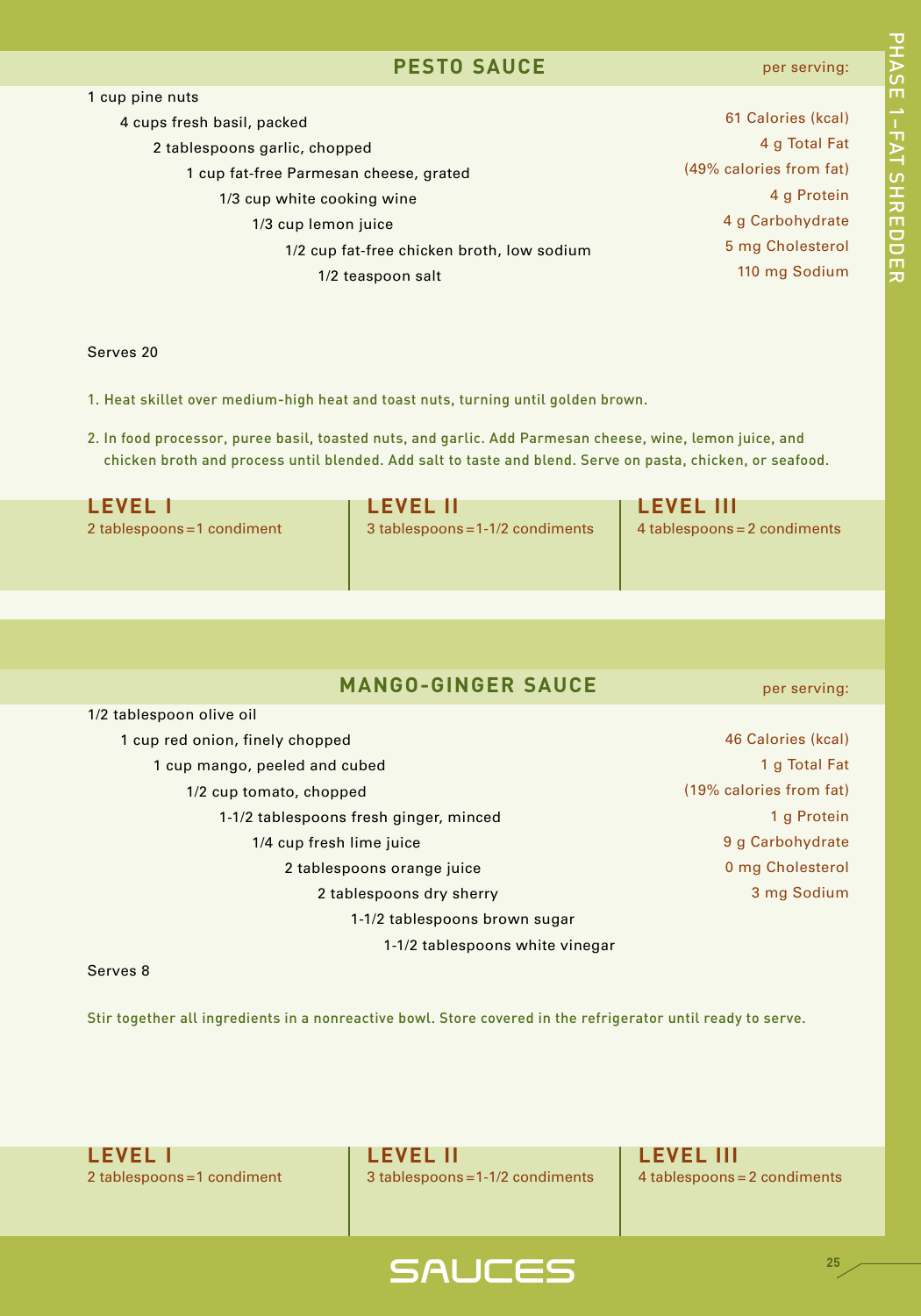Calories (kcal) trace Total Fat (1% calories from fat) g Protein g Carbohydrate mg Cholesterol mg Sodium

1/3 cup shallots, chopped

1/3 cup all-purpose flour

3 cups fat-free chicken broth, low sodium

- 1/4 teaspoon salt
	- 1 teaspoon poultry seasoning

Serves 10

- 1. Sauté shallots in some of the broth until soft (see Low-Fat Cooking Techniques). Gradually whisk in the flour, adding broth as needed to form a thick paste.
- 2. Gradually add the remaining broth, stirring and cooking until thickened. Add the salt and poultry seasoning.

| <b>LEVEL 1</b>              | I LEVEL III                      | <b>LEVEL III</b>             |
|-----------------------------|----------------------------------|------------------------------|
| 2 tablespoons = 1 condiment | 3 tablespoons = 1-1/2 condiments | 4 tablespoons = 2 condiments |
|                             |                                  |                              |
|                             |                                  |                              |

per serving:

| 174 cup shanots, chopped line |                                               |                         |
|-------------------------------|-----------------------------------------------|-------------------------|
|                               | 2/3 cup honey, slightly warmed                | 56 Calories (kcal)      |
|                               | 1/4 cup sherry vinegar                        | 1 g Total Fat           |
|                               | 1 teaspoon pasilla chile powder               | (13% calories from fat) |
|                               | 1/4 teaspoon ground cumin                     | 1 g Protein             |
|                               | 1-1/2 cups fat-free chicken broth, low sodium | 13 g Carbohydrate       |
|                               | salt and pepper to taste                      | 0 mg Cholesterol        |
|                               | 1 teaspoon cilantro, chopped                  | 48 mg Sodium            |
| Serves 16                     | 3 tablespoons chopped pecans, toasted         |                         |

- 1. Coat a sauté pan with cooking spray and place on medium-high heat. Add chopped shallots and sauté until tender.
- 2. Add the honey and vinegar to the pan. Quickly stir in the chile powder, cumin, and broth. Bring to a boil and reduce by half.
- 3. Transfer sauce to a blender or food processor and blend at high speed until smooth. Season to taste with salt and pepper. Stir in cilantro. Garnish dish with toasted pecans.

1/4 cup shallots, chopped fine

**LEVEL I LEVEL II LEVEL III** 2 tablespoons =1 condiment 3 tablespoons =1-1/2 condiments 4 tablespoons = 2 condiments

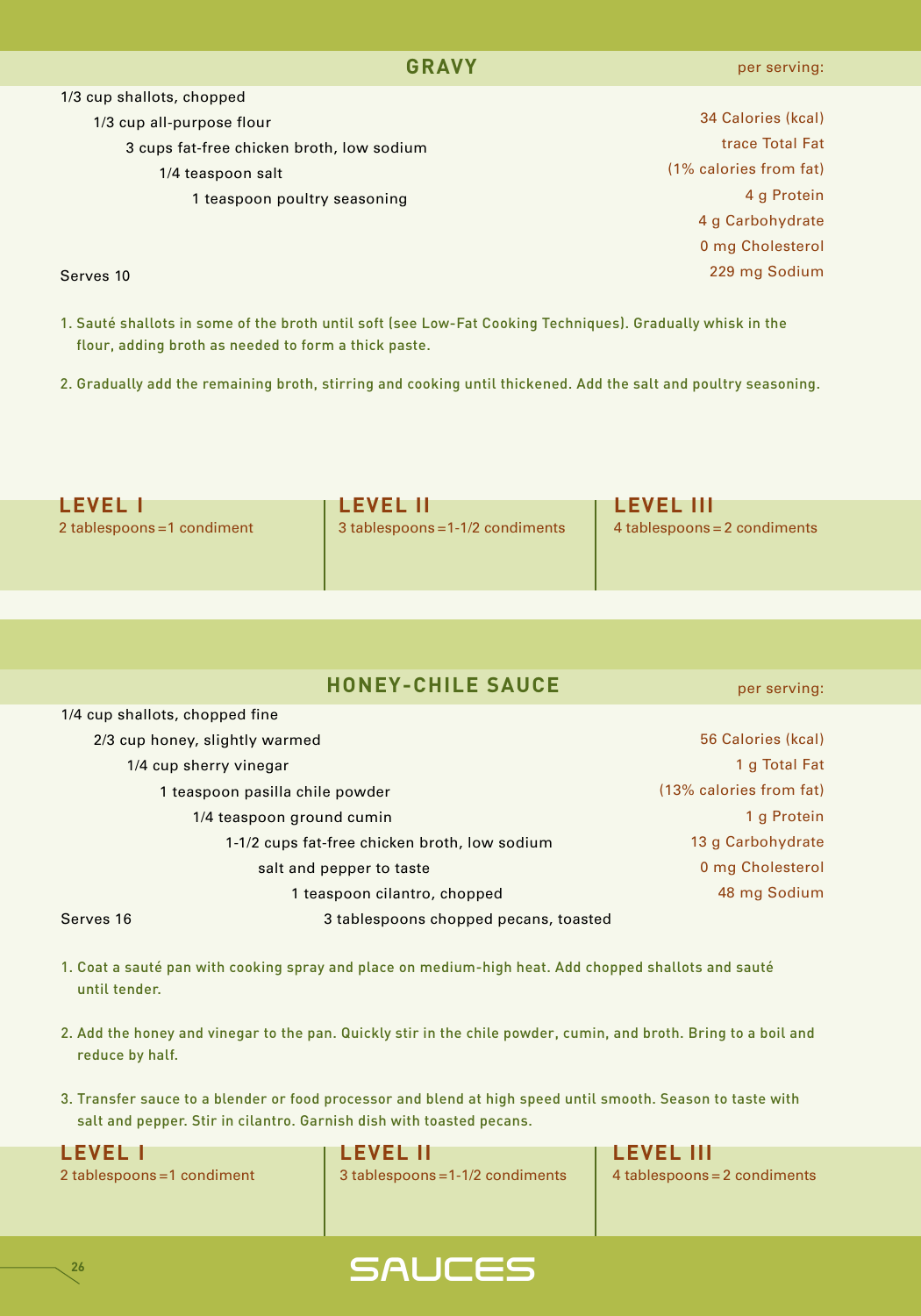#### **LEMON-DILL SAUCE**

#### per serving:

| 1/2 cup shallots, chopped                 |                        |
|-------------------------------------------|------------------------|
| 2 cups white wine                         | 58 Calories (kcal)     |
| 2 tablespoons arrowroot                   | trace Total Fat        |
| 2 cups fat-free chicken broth, low sodium | (0% calories from fat) |
| 6 tablespoons lemon juice                 | 3 g Protein            |
| 1 teaspoon lemongrass, minced             | 5 g Carbohydrate       |
| 1 tablespoon fresh dill, chopped          | 0 mg Cholesterol       |
| Serves 10                                 | 107 mg Sodium          |

Serves 10

- 1. Coat a large sauté pan with cooking spray and sauté shallots until soft (not brown), moistening with wine if necessary.
- 2. Dissolve the arrowroot in 1/2 cup of the chicken broth. Set aside.
- 3. Add remaining wine to shallots and reduce by half. Add remaining chicken broth and reduce by half again.
- 4. Add the arrowroot mixture. Transfer the mixture to a food processor or blender and puree until smooth.
- 5. Return the sauce to the pan. Add lemon juice and lemongrass and simmer over low heat for about 30 minutes, until thick. Strain out the lemongrass and stir in the dill.

| <b>LEVEL I</b>              | <b>LEVEL II</b>                  | <b>LEVEL III</b>             |
|-----------------------------|----------------------------------|------------------------------|
| 2 tablespoons = 1 condiment | 3 tablespoons = 1-1/2 condiments | 4 tablespoons = 2 condiments |
|                             |                                  |                              |

## **CHILLED CUCUMBER SOUP**

1 whole hothouse cucumber

1/2 cup red onion, chopped

- 3 tablespoons fresh dill, chopped
	- 1 tablespoon fresh mint, chopped 1-1/4 cups nonfat plain yogurt 1/4 teaspoon salt 1/8 teaspoon black pepper 1/16 teaspoon cayenne

1/4 tablespoon celery seed

per serving:

 Calories (kcal) trace Total Fat (5% calories from fat) g Protein g Carbohydrate mg Cholesterol mg Sodium

Serves 4

Combine all ingredients and puree with blender. Chill. Garnish with chopped dill or parsley.

**LEVEL I LEVEL II LEVEL III**  $1 \text{ cup soup} =$   $2 \text{ cups soup} =$   $2 \text{ cups soup} =$ 

1/2 vegetable 10 vegetable 10 vegetable 1-1/2 vegetables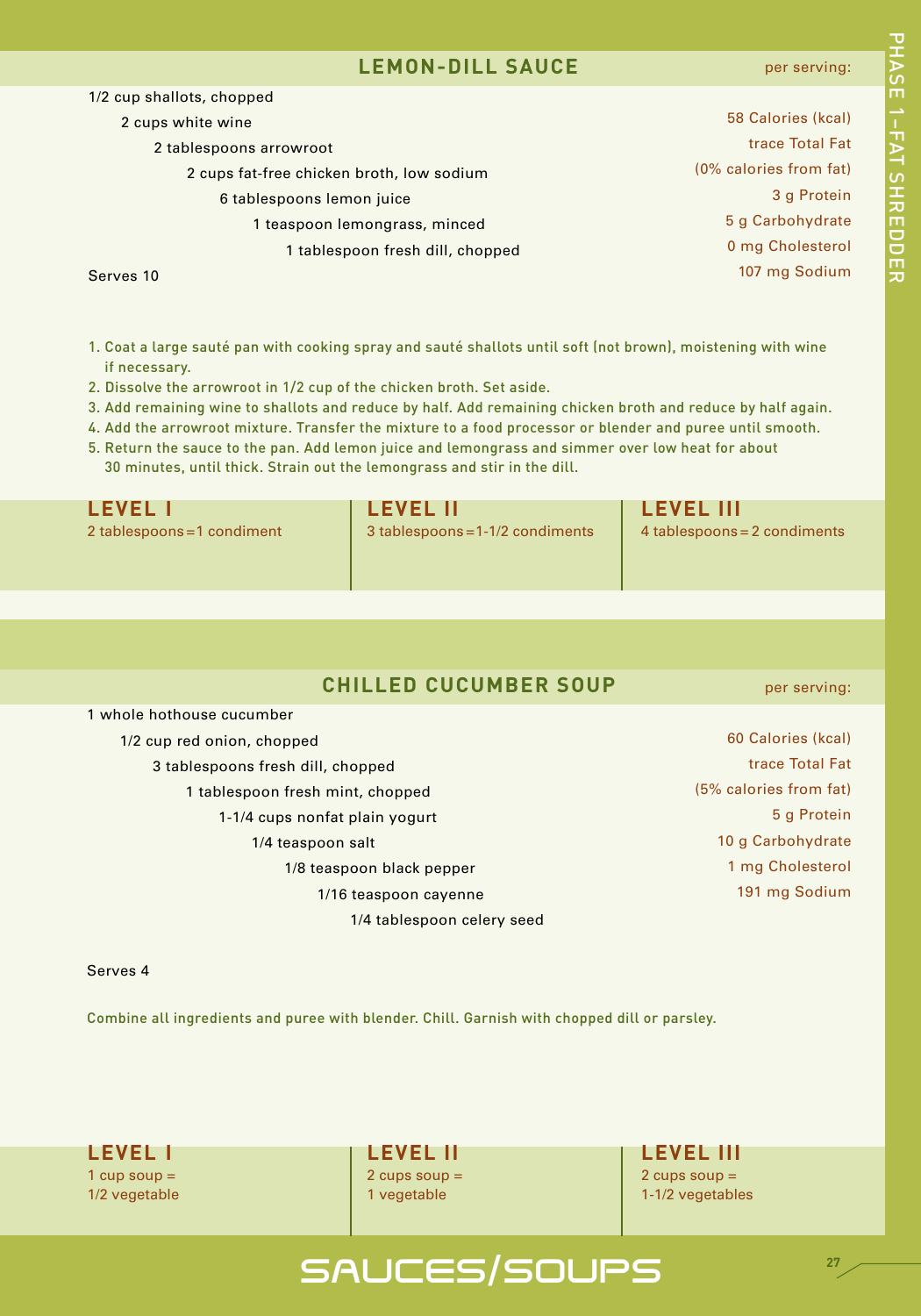#### **ASPARAGUS SOUP**

| 1-1/4 cups onions, diced                        |                                  |                        |
|-------------------------------------------------|----------------------------------|------------------------|
|                                                 | 1/2 teaspoon garlic, chopped     | 38 Calories (kcal)     |
| 1-1/2 quarts fat-free chicken broth, low sodium |                                  | trace Total Fat        |
|                                                 | 1-1/2 pounds asparagus, diced    | (9% calories from fat) |
|                                                 | 1/2 potato, diced                | 2 g Protein            |
|                                                 | 1 dash salt                      | 5 g Carbohydrate       |
|                                                 | 1/2 teaspoon yellow mustard seed | 0 mg Cholesterol       |
|                                                 | 1 dash 17-spice mix              | 1,780 mg Sodium        |
| Serves 8                                        | 1/2 teaspoon dry mustard         |                        |
|                                                 |                                  |                        |

1. Sauté onions and garlic in 1/4 cup of the chicken broth.

- 2. Add asparagus, potato, and remaining stock. Bring to a boil. Reduce heat and simmer 15 to 20 minutes.
- 3. Remove soup from heat and puree with a food processor or immersion blender. Return to the pan and season with the spices. Serve.
- 4. If desired, add protein powder just before serving.

| <b>LEVEL I</b>                  | <b>LEVEL II</b>                | <b>LEVEL III</b>                 |
|---------------------------------|--------------------------------|----------------------------------|
| 1 cup soup,                     | 2 cups soup,                   | 2 cups soup,                     |
| 1 tablespoon protein powder $=$ | 2 tablespoons protein powder = | 3 tablespoons protein powder $=$ |
| 1/2 protein, 1 vegetable        | 1 protein, 1 vegetable         | 1 protein, 1 vegetable           |

## **BUTTERNUT SQUASH SOUP**

1 tablespoon shallot, minced

1 clove garlic, pressed or minced

3 cups butternut squash, peeled and seeded 1/2 cup fat-free chicken broth, low sodium

70 Calories (kcal) trace Total Fat (1% calories from fat) 3 g Protein

> 18 g Carbohydrate 0 mg Cholesterol 89 mg Sodium

#### Serves 3

- 1. Combine the shallot and garlic in a nonstick saucepan and cook over low heat until translucent, adding a little water if necessary to prevent scorching.
- 2. Add the squash and chicken broth and simmer until the squash is soft, about 20 minutes. Transfer to a blender or food processor and puree.
- 3. Return the soup to the pan and place over medium heat until heated through. Serve.
- 4. If desired, add protein powder just before serving.

**28**

1 cup soup, 2 cups soup, 2 cups soup,

1 tablespoon protein powder = 2 tablespoons protein powder = 3 tablespoons protein powder = 1/2 protein, 1 vegetable 1 protein, 1 protein, 1 vegetable 1 protein, 1 vegetable



## **LEVEL I LEVEL II LEVEL III**

per serving: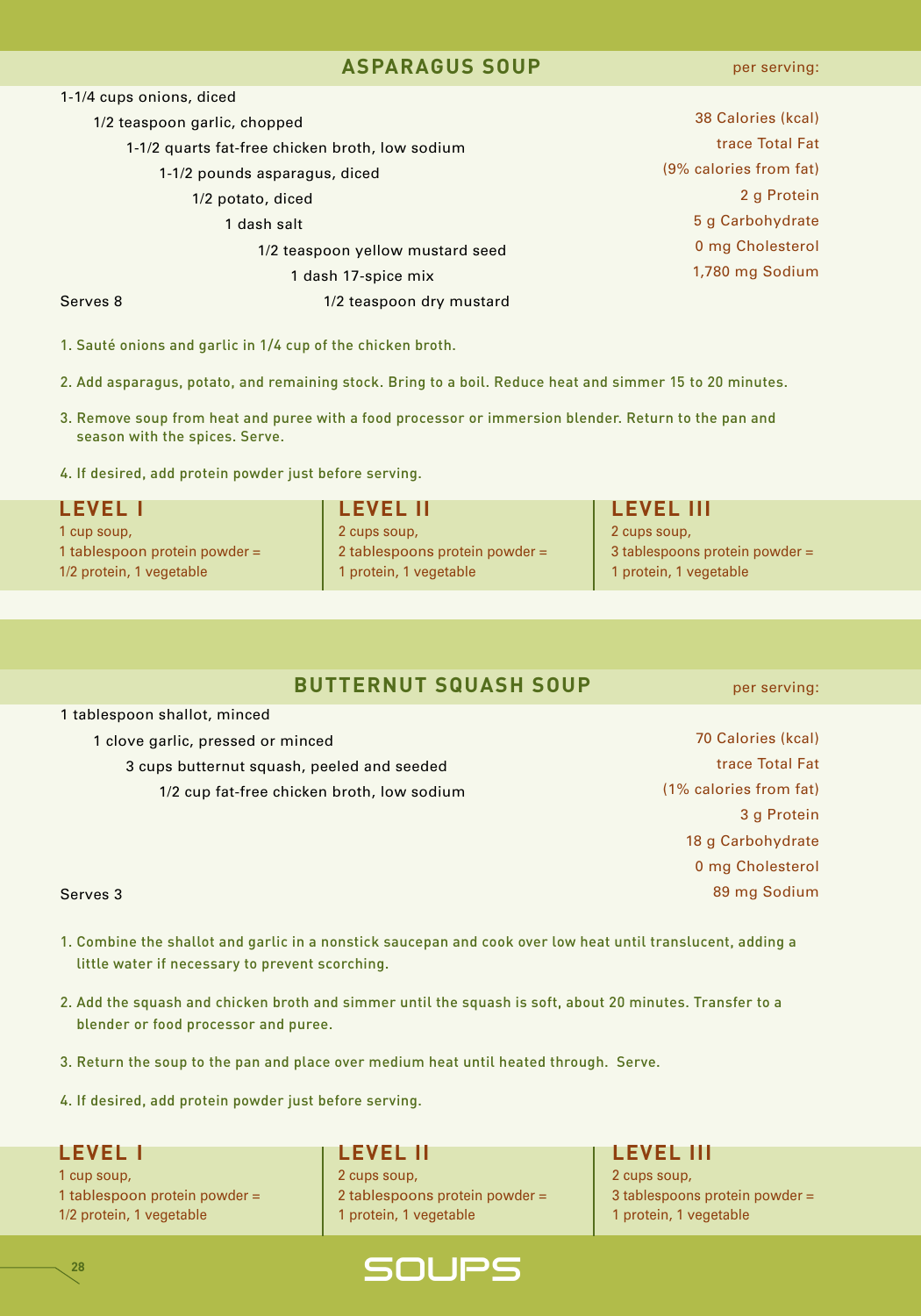#### **GAZPACHO**

3/4 cup each green and red bell pepper, seeded and diced

1/3 cup red wine vinegar

#### 1/4 cup each fresh oregano, basil, and Italian parsley, chopped per serving: 20 Calories (kcal) trace Total Fat (4% calories from fat) 1 g Protein 5 g Carbohydrate 0 mg Cholesterol 5 mg Sodium 고<br>고 A S E 1– F A T د<br>+ **カmワワmカ**

Serves 10 **1/4 teaspoon Tabasco sauce or to taste** 

1. Place the tomatoes, tomato juice, cucumbers, carrots, green and red peppers, onion, shallots, and garlic in a food processor or blender and process until smooth.

1/3 cup fresh lemon juice 1 teaspoon paprika

1/4 teaspoon white pepper

2. Add the vinegar, lemon juice, paprika, oregano, basil, parsley, and white pepper and process to combine. Add Tabasco sauce to taste and blend. Chill for several hours before serving.

Note: Additional protein powder is not recommended for this recipe. If desired, we suggest that you take protein powder separately with your meal.

| <b>LEVEL II</b> | <b>LEVEL III</b> |
|-----------------|------------------|
| 2 cups soup $=$ | 2 cups soup $=$  |
| 1 vegetable     | 1 vegetable      |
|                 |                  |
|                 |                  |

## **MISO SOUP**

1/2 teaspoon dark sesame oil

1/3 cup shallots, finely chopped

28 ounces canned tomatoes, low sodium 3 cups low-sodium tomato juice

> 2-1/2 cups hothouse cucumbers, peeled and diced 1/2 cup carrots, peeled and diced

> > 1/2 red onion, diced 2 shallots

> > > 2 garlic cloves

3 tablespoons miso

1 quart vegetable stock

1/4 cup firm silken tofu, diced

3 tablespoons scallions, sliced for garnish

#### Serves 8

1. Heat the sesame oil in a saucepan over medium heat. Add the shallots and cook until translucent.

- 2. Add the miso and mix well. Add the vegetable stock and bring to a simmer. Reduce heat to low and simmer for 15 minutes.
- 3. To serve, ladle into bowls and garnish each serving with tofu and scallions.
- 4. If desired, add protein powder just before serving.

1 cup soup = 2 cups soup = 2 cups soup = 2 cups soup = 2 cups soup = 2 cups soup = 1/2 vegetable 1 vegetable 1 vegetable 1 vegetable 1 vegetable

**LEVEL I LEVEL II LEVEL III**

per serving:

 Calories (kcal) g Total Fat (23% calories from fat) g Protein g Carbohydrate mg Cholesterol 1,052 mg Sodium

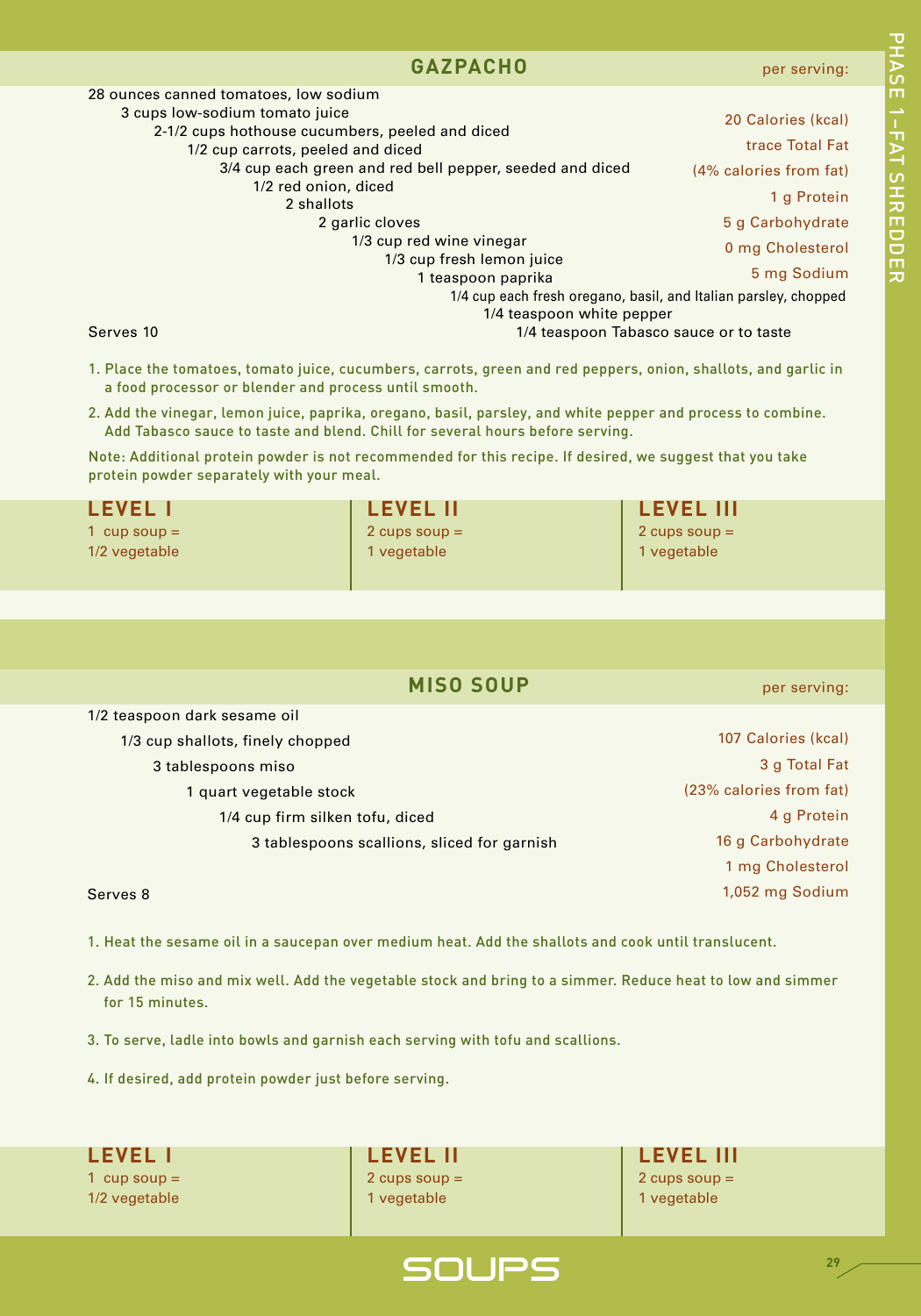#### **VEGETABLE SOUP**

 cups fat-free chicken broth, low sodium red potatoes, cut into 1-inch cubes cups onions, quartered cup carrots, sliced 1 inch thick cups celery, sliced 1 inch thick cups zucchini, sliced 1 inch thick ounces tomato sauce, canned cloves garlic, minced 1/4 bunch fresh parsley, chopped 1/4 bunch cilantro, chopped Serves 18 dash black pepper

 Calories (kcal) trace Total Fat (2% calories from fat) g Protein g Carbohydrate mg Cholesterol mg Sodium

- 1. In a large stockpot, combine the chicken broth, potatoes, onions, carrots, and celery. Bring to a boil, reduce heat to medium-high, and simmer until the potatoes are tender, about 30 minutes.
- 2. Add the zucchini, tomato sauce, garlic, parsley, and cilantro. Reduce heat to medium-low and cook for 10 to 15 minutes more, or until the zucchini is just tender. Season to taste with black pepper and serve.
- 3. If desired, add protein powder just before serving.

#### **LEVEL I LEVEL II LEVEL III** 1 cup soup, 2 cups soup, 2 cups soup, 2 cups soup, 2 cups soup, 1 tablespoon protein powder = 2 tablespoons protein powder = 3 tablespoons protein powder =

1/2 protein, 1 vegetable 1 protein, 2 vegetable 1 protein, 2 vegetable 1 protein, 2 vegetable

## **RED PEPPER SOUP**

per serving:

| Z cups white wine                                      |                        |
|--------------------------------------------------------|------------------------|
| 1 onion, finely chopped                                | 57 Calories (kcal)     |
| 5 roasted red peppers                                  | trace Total Fat        |
| 2 cups celery, chopped                                 | (5% calories from fat) |
| 1 tablespoon garlic, minced                            | 3 g Protein            |
| 2 plum tomatoes, chopped                               | 6 g Carbohydrate       |
| 1/4 cup tomato paste                                   | 0 mg Cholesterol       |
| 2 cups fat-free chicken broth, low sodium              | 145 mg Sodium          |
| 2 tablespoons dried thyme                              |                        |
| 1/4 teaspoon each ground white pepper and ground cumin |                        |

2 cups white wine

Serves 12 dash salt

- 1. Heat wine in a large, heavy soup pot over medium heat. Add onion, red peppers, and celery. Cook and stir for 3 minutes. Stir in garlic. Cook for 2 more minutes, adding more wine if necessary.
- 2. Add tomatoes, tomato paste, and broth; cover and bring to a boil. Reduce heat and simmer for 25 minutes.
- 3. Puree soup in a food processor or blender. Return to the pan, add seasonings, and heat through.
- 4. If desired, add protein powder just before serving.

**30**

1 cup soup, 2 cups soup, 2 cups soup, 2 cups soup, 2 cups soup,

1 tablespoon protein powder = 2 tablespoons protein powder = 3 tablespoons protein powder = 1/2 protein, 1 vegetable 1 protein, 2 vegetable 1 protein, 2 vegetable 1 protein, 2 vegetable

#### **LEVEL I LEVEL II LEVEL III**

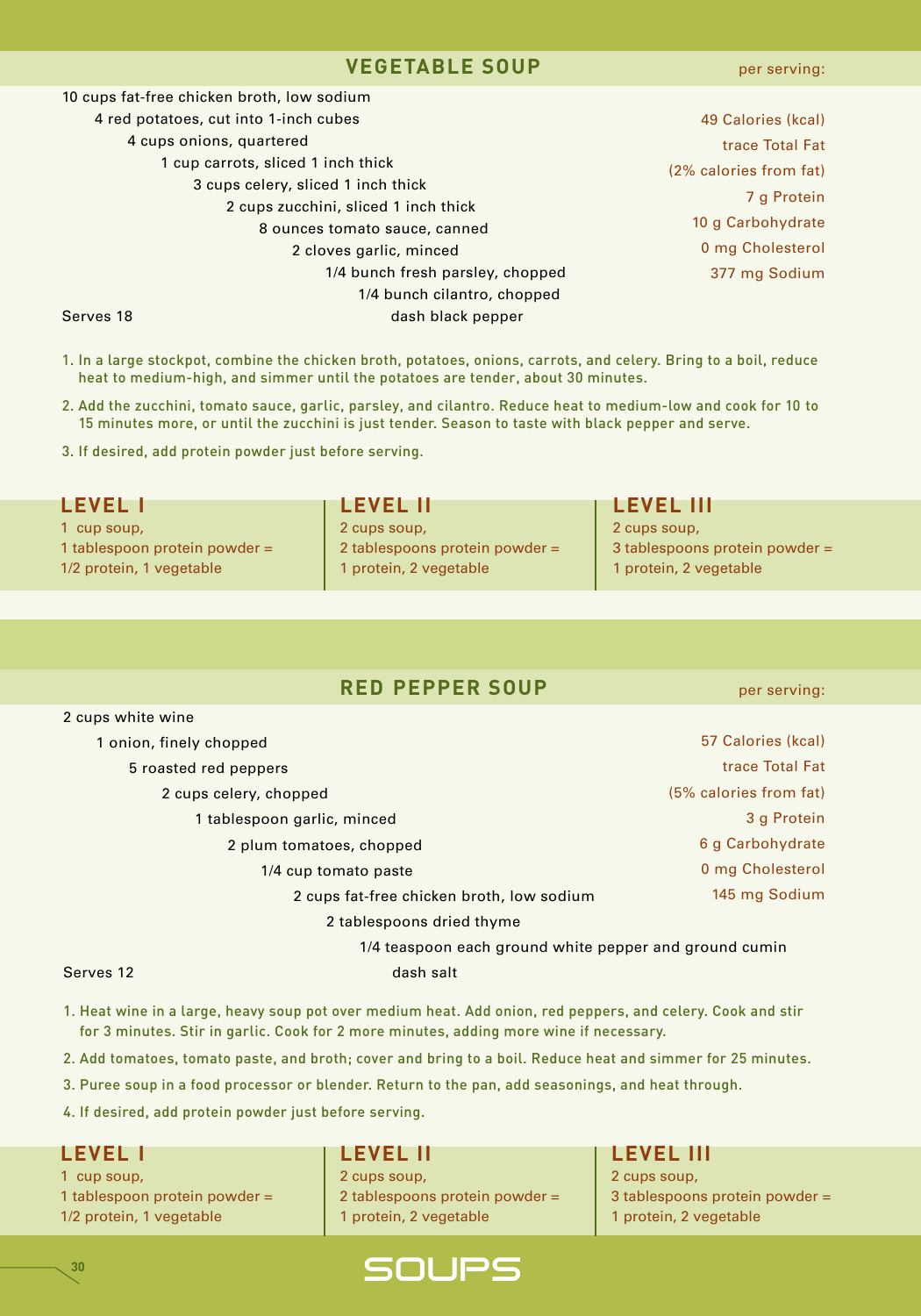### **PROTEIN SHAKE–LEVEL I**

#### per serving:

| 1 cup skim milk                                                 |                        |
|-----------------------------------------------------------------|------------------------|
| 1 scoop protein powder, such as Beachbody's Whey Protein Powder | 290 Calories (kcal)    |
| 1/2 cup berries                                                 | 2 g Total Fat          |
| $1/2$ banana                                                    | (6% calories from fat) |
| $1/2$ cup ice                                                   | 27 g Protein           |
|                                                                 | 41 g Carbohydrate      |
|                                                                 | 5 mg Cholesterol       |
|                                                                 | 257 mg Sodium          |
|                                                                 |                        |
|                                                                 |                        |
|                                                                 |                        |

Combine all the ingredients in a blender. Blend until smooth.

| <b>LEVEL I</b>              | <b>LEVEL II</b> | <b>LEVEL III</b> |
|-----------------------------|-----------------|------------------|
| 1 protein, 1 dairy, 1 fruit | See below       | See next page    |
|                             |                 |                  |
|                             |                 |                  |

## **PROTEIN SHAKE–LEVEL II**

1 cup skim milk

1-1/2 scoops protein powder, such as Beachbody's Whey Protein Powder 1 cup berries

1/2 banana

1/2 cup ice

 Calories (kcal) g Total Fat (5% calories from fat) g Protein g Carbohydrate mg Cholesterol mg Sodium

per serving:

Combine all the ingredients in a blender. Blend until smooth.

**LEVEL I LEVEL II LEVEL III** See above 1 1 1/2 protein, 1 dairy, 2 fruit See next page

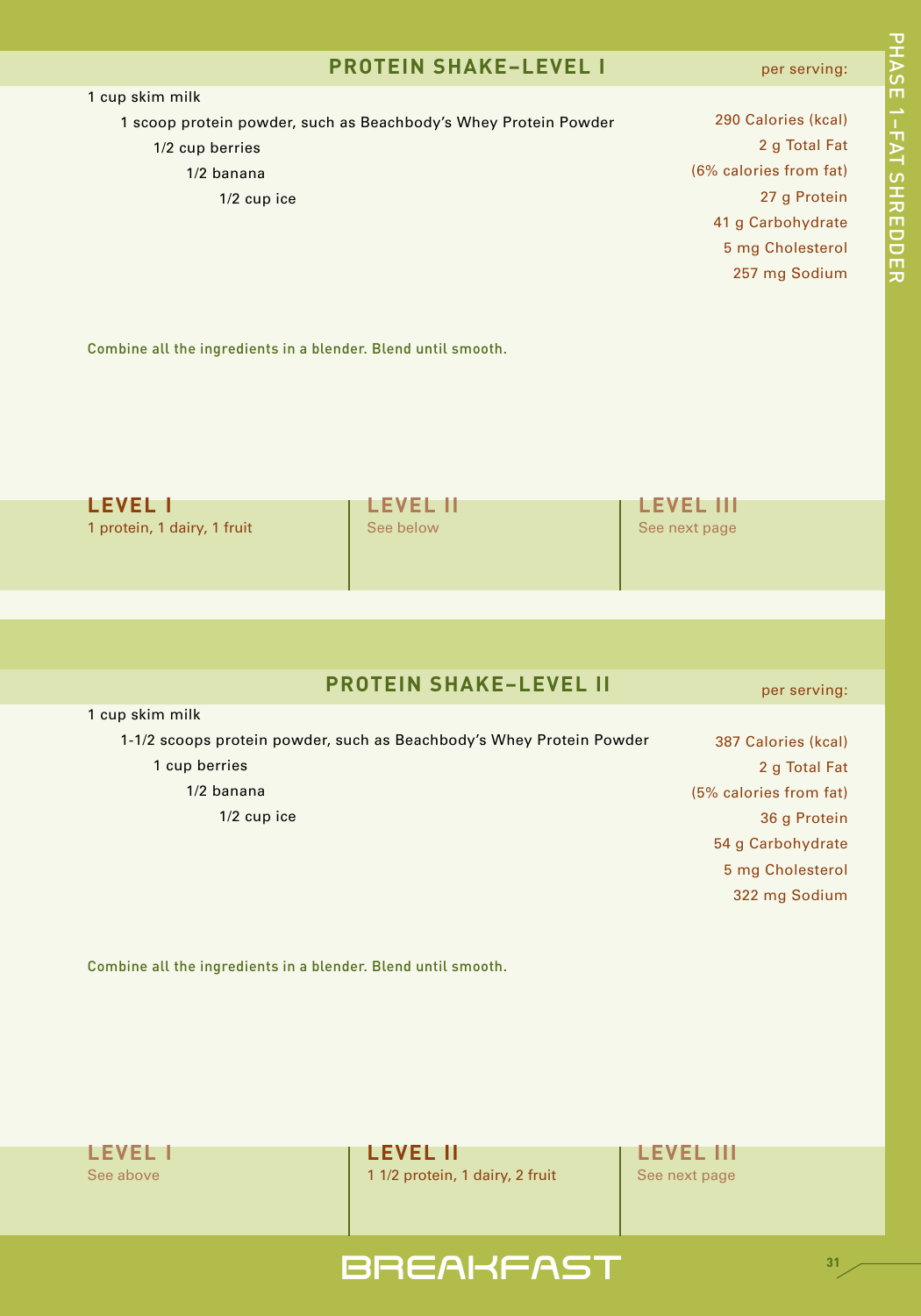### **PROTEIN SHAKE–LEVEL III**

per serving:

| 1 cup skim milk                                                  |                        |
|------------------------------------------------------------------|------------------------|
| 2 scoops protein powder, such as Beachbody's Whey Protein Powder | 495 Calories (kcal)    |
| 1 cup berries                                                    | 3 g Total Fat          |
| 1 whole banana                                                   | (6% calories from fat) |
| 1 cup ice                                                        | 45 g Protein           |
|                                                                  | 71 g Carbohydrate      |
|                                                                  | 5 mg Cholesterol       |
|                                                                  | 387 mg Sodium          |
|                                                                  |                        |
|                                                                  |                        |

Combine all the ingredients in a blender. Blend until smooth.

| I FVFI            | <b>LEVEL II</b>   | <b>LEVEL III</b>            |
|-------------------|-------------------|-----------------------------|
| See previous page | See previous page | 2 protein, 1 dairy, 2 fruit |
|                   |                   |                             |

#### **SOY SAUSAGE MUFFIN**

2 to 4 soy sausage patties (approximately 80 calories each)

- 1 to 2 whole wheat English muffins
	- 1-1/2 to 4 ounces fat-free mozzarella cheese

 Calories (kcal) g Total Fat (2% calories from fat) g Protein g Carbohydrate mg Cholesterol 1,490 mg Sodium

- 1. Cook soy sausage according to package instructions.
- 2. Top the English muffin with the cheese and cook in a toaster oven or under the broiler for 2 to 3 minutes or until cheese melts.
- 3. Place sausage on one muffin half and top with other half.

**LEVEL I LEVEL II LEVEL III**

**32**

2 soy patties, 1 English muffin, 2 soy patties, 1 English muffin, 4 soy patties, 2 English muffins, 1-1/2 oz cheese = 1 protein,  $\begin{vmatrix} 3 & 0 & 0 \\ 0 & 0 & 1 \end{vmatrix}$  a oz cheese = 2 protein,  $\begin{vmatrix} 4 & 0 & 0 \\ 0 & 0 & 0 \end{vmatrix}$  a  $\begin{vmatrix} 4 & 0 & 0 \\ 0 & 4 & 0 \end{vmatrix}$  and  $\begin{vmatrix} 4 & 0 & 0 \\ 0 & 4 & 0 \end{vmatrix}$  and  $\begin{vmatrix} 4 & 0 & 0 \\ 0 & 4 & 0 \end{vmatrix$ 1/2 carbohydrate, 1 dairy 1/2 carbohydrate, 2 dairy 1 carbohydrate, 2 dairy

## **BREAKFAST**

per serving: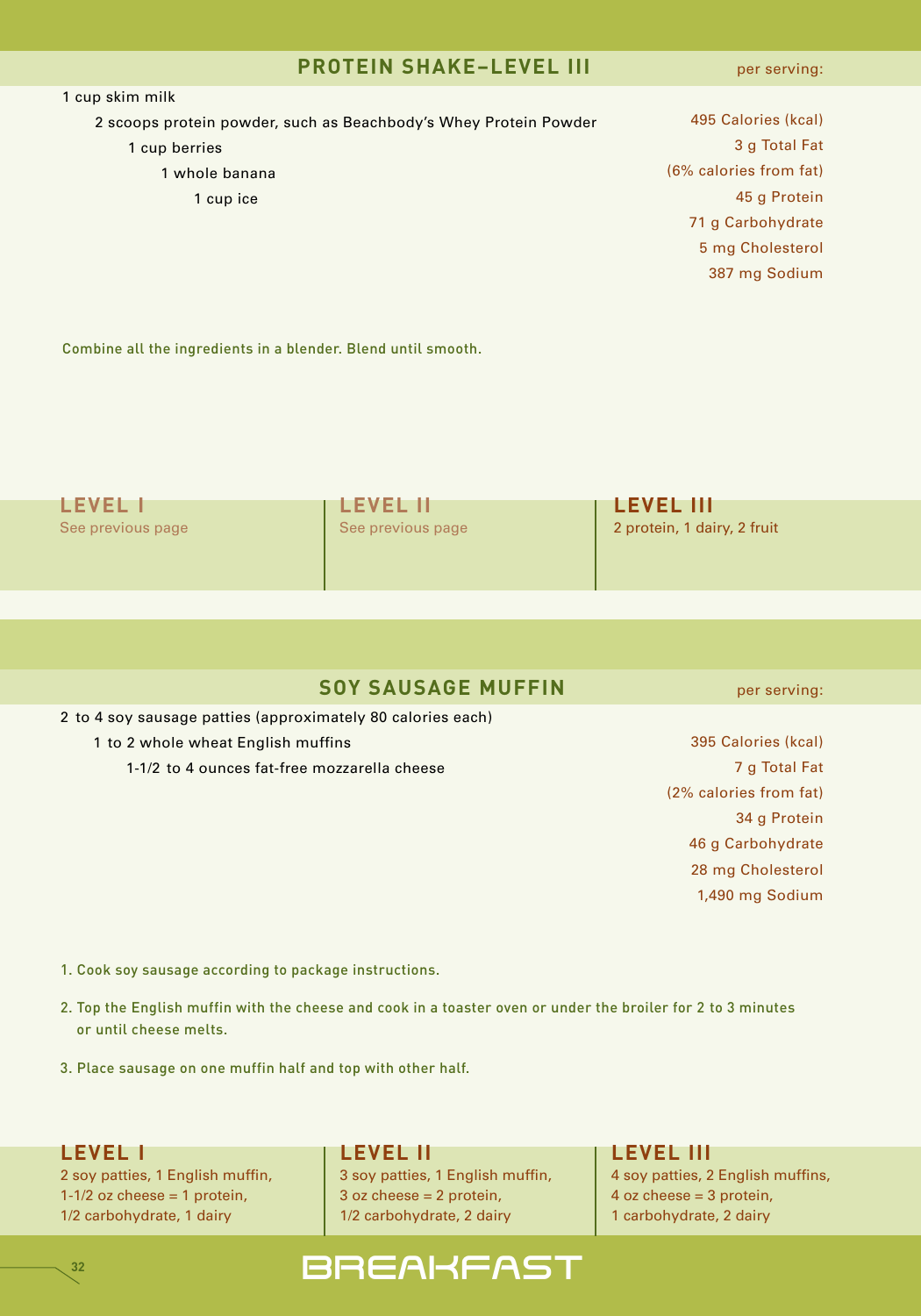#### **CHICKEN SCRAMBLE–LEVEL I**

#### per serving:

#### 6 egg whites

- 3 ounces chicken breast, cooked and diced
	- 1-1/2 ounces fat-free Parmesan cheese, grated
		- 1/2 tablespoon fresh basil, chopped

 Calories (kcal) g Total Fat (17% calories from fat) g Protein g Carbohydrate mg Cholesterol mg Sodium

- 1. Coat a nonstick skillet with cooking spray and place over medium heat.
- 2. Lightly beat the egg whites with a fork and add to the pan. Cook, stirring, until halfway set. Add the diced chicken and cook through. Add salt and pepper to taste. Garnish with fresh basil and serve.

| <b>LEVEL II</b><br><b>LEVEL III</b> |                            |
|-------------------------------------|----------------------------|
|                                     |                            |
|                                     |                            |
|                                     | See below<br>See next page |

#### **CHICKEN SCRAMBLE–LEVEL II**

3 ounces chicken breast, cooked and diced 3 ounces fat-free Parmesan cheese, grated 2 teaspoons fresh basil, chopped

per serving:

 Calories (kcal) g Total Fat (12% calories from fat) g Protein g Carbohydrate mg Cholesterol 1,093 mg Sodium

- 1. Coat a nonstick skillet with cooking spray and place over medium heat.
- 2. Lightly beat the egg whites with a fork and add to the pan. Cook, stirring, until halfway set. Add the diced chicken and cook through. Add salt and pepper to taste. Garnish with fresh basil and serve.

8 egg whites

**LEVEL I LEVEL II LEVEL III** See above 3 protein, 2 dairy See next page 3 protein, 2 dairy See next page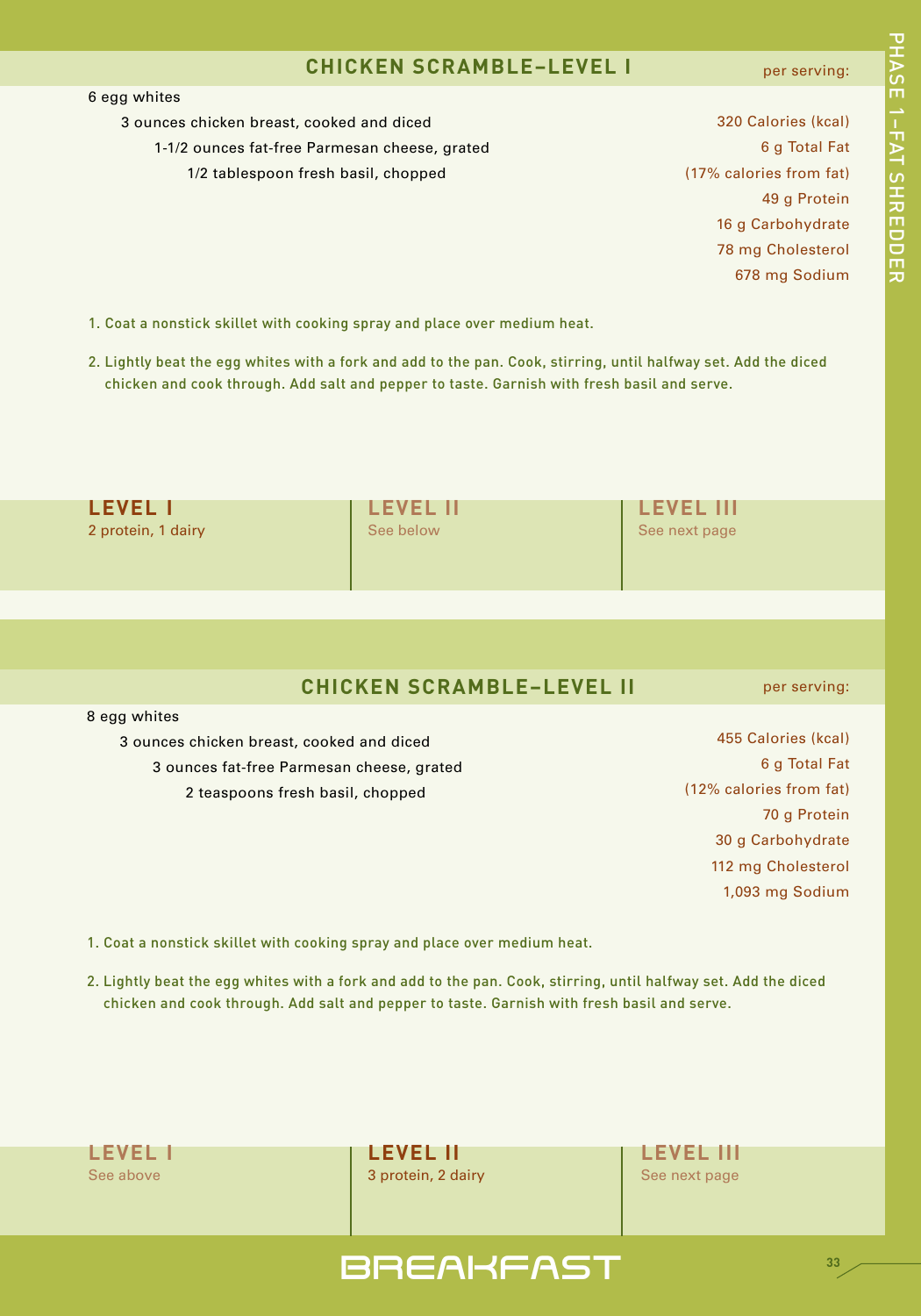#### **CHICKEN SCRAMBLE–LEVEL III**

per serving:

#### 10 egg whites

4 ounces chicken breast, cooked and diced 4 ounces fat-free Parmesan cheese, grated 1 tablespoon fresh basil, chopped

 Calories (kcal) g Total Fat (12% calories from fat) g Protein g Carbohydrate mg Cholesterol 1,421 mg Sodium

1. Coat a nonstick skillet with cooking spray and place over medium heat.

2. Lightly beat the egg whites with a fork and add to the pan. Cook, stirring, until halfway set. Add the diced chicken and cook through. Add salt and pepper to taste. Garnish with fresh basil and serve.

| <b>LEVEL II</b>   | <b>LEVEL III</b>   |  |
|-------------------|--------------------|--|
| See previous page | 4 protein, 2 dairy |  |
|                   |                    |  |
|                   |                    |  |

#### **CHEESE SCRAMBLE–LEVEL I**

6 whole egg whites

2 tablespoons skim milk

1-1/2 ounces mozzarella cheese, part-skim, grated salt and pepper to taste

 Calories (kcal) g Total Fat (29% calories from fat) g Protein g Carbohydrate mg Cholesterol mg Sodium

per serving:

1. In a bowl, lightly beat the egg whites with the skim milk.

2. In a medium pan coated with vegetable spray, add the egg mixture and cook slightly—then add the cheese and cook to desired firmness.



**34**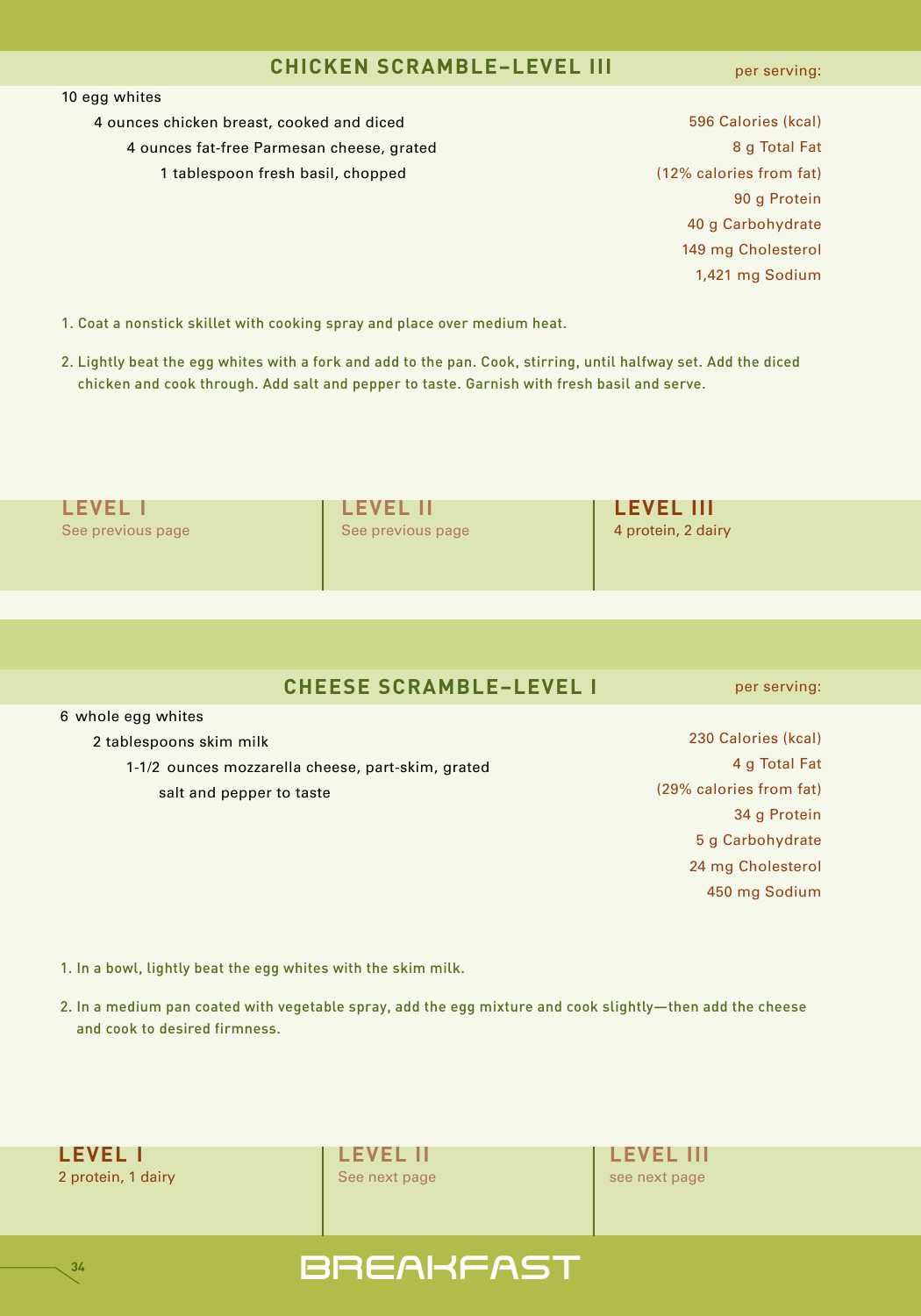#### **CHEESE SCRAMBLE–LEVEL II**

#### per serving:

388 Calories (kcal) 7 g Total Fat 53 g Protein

3 tablespoons skim milk

3 ounces mozzarella cheese, part-skim, grated salt and pepper to taste

(35% calories from fat) g Carbohydrate mg Cholesterol mg Sodium

- 1. In a bowl, beat the egg whites with the skim milk.
- 2. In a medium pan coated with vegetable spray, add the egg mixture and cook slightly—then add the cheese and cook to desired firmness.

| <b>LEVEL</b>      | <b>LEVEL II</b>    | <b>LEVEL III</b> |
|-------------------|--------------------|------------------|
| See previous page | 3 protein, 2 dairy | See below        |
|                   |                    |                  |
|                   |                    |                  |

### **CHEESE SCRAMBLE–LEVEL III**

10 whole egg whites

4 tablespoons skim milk

4 ounces mozzarella cheese, part-skim, grated

salt and pepper to taste

 Calories (kcal) g Total Fat (35% calories from fat) g Protein g Carbohydrate mg Cholesterol mg Sodium

per serving:

- 1. In a bowl, beat the egg whites with the skim milk.
- 2. In a medium pan coated with vegetable spray, add the egg mixture and cook slightly—then add the cheese and cook to desired firmness.

**LEVEL I LEVEL II LEVEL III** See previous page See above 4 protein, 2 dairy



# 고<br>고 A S E 1– F A T د<br>+ **カmワワmカ**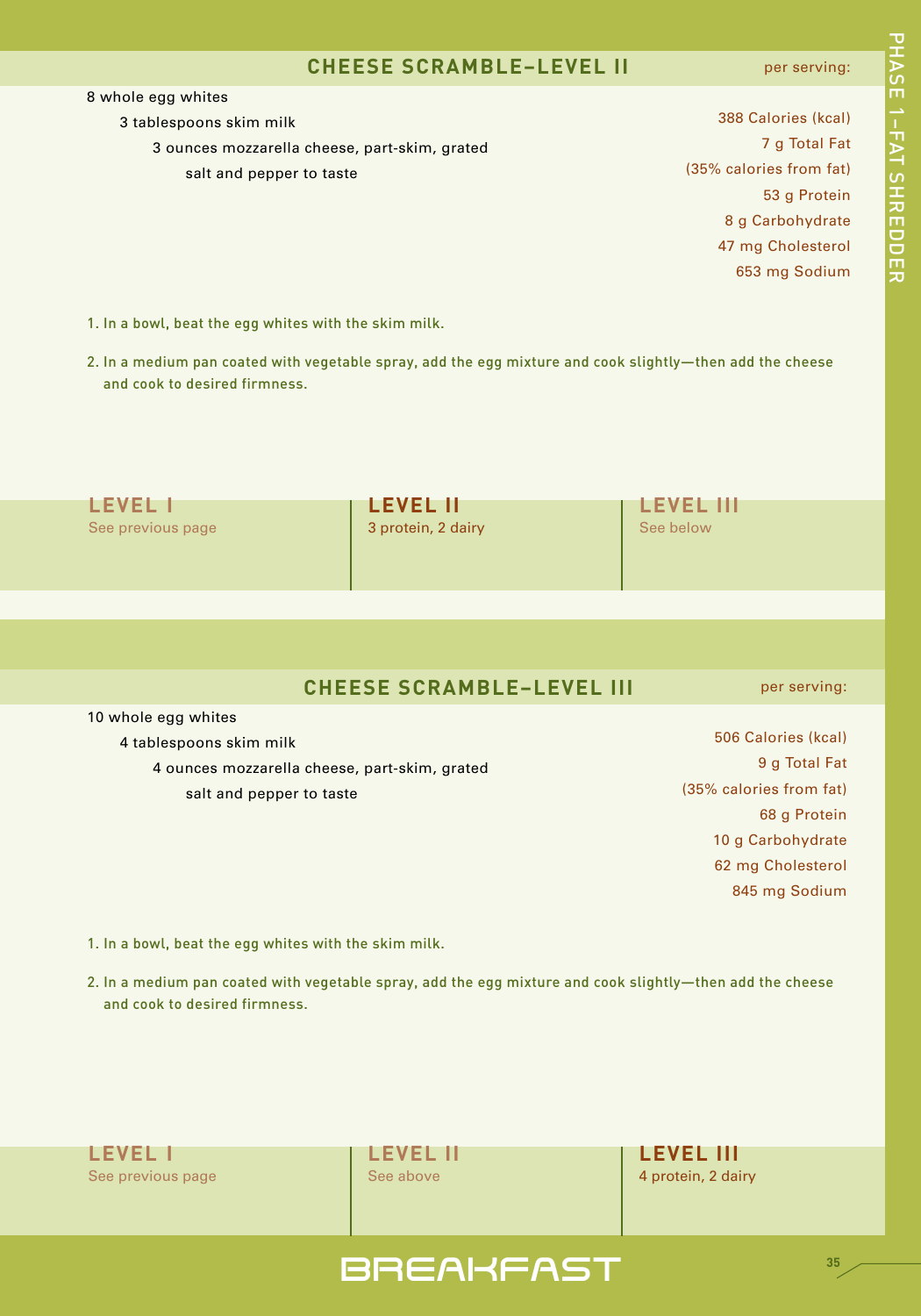#### **SPINACH SCRAMBLE–LEVEL I**

per serving:

1/2 cup Roma tomato, diced

1 cup spinach leaves, cleaned and dried

#### 6 egg whites

- 1-1/2 ounces feta cheese, crumbled
	- 1 tablespoon fresh basil, chopped
- 239 Calories (kcal) 9 g Total Fat (35% calories from fat) 29 g Protein 9 g Carbohydrate 38 mg Cholesterol 835 mg Sodium
- 1. In a small nonstick pan coated with vegetable spray, sauté tomatoes and spinach until slightly tender. Remove and set aside.
- 2. Whisk the egg whites together in a bowl and add to the pan. Cook, stirring, over low heat until almost set. Add the vegetable mixture, cheese, and basil. Cook to desired firmness.

| <b>LEVEL I</b>                  | <b>LEVEL II</b> | <b>LEVEL III</b> |
|---------------------------------|-----------------|------------------|
| 1 protein, 1 dairy, 1 vegetable | See below       | See next page    |
|                                 |                 |                  |
|                                 |                 |                  |

|  |  | <b>SPINACH SCRAMBLE-LEVEL II</b> |
|--|--|----------------------------------|
|--|--|----------------------------------|

per serving:

1/2 cup Roma tomato, diced cup spinach leaves, cleaned and dried egg whites ounces feta cheese, crumbled

1 tablespoon fresh basil, chopped

- 384 Calories (kcal) 18 g Total Fat (43% calories from fat) 42 g Protein 12 g Carbohydrate 76 mg Cholesterol 1,419 mg Sodium
- 1. In a small nonstick pan coated with vegetable spray, sauté tomatoes and spinach until slightly tender. Remove and set aside.
- 2. Whisk the egg whites together in a bowl and add to the pan. Cook, stirring, over low heat until almost set. Add the vegetable mixture, cheese, and basil. Cook to desired firmness.

|  | <b>LEVEL I</b> |  |
|--|----------------|--|
|  | See above      |  |

**36**

**LEVEL I LEVEL II LEVEL III** 1-1/2 protein, 2 dairy, 1 vegetable | See next page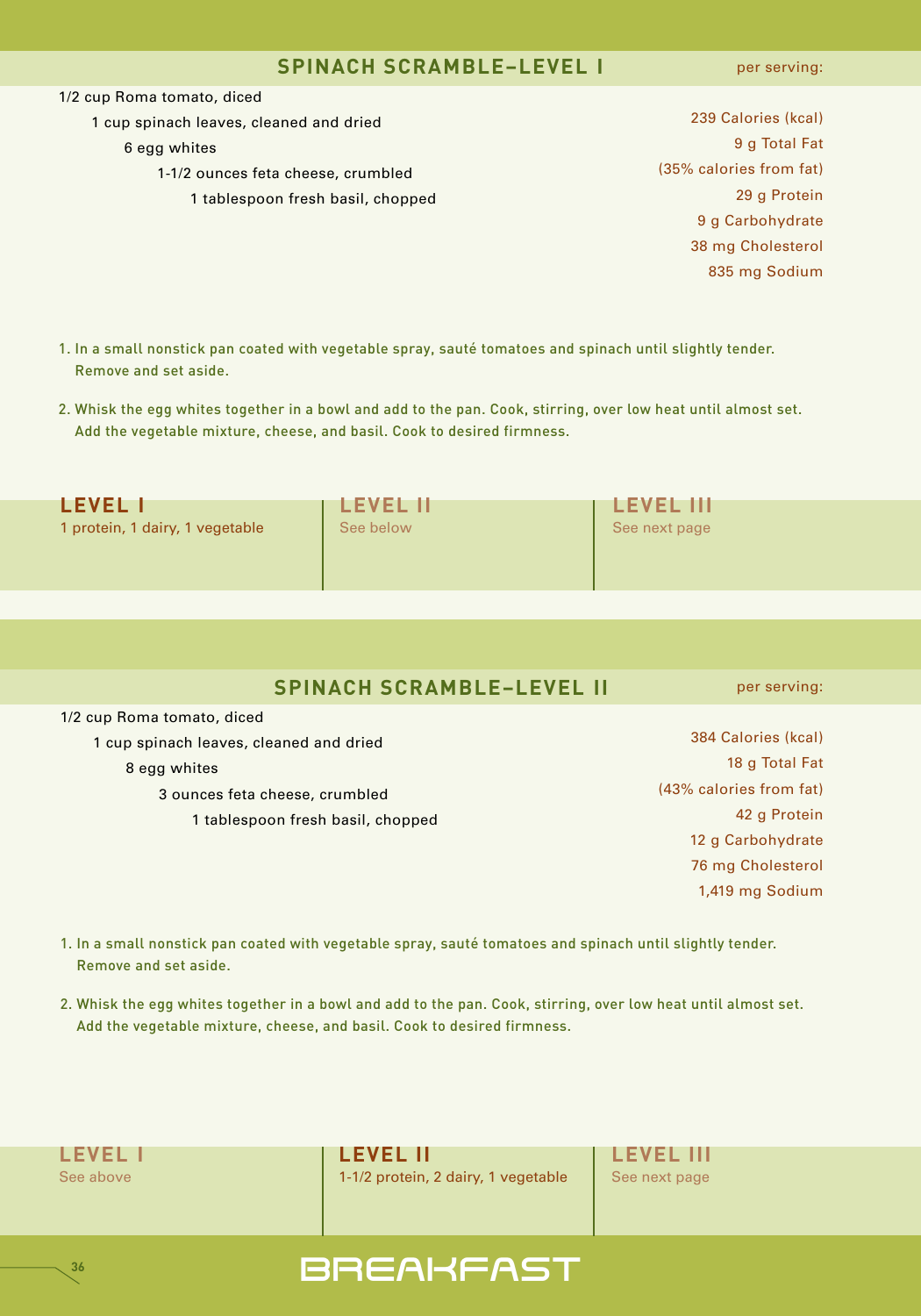#### **SPINACH SCRAMBLE–LEVEL III**

#### per serving:

per serving:

1 cup Roma tomato, diced

 cups spinach leaves, cleaned and dried egg whites ounces feta cheese, crumbled tablespoons fresh basil, chopped

 Calories (kcal) g Total Fat (43% calories from fat) g Protein g Carbohydrate mg Cholesterol 1,877 mg Sodium

- 1. In a small nonstick pan coated with vegetable spray, sauté tomatoes and spinach until slightly tender. Remove and set aside.
- 2. Whisk the egg whites together in a bowl and add to the pan. Cook, stirring, over low heat until almost set. Add the vegetable mixture, cheese, and basil. Cook to desired firmness.

| <b>LEVEL 1</b>    | <b>LEVEL IN</b>   | <b>LEVEL III</b>                |
|-------------------|-------------------|---------------------------------|
| See previous page | See previous page | 2 protein, 2 dairy, 2 vegetable |
|                   |                   |                                 |

#### **MUSHROOM OMELET–LEVEL I**

 egg whites salt and pepper to taste 3/4 cup mushrooms, sliced tablespoons green onion, chopped 1/2 Roma tomato, chopped 1-1/2 ounces low-fat cheddar cheese, shredded Calories (kcal) g Total Fat (15% calories from fat) g Protein g Carbohydrate mg Cholesterol mg Sodium

1. In a small bowl, lightly beat the egg whites with a fork and season to taste with salt and pepper.

- 2. Coat a small nonstick sauté pan with cooking spray and place over medium heat. Add the vegetables and cook until tender.
- 3. Add egg mixture and cook until set on the bottom. Sprinkle the cheese over top, fold omelet in half, and cook a bit longer until cheese is melted and eggs are set.

**LEVEL I LEVEL II LEVEL III** 1 protein, 1 dairy, 1 vegetable See next page See next page

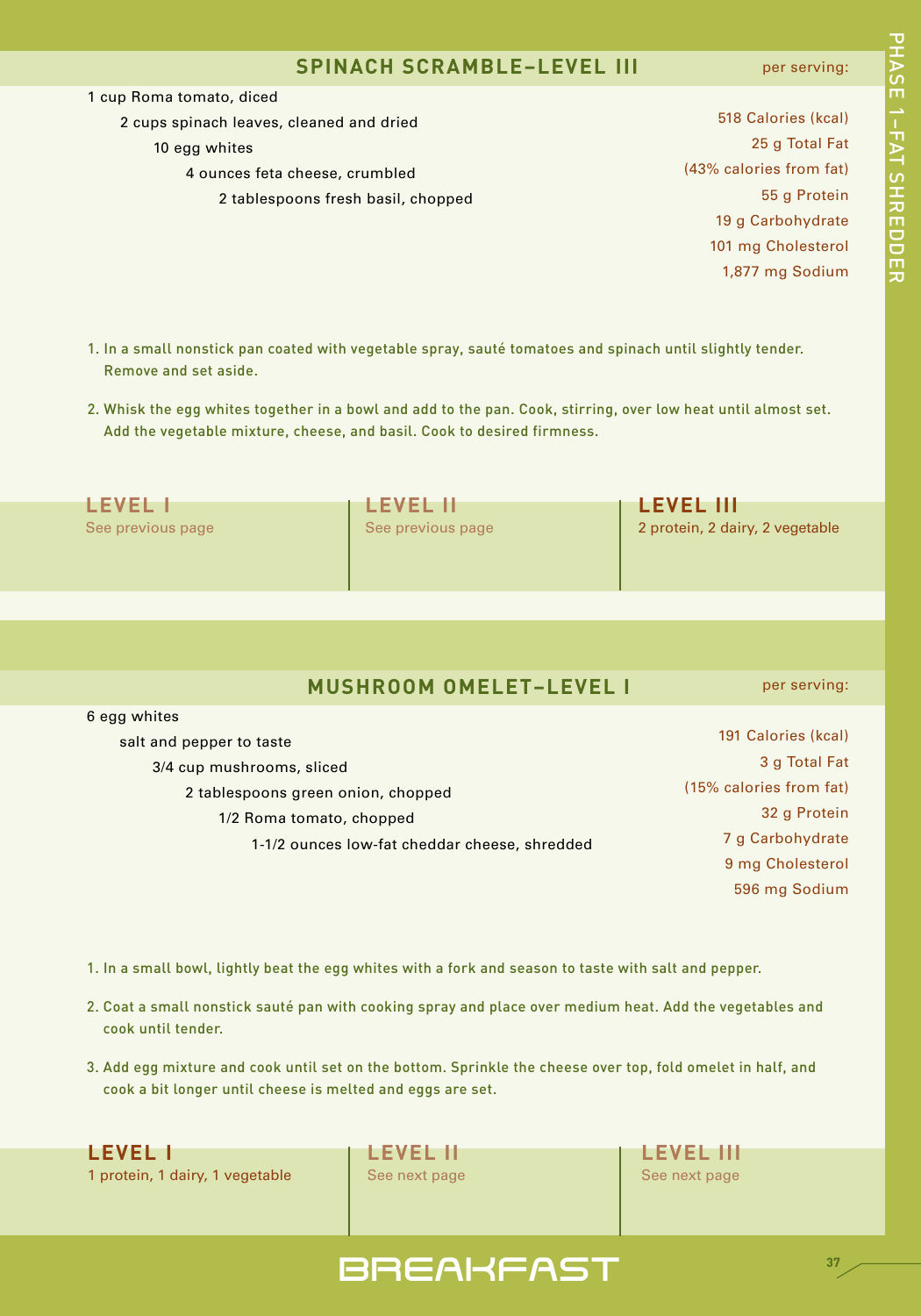#### **MUSHROOM OMELET–LEVEL II**

per serving:

| 8 egg whites                              |                         |
|-------------------------------------------|-------------------------|
| salt and pepper to taste                  | 298 Calories (kcal)     |
| 3/4 cup mushrooms, sliced                 | 6 g Total Fat           |
| 2 tablespoons green onion, chopped        | (19% calories from fat) |
| 1/2 Roma tomato, chopped                  | 50 g Protein            |
| 3 ounces low-fat cheddar cheese, shredded | 8 g Carbohydrate        |
|                                           | 18 mg Cholesterol       |
|                                           | 966 mg Sodium           |
|                                           |                         |

- 1. In a small bowl, lightly beat the egg whites with a fork and season to taste with salt and pepper.
- 2. Coat a small nonstick sauté pan with cooking spray and place over medium heat. Add the vegetables and cook until tender.
- 3. Add egg mixture and cook until set on the bottom. Sprinkle the cheese over top, fold omelet in half, and cook a bit longer until cheese is melted and eggs are set.

**LEVEL I LEVEL II LEVEL III** See previous page 1-1/2 protein, 2 dairy, 1 vegetable see below

#### **MUSHROOM OMELET–LEVEL III**

per serving:

1,256 mg Sodium

- 10 egg whites salt and pepper to taste 1 cup mushrooms, sliced 2 tablespoons green onion, chopped 1/2 Roma tomato, chopped 4 ounces low-fat cheddar cheese, shredded 395 Calories (kcal) 8 g Total Fat (19% calories from fat) 64 g Protein 13 g Carbohydrate 24 mg Cholesterol
- 1. In a small bowl, lightly beat the egg whites with a fork and season to taste with salt and pepper.
- 2. Coat a small nonstick sauté pan with cooking spray and place over medium heat. Add the vegetables and cook until tender.
- 3. Add egg mixture and cook until set on the bottom. Sprinkle the cheese over top, fold omelet in half, and cook a bit longer until cheese is melted and eggs are set.



**38**

See previous page **See above** 2 protein, 2 dairy, 1 vegetable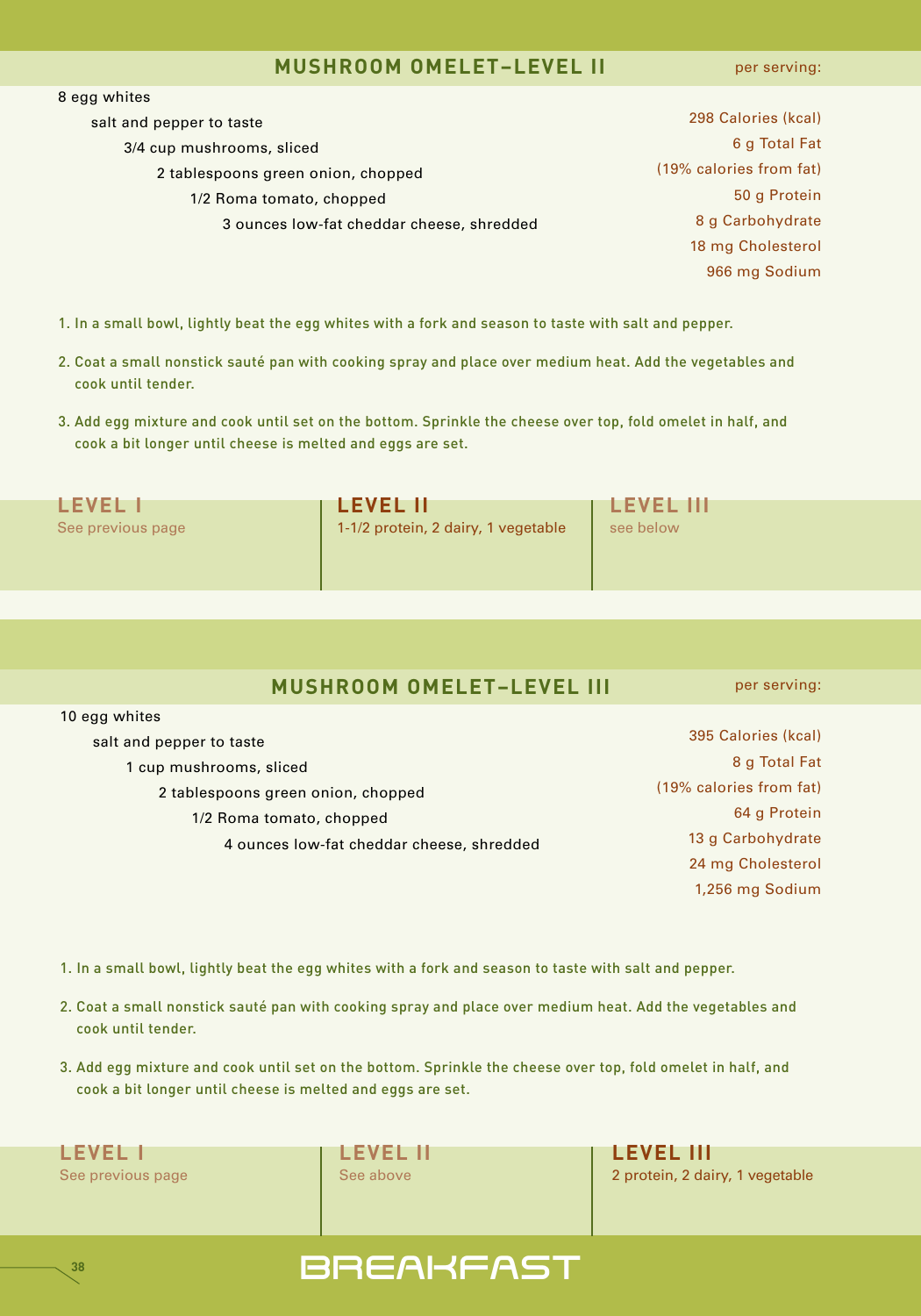### **CHEF SALAD–LEVEL I**

#### per serving:

| 3 ounces fat-free turkey breast, chopped         |                         |
|--------------------------------------------------|-------------------------|
| 3 ounces ham, extra lean, low sodium, chopped    | 323 Calories (kcal)     |
| 1-1/2 ounces fat-free mozzarella cheese, chopped | 8 g Total Fat           |
| 1/2 Roma tomato, chopped                         | (21% calories from fat) |
| 2 cups romaine lettuce, chopped                  | 50 g Protein            |
| 1/4 cup hearts of palm, chopped                  | 14 g Carbohydrate       |
| 1 ounce avocado, diced                           | 86 mg Cholesterol       |
| 2 tablespoons low-fat ranch dressing             | 515 mg Sodium           |
|                                                  |                         |

Toss ingredients together in a bowl and drizzle with dressing.

| LEVEL I                                         | <b>LEVEL II</b> | <b>LEVEL III</b> |
|-------------------------------------------------|-----------------|------------------|
| 2 protein, 1 dairy, 1 vegetable,<br>1 condiment | See below       | See next page    |

| 4 ounces fat-free turkey breast, chopped      |  |
|-----------------------------------------------|--|
| 4 ounces ham, extra lean, low sodium, chopped |  |
| 3 ounces fat-free mozzarella cheese, chopped  |  |
| 1/2 Roma tomato, chopped                      |  |
| 2 cups romaine lettuce, chopped               |  |
| 1/4 cup hearts of palm, chopped               |  |
| 1 ounce avocado, diced                        |  |
| 3 tablespoons low-fat ranch dressing          |  |
|                                               |  |

452 Calories (kcal) 9 g Total Fat (18% calories from fat)

per serving:

74 g Protein 18 g Carbohydrate 119 mg Cholesterol

720 mg Sodium

Toss ingredients together in a bowl and drizzle with dressing.

See above 2-1/2 protein, 2 dairy, 1 vegetable, See next page 1 condiment

**LEVEL I LEVEL II LEVEL III**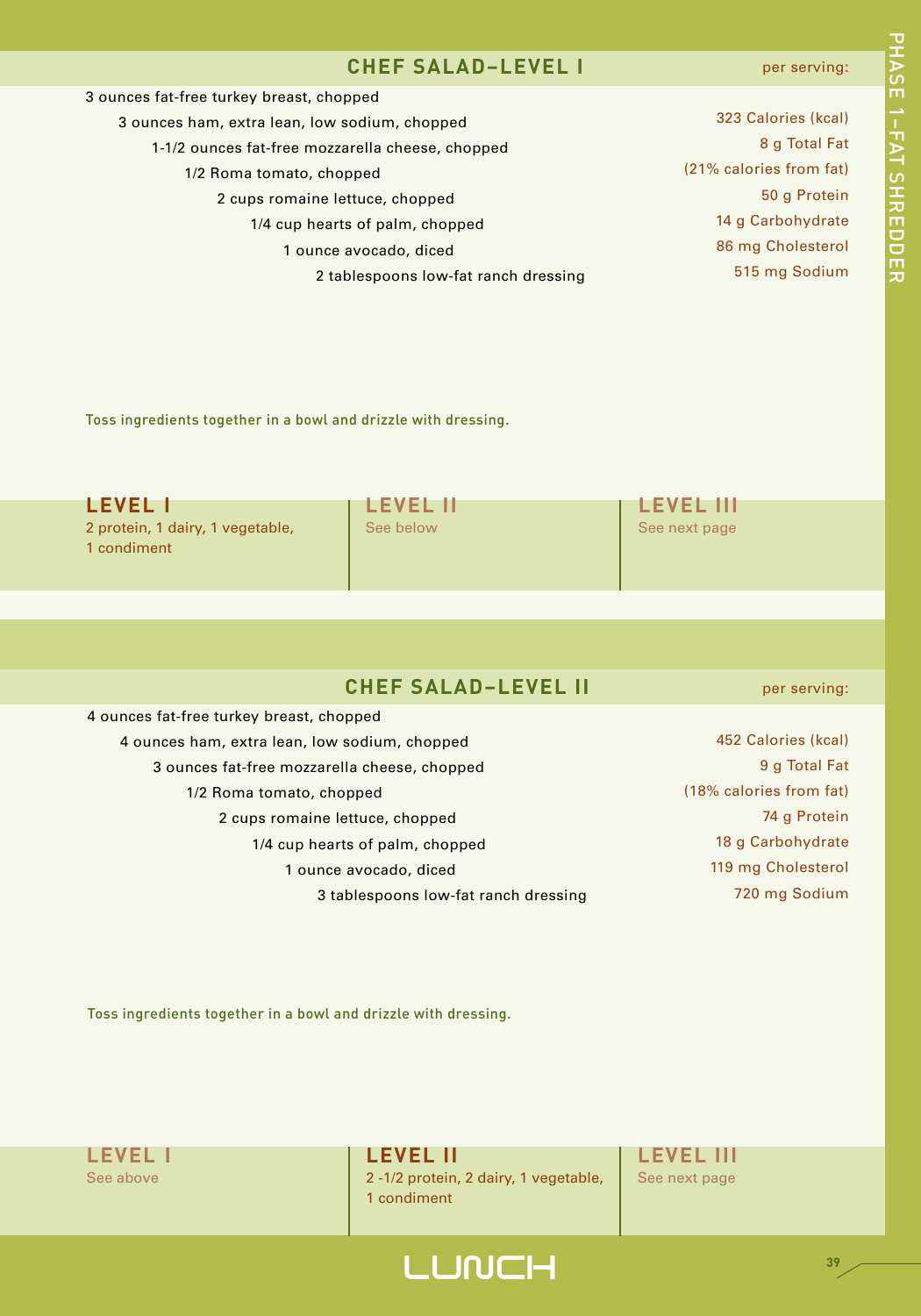#### **CHEF SALAD–LEVEL III**

| 5 ounces fat-free turkey breast, chopped      |                         |
|-----------------------------------------------|-------------------------|
| 5 ounces ham, extra lean, low sodium, chopped | 611 Calories (kcal)     |
| 4 ounces fat-free mozzarella cheese, chopped  | 14 g Total Fat          |
| 1 Roma tomato, chopped                        | (20% calories from fat) |
| 2-1/2 cups romaine lettuce, chopped           | 96 g Protein            |
| 1/4 cup hearts of palm, chopped               | 26 g Carbohydrate       |
| 2 ounces avocado, diced                       | 150 mg Cholesterol      |
| 4 tablespoons low-fat ranch dressing          | 913 mg Sodium           |
|                                               |                         |

Toss ingredients together in a bowl and drizzle with dressing.

| <b>LEVEL II</b>   | <b>LEVEL III</b>                                |
|-------------------|-------------------------------------------------|
| See previous page | 3 protein, 2 dairy, 1 vegetable,<br>2 condiment |
|                   |                                                 |

#### **STEAK AND ARUGULA SALAD–LEVEL I**

per serving:

| 2 cups arugula                                               | 398 Calories (kcal)     |
|--------------------------------------------------------------|-------------------------|
| 1/2 pint cherry tomatoes, halved                             | 11 g Total Fat          |
| 1/2 cup canned artichoke hearts, drained                     | (42% calories from fat) |
| 2 tablespoons balsamic vinaigrette (see recipe in Dressings) | 38 g Protein            |
|                                                              | 20 g Carbohydrate       |
|                                                              | 87 mg Cholesterol       |
|                                                              | 293 mg Sodium           |

- 1. Grill or broil steak until done, approximately 7 to 10 minutes on each side. Cool and cut into 1-inch slices.
- 2. Toss together the arugula, tomatoes, and artichoke hearts and arrange on plates. Top with the steak and drizzle with balsamic vinaigrette.



**40**

6 ounces top sirloin



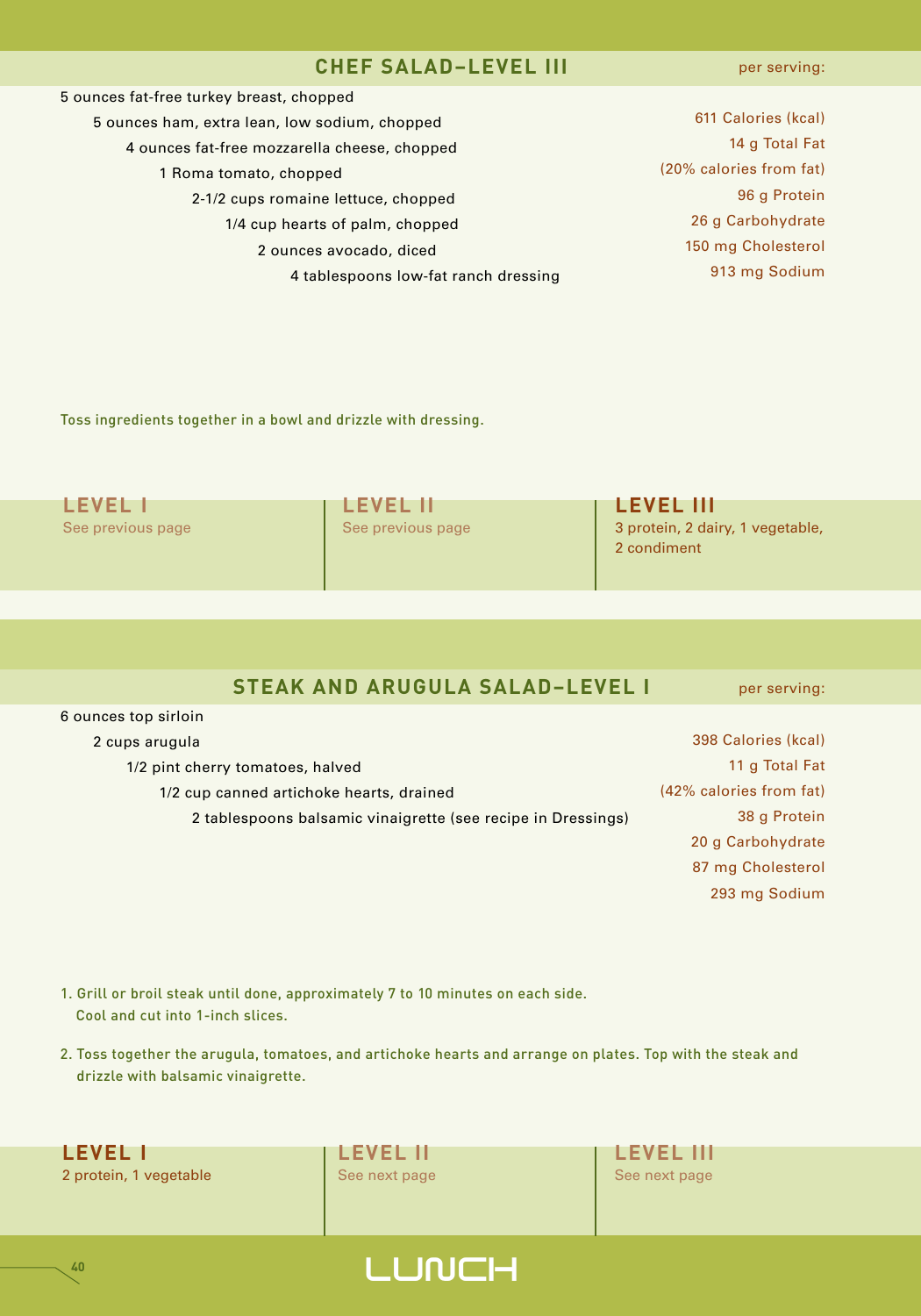#### **STEAK AND ARUGULA SALAD–LEVEL II**

per serving:

고<br>고 A S E 1– F A T د<br>+ **カmワワmカ** 

 ounces top sirloin cups arugula 1/2 pint cherry tomatoes, halved 3/4 cup canned artichoke hearts, drained tablespoons balsamic vinaigrette (see recipe in Dressings) Calories (kcal) g Total Fat (42% calories from fat) g Protein g Carbohydrate mg Cholesterol mg Sodium

1. Grill or broil steak until done, approximately 7 to 10 minutes on each side. Cool and cut into 1-inch slices.

2. Toss together the arugula, tomatoes, and artichoke hearts and arrange on plates. Top with the steak and drizzle with balsamic vinaigrette.

| <b>LEVEL I</b>    | <b>I LEVEL II</b>          | <b>LEVEL III</b> |
|-------------------|----------------------------|------------------|
| See previous page | 2-1/2 protein, 1 vegetable | See below        |
|                   |                            |                  |
|                   |                            |                  |

#### **STEAK AND ARUGULA SALAD–LEVEL III** per serving:

 ounces top sirloin cups arugula pint cherry tomatoes, halved cup canned artichoke hearts, drained tablespoons balsamic vinaigrette (see recipe in Dressings) Calories (kcal) g Total Fat (41% calories from fat) g Protein g Carbohydrate mg Cholesterol mg Sodium

1. Grill or broil steak until done, approximately 7 to 10 minutes on each side. Cool and cut into 1-inch slices.

2. Toss together the arugula, tomatoes, and artichoke hearts and arrange on plates. Top with the steak and drizzle with balsamic vinaigrette.

**LEVEL I LEVEL II LEVEL III**

See previous page See above 3 protein, 2 vegetable

## **LUNCH**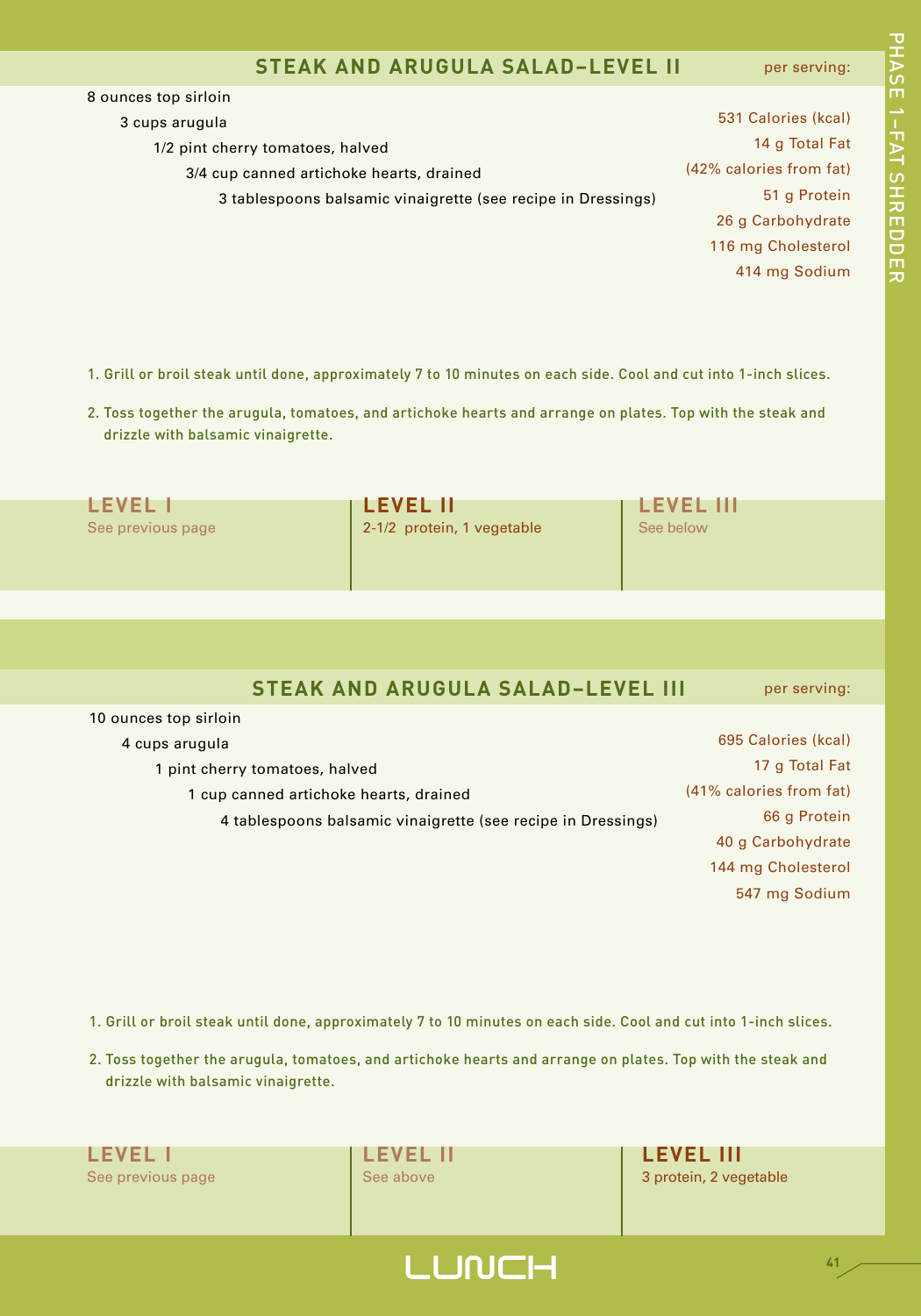#### **TUNA SALAD–LEVEL I**

per serving:

| 6 ounces tuna, canned             |                         |
|-----------------------------------|-------------------------|
| 3/4 ounce low-fat mayonnaise      | 248 Calories (kcal)     |
| 1/2 teaspoon lemon zest           | 5 g Total Fat           |
| squeeze of lemon                  | (17% calories from fat) |
| 1 tablespoon carrots, shredded    | 44 g Protein            |
| 1 tablespoon celery, chopped      | 5 g Carbohydrate        |
| 1 tablespoon green onion, chopped | 51 mg Cholesterol       |
| 1 teaspoon celery seeds           | 348 mg Sodium           |

Drain canned tuna and place in a small bowl. Add mayonnaise and mix thoroughly. Then add lemon zest, lemon juice, carrots, celery, green onions, and celery seeds. Blend together.

| <b>LEVEL I</b>   | <b>LEVEL II</b> | <b>LEVEL III</b> |  |
|------------------|-----------------|------------------|--|
| 2 protein, 1 fat | See below       | See next page    |  |
|                  |                 |                  |  |
|                  |                 |                  |  |

 ounces tuna, canned ounce low-fat mayonnaise 3/4 teaspoon lemon zest squeeze of lemon tablespoons carrots, shredded tablespoons celery, chopped tablespoons green onion, chopped 1-1/2 teaspoons celery seeds

per serving:

 Calories (kcal) g Total Fat (17% calories from fat) g Protein g Carbohydrate mg Cholesterol mg Sodium

Drain canned tuna and place in a small bowl. Add mayonnaise and mix thoroughly. Then add lemon zest, lemon juice, carrots, celery, green onions, and celery seeds. Blend together.



**42**

**LEVEL I LEVEL II LEVEL III** See above 2-1/2 protein, 1 fat See next page

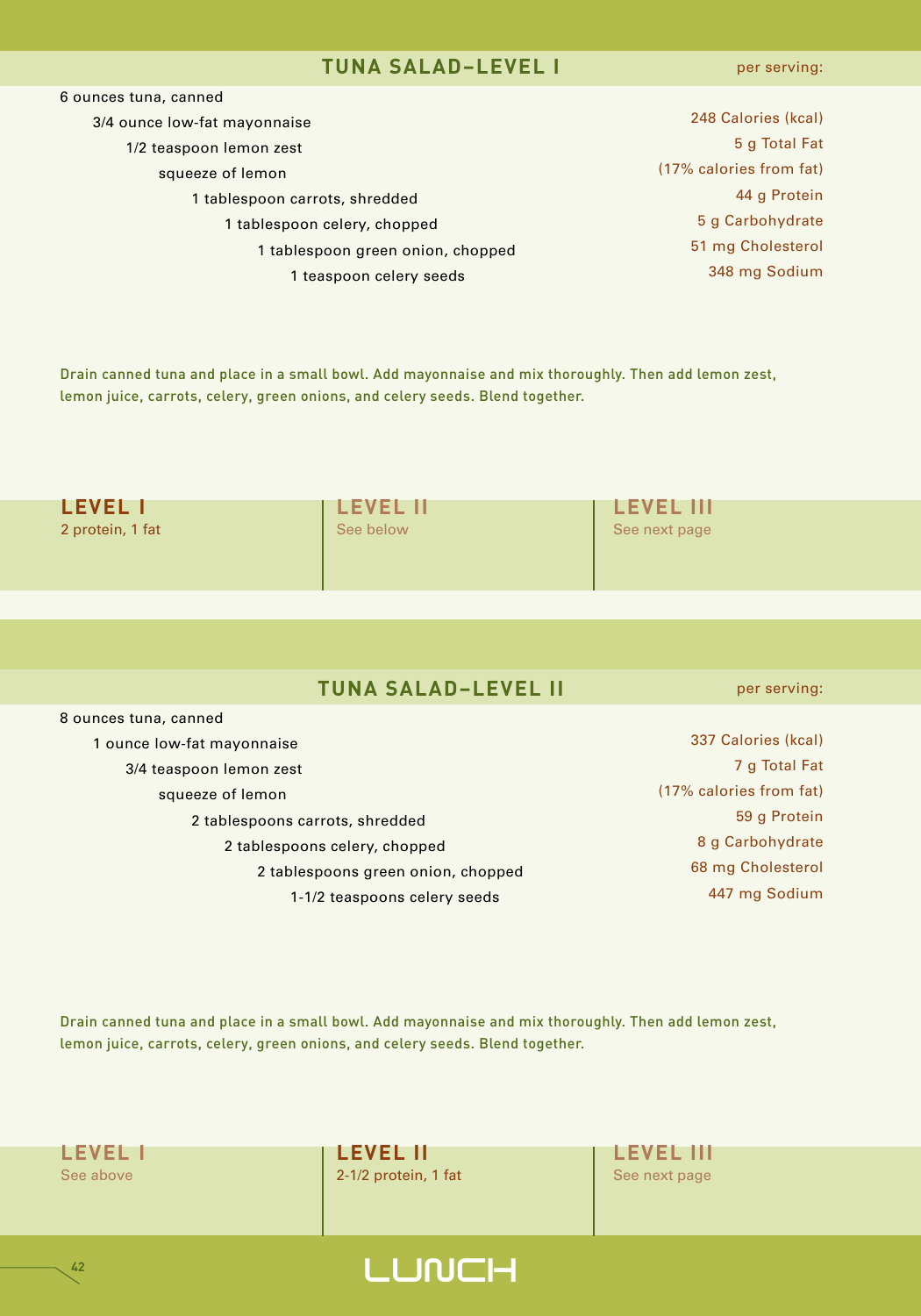#### **TUNA SALAD–LEVEL III**

#### per serving:

고<br>고 A S E

1– F A T

د<br>+

**カmワワmカ** 

| 10 ounces tuna, canned             |                         |
|------------------------------------|-------------------------|
| 1-1/4 ounces low-fat mayonnaise    | 459 Calories (kcal)     |
| 1 tablespoon lemon zest            | 10 g Total Fat          |
| squeeze of lemon                   | (20% calories from fat) |
| 3 tablespoons carrots, shredded    | 75 g Protein            |
| 3 tablespoons celery, chopped      | 15 g Carbohydrate       |
| 3 tablespoons green onion, chopped | 85 mg Cholesterol       |
| 2 teaspoons celery seeds           | 549 mg Sodium           |
|                                    |                         |

Drain canned tuna and place in a small bowl. Add mayonnaise and mix thoroughly. Then add lemon zest, lemon juice, carrots, celery, green onions, and celery seeds. Blend together.

| I FVFI I          | <b>I LEVEL II</b> | <b>LEVEL III</b> |
|-------------------|-------------------|------------------|
| See previous page | See previous page | 3 protein, 1 fat |
|                   |                   |                  |
|                   |                   |                  |

|  |  |  | <b>CHICKEN SALAD-LEVEL I</b> |
|--|--|--|------------------------------|
|--|--|--|------------------------------|

6 ounces boneless, skinless chicken breast halves 2 tablespoons low-fat mayonnaise 3/4 tablespoon Dijon mustard 2 tablespoons green onions, diced 1/8 teaspoon black pepper 1/8 teaspoon fresh dill 1/4 cup celery, diced

per serving:

**43**

 Calories (kcal) g Total Fat (26% calories from fat) g Protein g Carbohydrate mg Cholesterol mg Sodium

Poach chicken; cool and dice. Gently combine the chicken with the remaining ingredients and chill until ready to serve.

**LUNCH** 

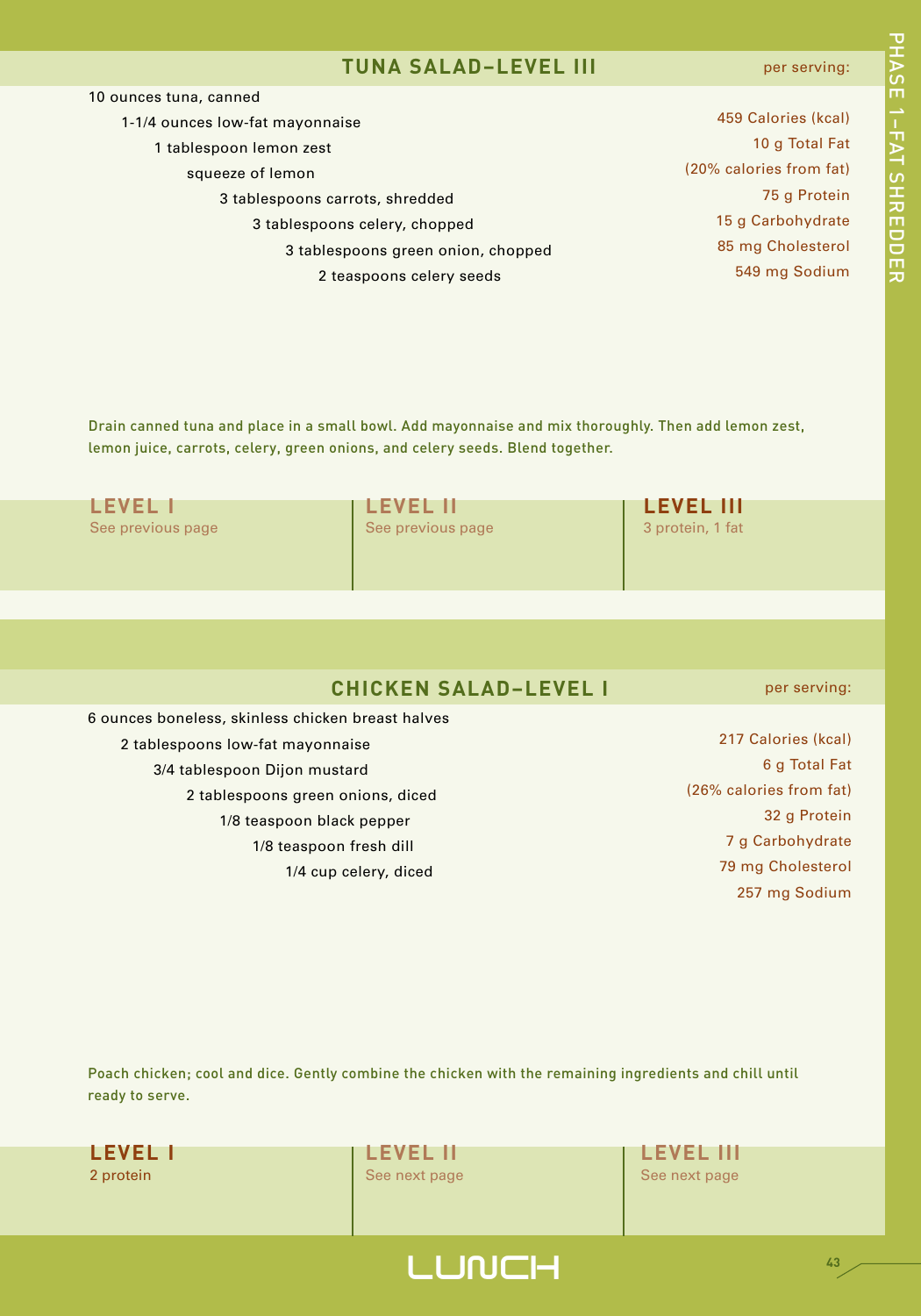#### **CHICKEN SALAD–LEVEL II**

per serving:

#### 8 ounces boneless, skinless chicken breast halves

- 2-1/2 ounces low-fat mayonnaise 1 tablespoon Dijon mustard 2-1/2 tablespoons green onions, diced 1/4 teaspoon black pepper 1/4 teaspoon fresh dill
	- 1/2 cup celery, diced

 Calories (kcal) g Total Fat (32% calories from fat) g Protein g Carbohydrate mg Cholesterol mg Sodium

Poach chicken; cool and dice. Gently combine the chicken with the remaining ingredients and chill until ready to serve.

| <b>LEVEL I</b>    | <b>I LEVEL II</b> | I LEVEL   |
|-------------------|-------------------|-----------|
| See previous page | 2-1/2 protein     | See below |
|                   |                   |           |

**CHICKEN SALAD–LEVEL III**

10 ounces boneless, skinless chicken breast halves 3 ounces low-fat mayonnaise 1-1/2 tablespoons Dijon mustard 1/3 cup green onions, diced 1/2 teaspoon black pepper 1/2 teaspoon fresh dill 3/4 cup celery, diced

 Calories (kcal) g Total Fat (26% calories from fat) g Protein g Carbohydrate mg Cholesterol

**LEVEL I LEVEL II LEVEL III**

per serving:

544 mg Sodium

Poach chicken; cool and dice. Gently combine the chicken with the remaining ingredients and chill until ready to serve.

See previous page **3 protein See above** 3 protein **3 protein** 

**44**

**LEVEL I LEVEL II LEVEL III**

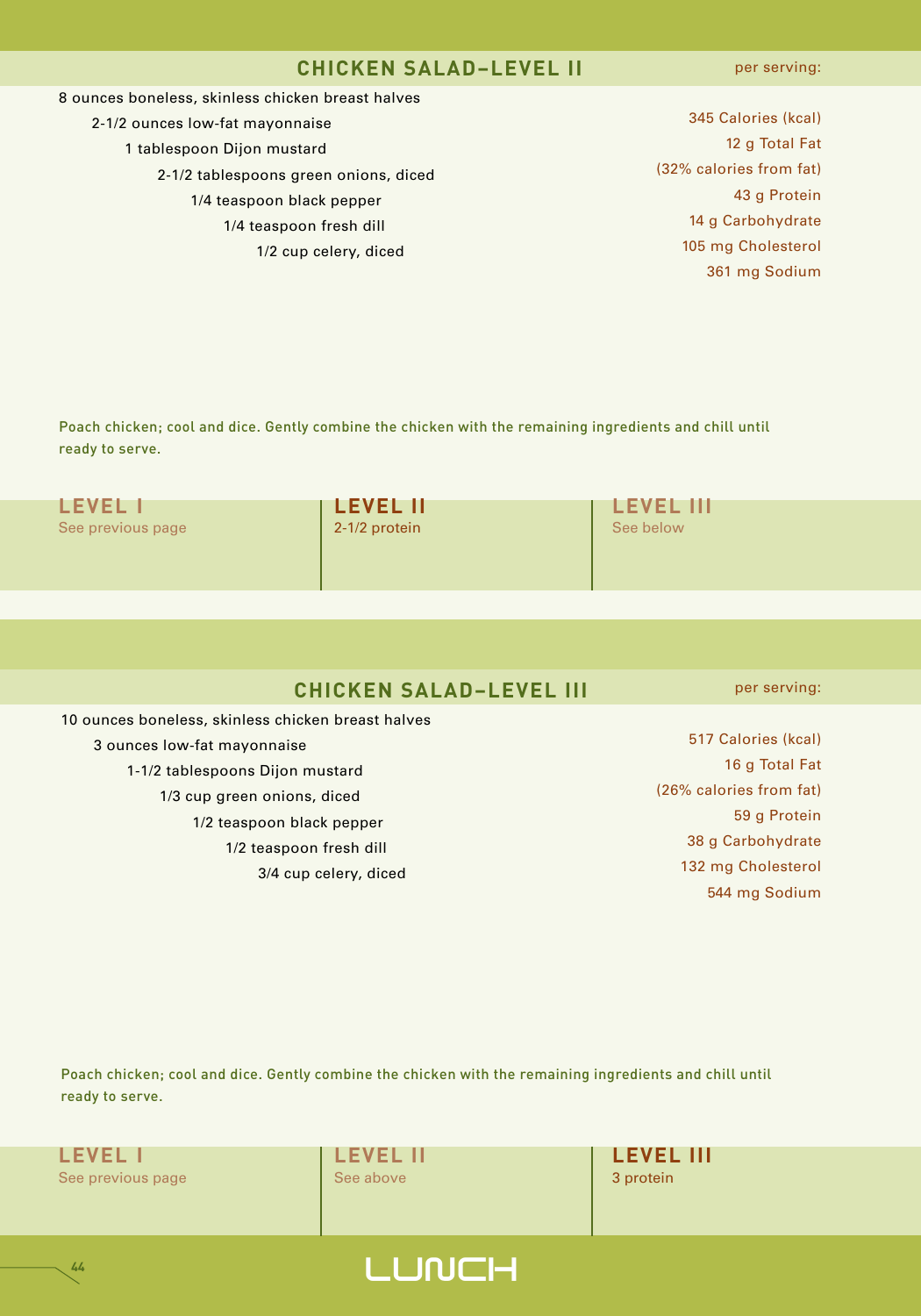#### **ISLAND PORK TENDERLOIN**

16 ounces pork tenderloin, lean

1/2 teaspoon salt

1/4 teaspoon pepper

1/2 teaspoon chile powder

1/2 teaspoon ground cumin

1/2 teaspoon cinnamon

2 teaspoons olive oil

1/4 cup brown sugar, packed

1/2 tablespoon fresh garlic, finely chopped

1/2 tablespoon Tabasco sauce

#### Serves 4

1. Preheat oven to 350 degrees.

- 2. Stir together salt, pepper, cumin, chile powder, and cinnamon, then coat pork with the spice rub.
- 3. Heat 1 tablespoon oil in a 12-inch skillet over moderately high heat and brown pork, turning, about 4 minutes.
- 4. Stir together brown sugar, garlic, and Tabasco and pat onto top of tenderloin. Place pork in a roasting pan and cook in the oven for 20 minutes.

#### **ISLAND PORK TENDERLOIN SALAD–LEVEL I** per serving:

| 1 cup fresh spinach                                                          | 556 Calories (kcal)     |
|------------------------------------------------------------------------------|-------------------------|
| 1/2 red bell pepper, cut lengthwise into thin strips                         | 13 g Total Fat          |
| 1 tablespoon golden raisins                                                  | (37% calories from fat) |
| 1 cup Napa cabbage, shredded                                                 | 39 g Protein            |
| 6 ounces Island Pork Tenderloin                                              | 51 g Carbohydrate       |
| 2 tablespoons cumin vinaigrette (see recipe in Dressings) 111 mg Cholesterol |                         |
|                                                                              | 781 mg Sodium           |

1. Peel and cut oranges crosswise into 1/4-inch thick slices and set aside.

2. Toss spinach, cabbage, bell pepper, and raisins in a large bowl.

3. Prepare the dressing.

1/2 orange, peeled and cut

4. Mound salad mixture on a large plate. Arrange pork and orange slices on top and drizzle with dressing.





## LUNCH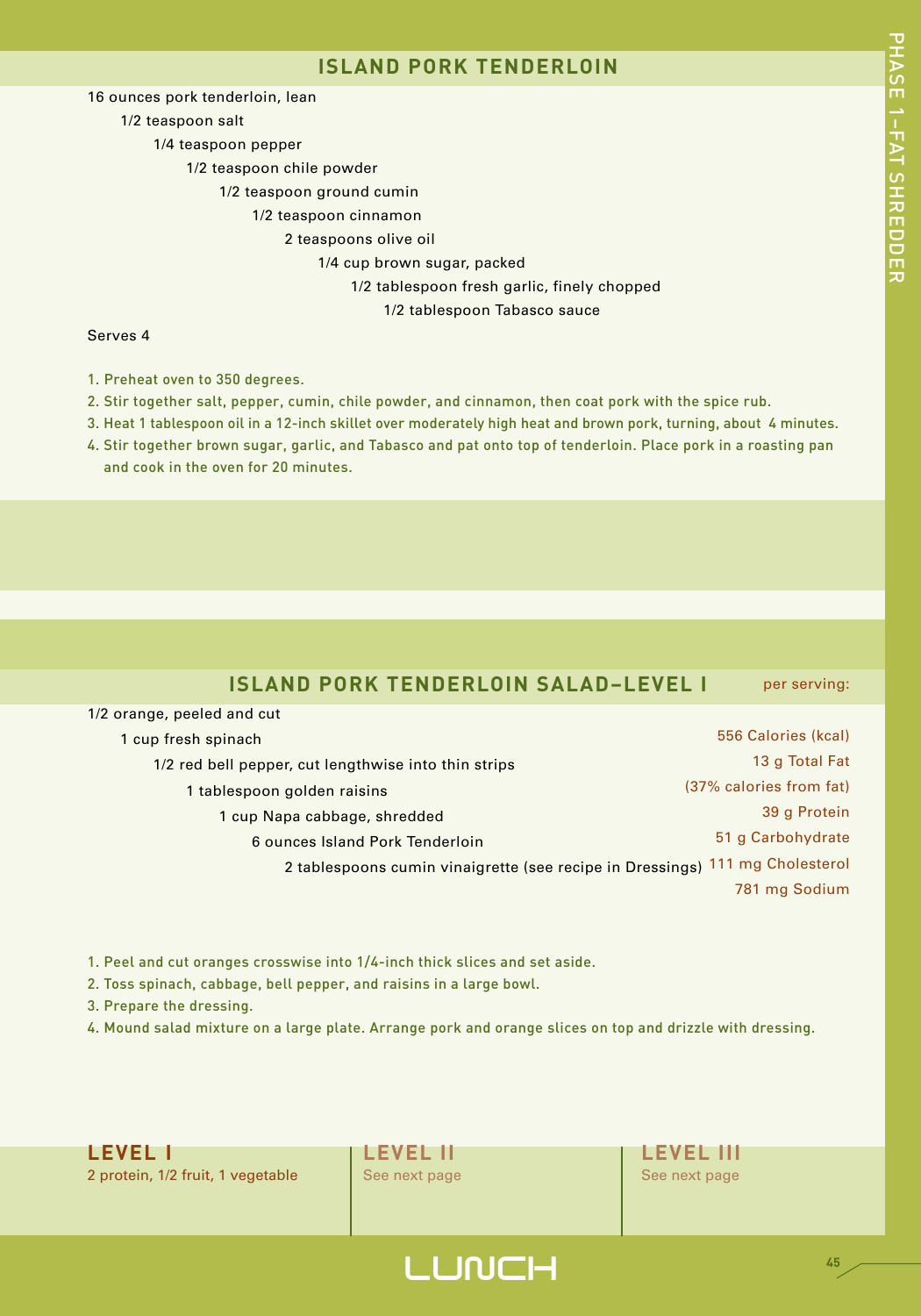#### **ISLAND PORK TENDERLOIN SALAD–LEVEL II** per serving:

| 3/4 orange, peeled and cut                                |                         |
|-----------------------------------------------------------|-------------------------|
| 1-1/2 cups fresh spinach                                  | 882 Calories (kcal)     |
| 3/4 red bell pepper, cut lengthwise into thin strips      | 17 g Total Fat          |
| 2 tablespoons cup golden raisins                          | (35% calories from fat) |
| 1-1/2 cups Napa cabbage, shredded                         | 52 g Protein            |
| 8 ounces Island Pork Tenderloin                           | 93 g Carbohydrate       |
| 3 tablespoons cumin vinaigrette (see recipe in Dressings) | 147 mg Cholesterol      |
|                                                           | 862 mg Sodium           |
|                                                           |                         |

1. Peel and cut oranges crosswise into 1/4-inch thick slices and set aside.

2. Toss spinach, cabbage, bell pepper, and raisins in a large bowl.

3. Prepare the dressing.

4. Mound salad mixture on a large plate. Arrange pork and orange slices on top and drizzle with dressing.

| <b>LEVEL I</b>    | <b>LEVEL II</b>                         | <b>LEVEL III</b> |
|-------------------|-----------------------------------------|------------------|
| See previous page | 2-1/2 protein, 1 fruit, 1-1/2 vegetable | See below        |

#### **ISLAND PORK TENDERLOIN SALAD–LEVEL III** per serving:

 orange, peeled and cut cups fresh spinach red bell pepper, cut lengthwise into thin strips 1/4 cup golden raisins cups Napa cabbage, shredded ounces Island Pork Tenderloin tablespoons cumin vinaigrette (see recipe in Dressings) 147 mg Cholesterol 1,029 Calories (kcal) g Total Fat (31% calories from fat) g Protein g Carbohydrate mg Sodium

1. Peel and cut oranges crosswise into 1/4-inch thick slices and set aside.

2. Toss spinach, cabbage, bell pepper, and raisins in a large bowl.

3. Prepare the dressing.

4. Mound salad mixture on a large plate. Arrange pork and orange slices on top and drizzle with dressing.



**46**

See previous page See above 3 protein, 1 fruit, 2 vegetable

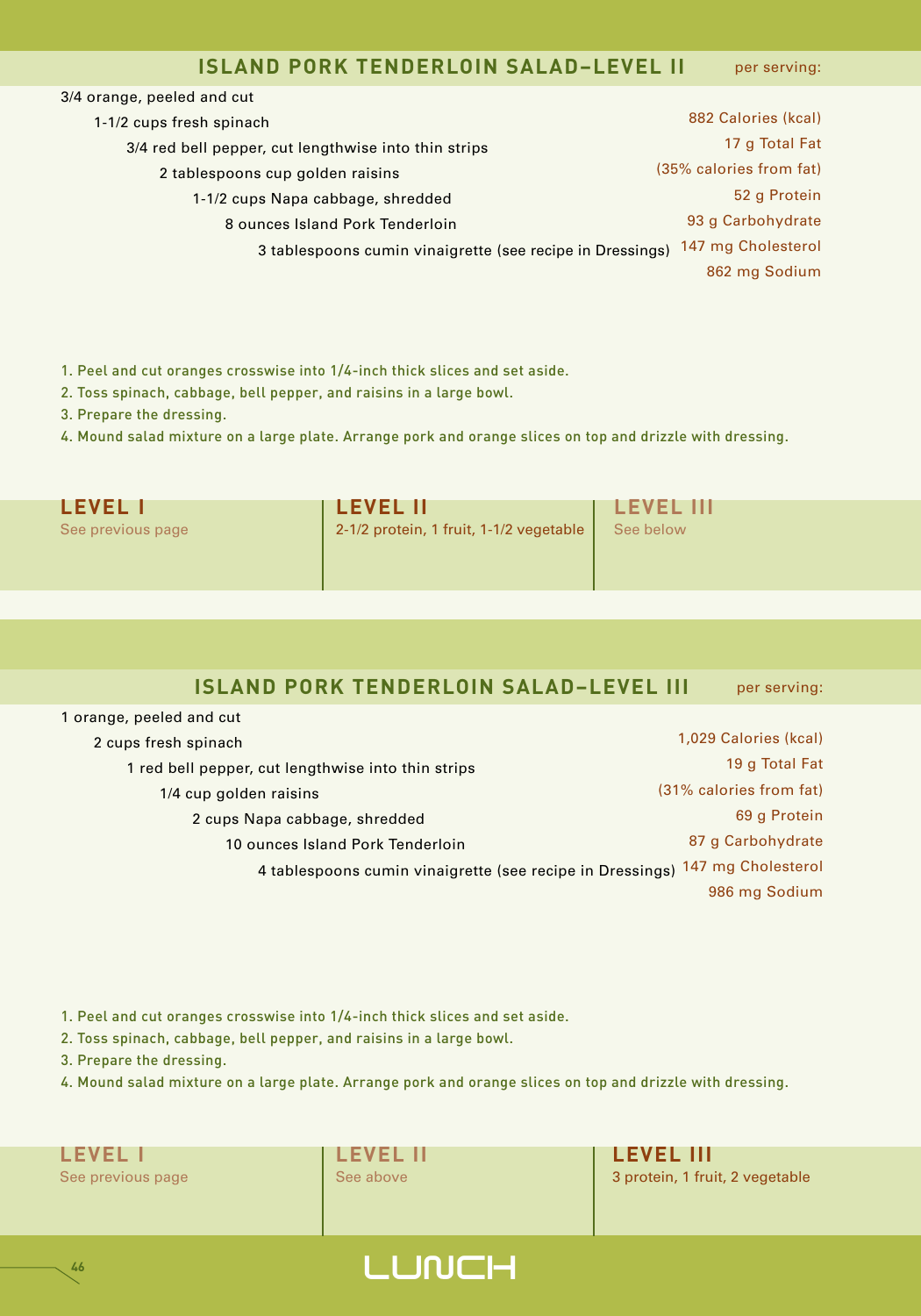#### **SHRIMP STIR-FRY–LEVEL I**

| 6 ounces shrimp, peeled                 |                        |
|-----------------------------------------|------------------------|
| 1/4 tablespoon low-sodium soy sauce     | 332 Calories (kcal)    |
| 1/2 teaspoon rice vinegar               | 4 g Total Fat          |
| 1/4 cup fat-free chicken broth          | (9% calories from fat) |
| 1/4 teaspoon garlic, minced             |                        |
| 1/4 teaspoon ginger, minced             | 44 g Protein           |
| 1/2 cup red onion, sliced in wedges     | 33 g Carbohydrate      |
| 1/2 cup broccoli florets                | 259 mg Cholesterol     |
| 1-1/4 cups snow peas, trimmed           |                        |
| 1-1/2 cups mushrooms, halved            | 552 mg Sodium          |
| 1/4 cup yellow bell pepper, cubed       |                        |
| 1/4 cup canned water chestnuts, drained |                        |
|                                         |                        |

- 1. Rinse shrimp and drain well.
- 2. Heat the soy sauce, rice vinegar, and 2 tablespoons of the chicken broth in a sauté pan over medium heat. Add the garlic and ginger and sauté until tender.
- 3. Add all the vegetables to the pan and continue to sauté, stirring and adding more broth as necessary. Add shrimp when the vegetables are halfway cooked and sauté until the vegetables are tender and the shrimp are opaque.

| <b>LEVEL I</b>         | I LEVEL II | <b>LEVEL III</b> |
|------------------------|------------|------------------|
| 2 protein, 1 vegetable | See below  | See next page    |

|  |  | <b>SHRIMP STIR-FRY-LEVEL II</b> |  |
|--|--|---------------------------------|--|
|  |  |                                 |  |

per serving:

| 8 ounces shrimp, peeled                 |                        |
|-----------------------------------------|------------------------|
| 1/2 tablespoon low-sodium soy sauce     | 444 Calories (kcal)    |
| 3/4 teaspoon rice vinegar               | 5 g Total Fat          |
| 1/2 cup fat-free chicken broth          | (9% calories from fat) |
| 1/2 teaspoon garlic, minced             | 61 g Protein           |
| 1/2 teaspoon ginger, minced             |                        |
| 3/4 cup red onion, sliced in wedges     | 44 g Carbohydrate      |
| 3/4 cup broccoli florets                | 345 mg Cholesterol     |
| 1-1/2 cups snow peas, trimmed           | 920 mg Sodium          |
| 1-3/4 cups mushrooms, halved            |                        |
| 1/2 cup yellow bell pepper, cubed       |                        |
| 1/2 cup canned water chestnuts, drained |                        |

- 1. Rinse shrimp and drain well.
- 2. Heat the soy sauce, rice vinegar, and 2 tablespoons of the chicken broth in a sauté pan over medium heat. Add the garlic and ginger and sauté until tender.
- 3. Add all the vegetables to the pan and continue to sauté, stirring and adding more broth as necessary. Add shrimp when the vegetables are halfway cooked and sauté until the vegetables are tender and the shrimp are opaque.

**LEVEL I LEVEL II LEVEL III**

See above 2-1/2 protein, 1-1/2 vegetable See next page

## **LUNCH**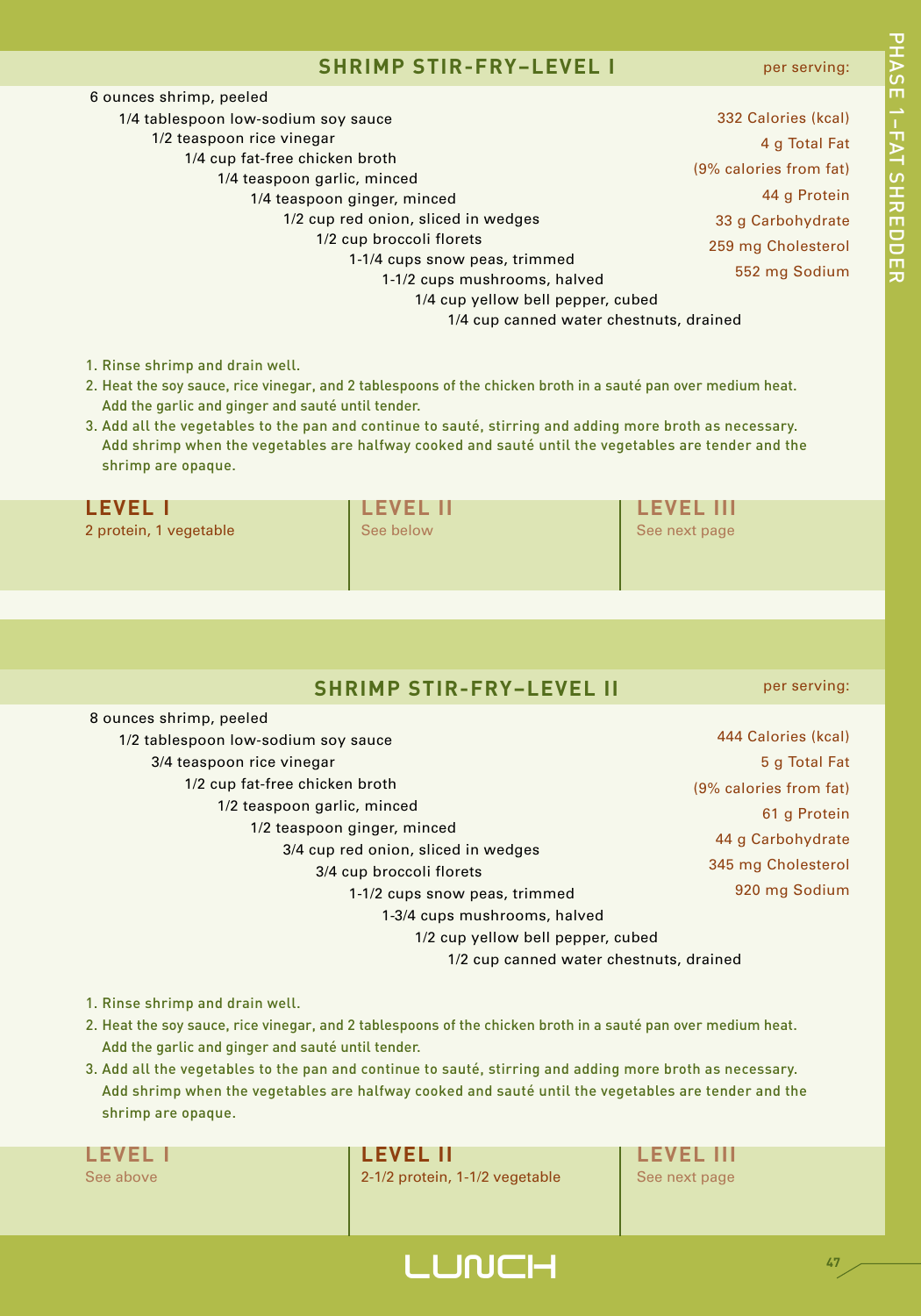#### **SHRIMP STIR-FRY–LEVEL III**

per serving:

| 10 ounces shrimp, peeled                |                        |
|-----------------------------------------|------------------------|
| 3/4 tablespoon low-sodium soy sauce     | 571 Calories (kcal)    |
| 1 teaspoon rice vinegar                 | 6 g Total Fat          |
| 3/4 cup fat-free chicken broth          | (9% calories from fat) |
| 3/4 teaspoon garlic, minced             |                        |
| 3/4 teaspoon ginger, minced             | 78 g Protein           |
| 1 cup red onion, sliced in wedges       | 59 g Carbohydrate      |
| 1 cup broccoli florets                  | 431 mg Cholesterol     |
| 1-3/4 cups snow peas, trimmed           | 1,290 mg Sodium        |
| 2 cups mushrooms, halved                |                        |
| 3/4 cup yellow bell pepper, cubed       |                        |
| 3/4 cup canned water chestnuts, drained |                        |
|                                         |                        |

- 1. Rinse shrimp and drain well.
- 2. Heat the soy sauce, rice vinegar, and 2 tablespoons of the chicken broth in a sauté pan over medium heat. Add the garlic and ginger and sauté until tender.
- 3. Add all the vegetables to the pan and continue to sauté, stirring and adding more broth as necessary. Add shrimp when the vegetables are halfway cooked and sauté until the vegetables are tender and the shrimp are opaque.

**LEVEL I LEVEL II LEVEL III** See previous page See previous page 3 protein, 2 vegetable

## **TURKEY BURGER–LEVEL I**

6 ounces extra lean, 97% fat-free ground turkey 1-1/2 tablespoons sourdough bread crumbs 3 tablespoons low-fat buttermilk 2-1/4 teaspoons green onions, minced 2-1/4 teaspoons parsley, chopped 1/4 teaspoon Dijon mustard 1 dash Worcestershire sauce black pepper to taste

per serving:

 Calories (kcal) 4.5 g Total Fat (35% calories from fat) g Protein g Carbohydrate mg Cholesterol mg Sodium

1. Preheat the grill or broiler.

2. Combine all ingredients and form into patty.

3. Grill until cooked through, 7 to 10 minutes per side.

**LEVEL I LEVEL II LEVEL III** 2 protein, 1/4 carbohydrate See next page See next page See next page

**48**

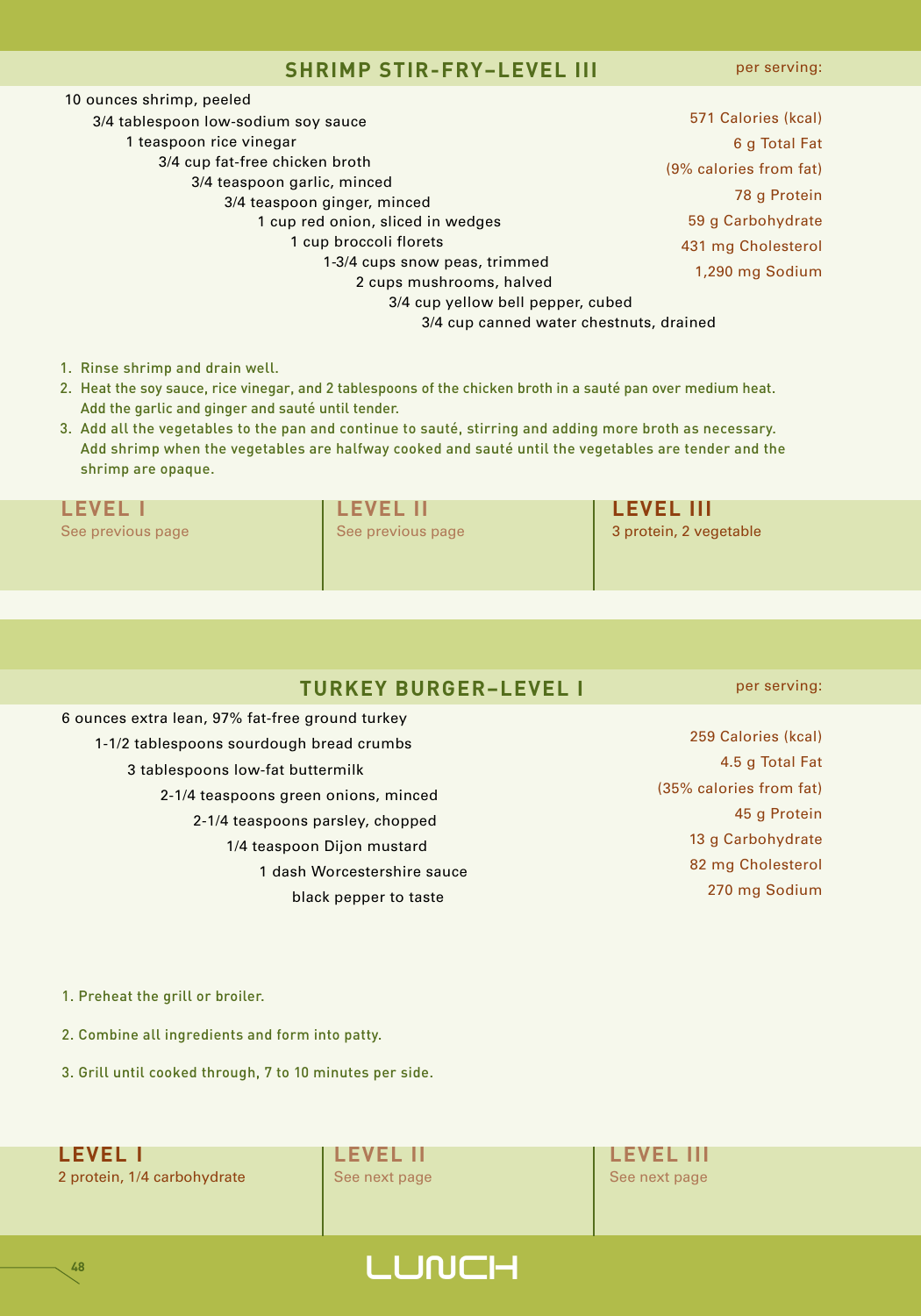#### **TURKEY BURGER–LEVEL II**

#### per serving:

| 337 Calories (kcal)     |
|-------------------------|
| 6 g Total Fat           |
| (35% calories from fat) |
| 60 g Protein            |
| 17 g Carbohydrate       |
| 107 mg Cholesterol      |
| 351 mg Sodium           |
|                         |

1. Preheat the grill or broiler.

2. Combine all ingredients and form into patty.

3. Grill until cooked through, 7 to 10 minutes per side.

**LEVEL I LEVEL II LEVEL III** See previous page 2-1/2 protein, 1/4 carbohydrates, See below 1/4 Fat

## **TURKEY BURGER–LEVEL III**

10 ounces extra lean, 97% fat-free ground turkey 2-1/2 tablespoons sourdough bread crumbs 5 tablespoons low-fat buttermilk 3-3/4 teaspoons green onions, minced 3-3/4 teaspoons parsley, chopped 3/4 teaspoon Dijon mustard 2 dashes Worcestershire sauce 2 dashes black pepper to taste per serving:

 Calories (kcal) g Total Fat (35% calories from fat) g Protein g Carbohydrate mg Cholesterol mg Sodium

1. Preheat the grill or broiler.

2. Combine all ingredients and form into patty.

3. Grill until cooked through, 7 to 10 minutes per side.

**LEVEL I LEVEL II LEVEL III**

**LUNCH** 

See previous page See above 3 protein, 1/2 carbohydrate, 1/4 fat

**49**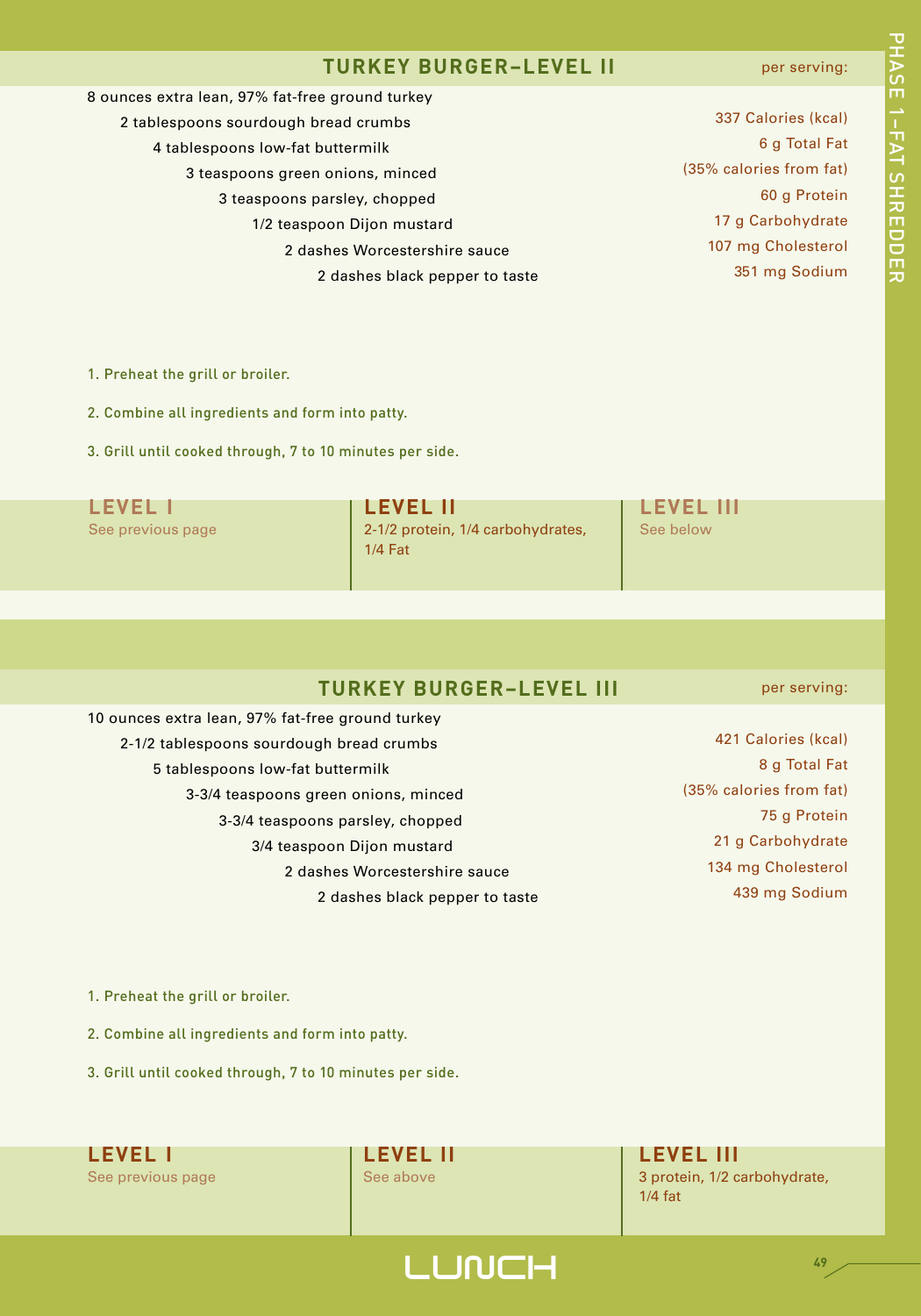#### **BEEF AND BROCCOLI STIR-FRY**

per serving:

| 1/4 cup soy sauce     |                                                    |                         |
|-----------------------|----------------------------------------------------|-------------------------|
| 1/2 red onion, sliced |                                                    | 466 Calories (kcal)     |
|                       | 1 tablespoon garlic, minced                        | 11 g Total Fat          |
|                       | 1-1/2 pound top sirloin steak, sliced 1 inch thick | (21% calories from fat) |
|                       | 1 tablespoon sesame oil                            | 46 g Protein            |
|                       | 2 tablespoons rice vinegar                         |                         |
|                       | 1 tablespoon ginger, minced                        | 49 g Carbohydrate       |
|                       | 4 cups broccoli florets                            | 99 mg Cholesterol       |
| Serves 4              | 8 ounces dried soba noodles                        | 1,591 mg Sodium         |
|                       |                                                    |                         |

1. Bring 2 quarts of water to a boil.

- 2. Meanwhile, heat a small amount of soy sauce in a large sauté pan, add the onions and garlic, and sauté until opaque.
- 3. Add beef and sauté, turning often with tongs, for 7 to 10 minutes. Stir together the oil, vinegar, and ginger and add to the sauté mixture.
- 4. Blanch broccoli in the boiling water (or microwave on high, covered and vented, for 2 minutes). Add to the meat mixture and keep warm.
- 5. Prepare soba noodles according to package directions. Drain, toss with the beef and broccoli, and serve.

| <b>LEVEL I</b>                         | <b>I LEVEL II</b>                      | <b>LEVEL III</b>                          |
|----------------------------------------|----------------------------------------|-------------------------------------------|
| $1 - 1/2$ cups =                       | $2 \text{ cups} =$                     | $2 - 1/2$ cups =                          |
| 2 protein, 1 carbohydrate, 1 vegetable | 3 protein, 1 carbohydrate, 1 vegetable | 3 protein, 1 carbohydrate,<br>1 vegetable |

## **LEMON-GARLIC CHICKEN**

1/4 cup fresh lemon juice

#### 2 tablespoons molasses

- 2 teaspoons Worcestershire sauce
	- 4 garlic cloves, chopped
		- 2 pounds boneless, skinless chicken thighs 1/4 teaspoon salt 1/4 teaspoon black pepper lemon wedges

parsley sprigs

per serving:

 Calories (kcal) g Total Fat (24% calories from fat) g Protein g Carbohydrate mg Cholesterol mg Sodium

#### Serves 3

- 1. Combine first 4 ingredients in a nonreactive dish and add chicken. Cover and marinate in refrigerator 1 hour, turning occasionally.
- 2. Preheat oven to 425 degrees.
- 3. Remove chicken from dish, reserving marinade, and arrange in a shallow roasting pan coated with cooking spray. Pour reserved marinade over chicken; sprinkle with salt and pepper.
- 4. Bake at 425 degrees for 20 minutes, basting occasionally with marinade. Bake without basting for 20 minutes more or until chicken is done. Serve with lemon wedges and garnish with parsley, if desired.

**50**

6 ounces = 8 ounces = 10 ounces = 2 protein 2-1/2 protein 2-1/2 protein 3 protein

**LEVEL I LEVEL II LEVEL III**

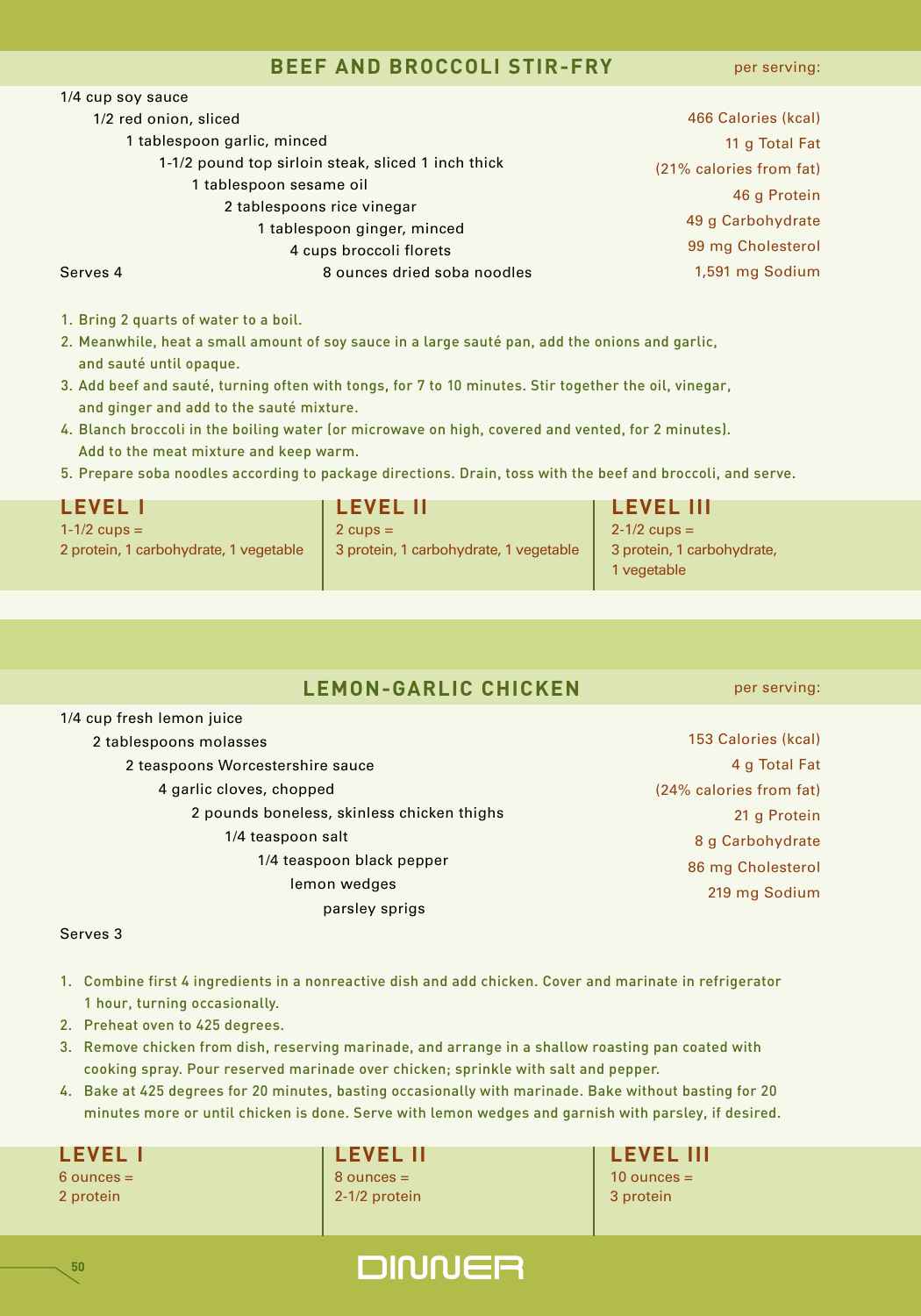#### **COLESLAW**

고<br>고 A S E

1– F A T

د<br>+

**カmワワmカ** 

| 3 cups green cabbage, shredded               |                        |
|----------------------------------------------|------------------------|
| 1 cup red cabbage, shredded                  | 38 Calories (kcal)     |
| 1 cup jicama, julienned                      | trace Total Fat        |
| 1/2 red onion, finely chopped                |                        |
| 2 Red Delicious apples, finely diced         | (4% calories from fat) |
| 1/2 cup fat-free mayonnaise                  | 0 g Protein            |
| 1/3 cup white vinegar                        | 9 g Carbohydrate       |
| 2 tablespoons plus 2 teaspoons fructose      | 0 mg Cholesterol       |
| 2 tablespoons plus 2 teaspoons Dijon mustard | 171 mg Sodium          |
| 1-1/2 teaspoons caraway seed                 |                        |
| 1/4 teaspoon salt                            |                        |
| pinch white pepper                           |                        |

#### Serves 12

1. Combine the vegetables and apples in a large bowl and mix well.

2. Combine the remaining ingredients in a small bowl and mix well to make dressing.

3. Pour the dressing over the slaw and toss until evenly coated. Cover tightly and chill before serving.

| <b>LEVEL I</b><br>$1/2$ cup = | <b>I LEVEL II</b><br>$1 cup =$ | <b>LEVEL III</b><br>$2$ cups = |
|-------------------------------|--------------------------------|--------------------------------|
| 1/2 vegetable                 | 1 vegetable                    | 2 vegetable                    |
|                               |                                |                                |

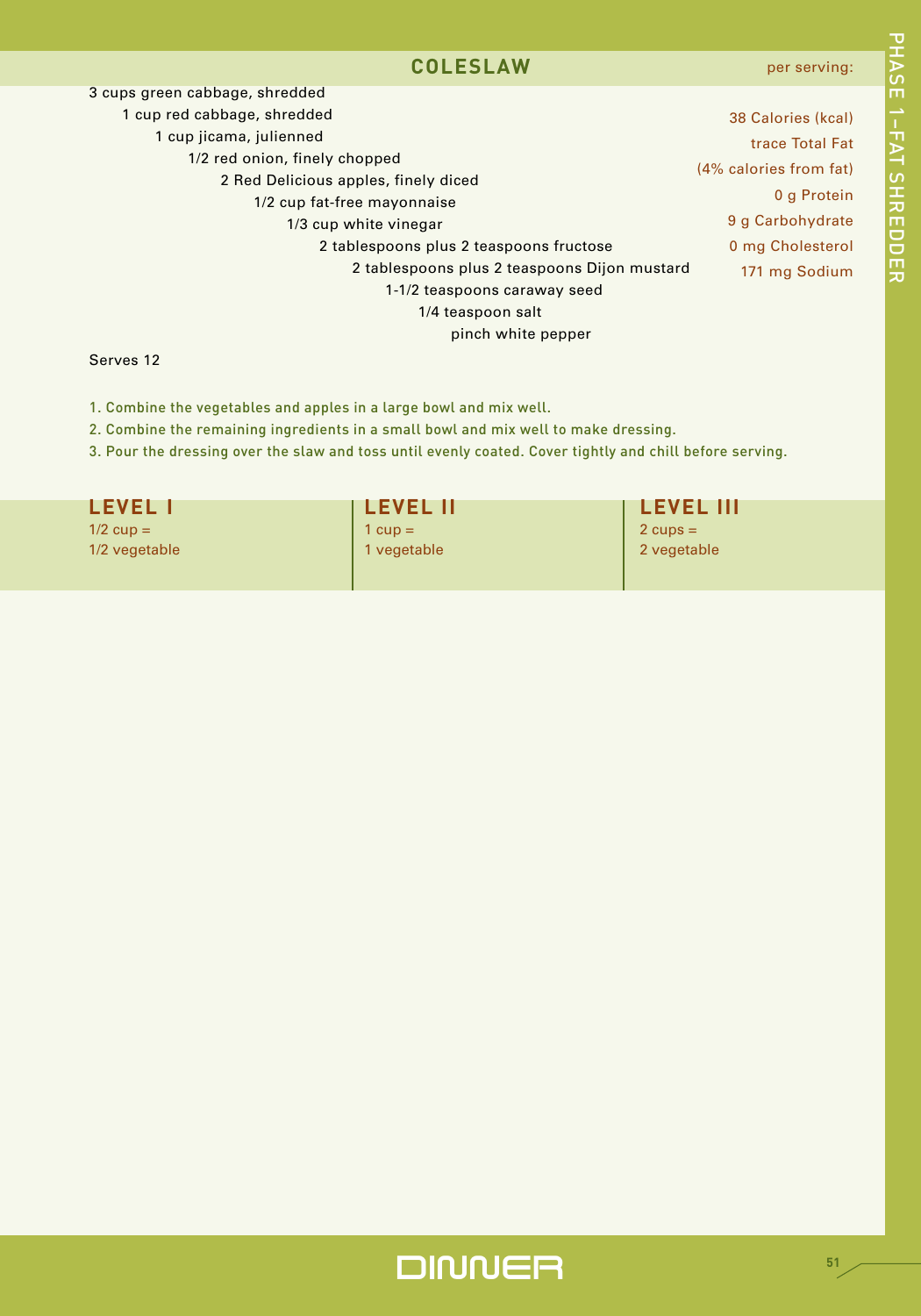#### **MEAL PLAN APPROACH**



# **ENERGY BOOSTER**

#### **GENERAL GUIDELINES**

Get the best of both worlds during Phase 2 of your training. To supply your body with additional energy for midstream performance, these recipes provide a balanced mix of carbohydrates and proteins. Mouthwatering muffins, meatloaf, and filet mignon are just a few of the appetizing dishes you'll find. There's also a variety of salads to keep it light at lunchtime.

# MEAL PLAN APPROACH

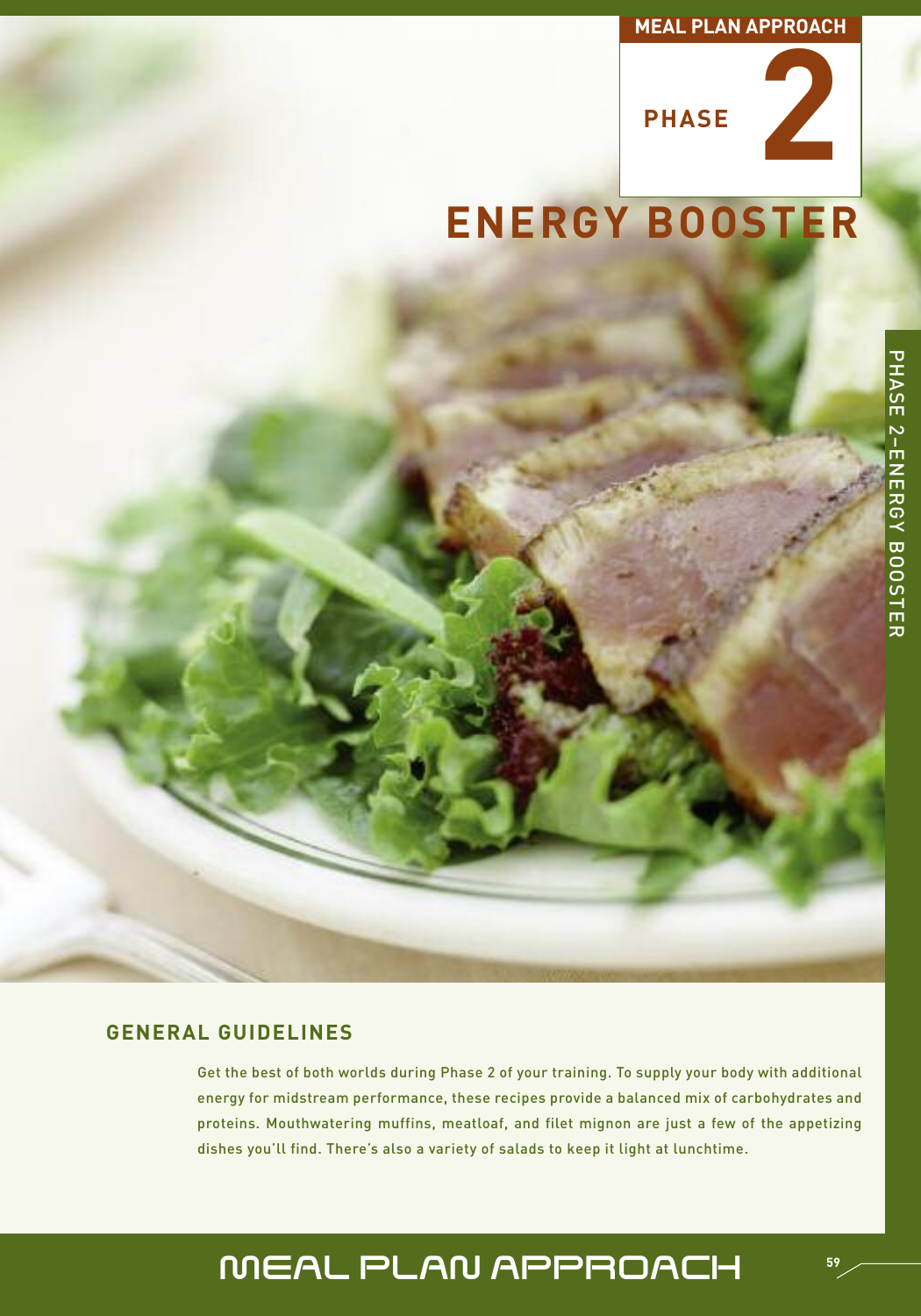# **ENERGY BOOSTER**





**Exective included** 

| <b>BREAKFAST</b>                                                                                                                       | <b>SNACK</b>                                                         | LUNCH                                                                                                                            | <b>SNACK</b>                                |                                                                                                                                                                             |
|----------------------------------------------------------------------------------------------------------------------------------------|----------------------------------------------------------------------|----------------------------------------------------------------------------------------------------------------------------------|---------------------------------------------|-----------------------------------------------------------------------------------------------------------------------------------------------------------------------------|
| <b>DAY</b><br>1 cup_Oatmeal<br>8 oz_Skim milk<br>1 tbsp_Protein powder<br>1/2 oz Raisins                                               | 1_Protein bar<br>1_Recovery drink*                                   | 1_Shrimp Pasta<br>Pomodoro -                                                                                                     | 8 oz_Cottage<br>cheese, 1%                  | 6 oz Extra-lean burger patty<br>1-1/2 oz Low-fat melted cheese<br>2 cups_Salad greens w/<br>cucumber and tomatoes<br>2 thsp_Dressing (your choice)<br>1/2 cup_Fresh berries |
| $DAY$ 2<br>1 Whole wheat bagel<br>8 oz_Cottage cheese, 1%<br>1 Orange, medium                                                          | 1 Protein bar<br>1_Recovery drink*                                   | 1 Grilled Chicken Burrito                                                                                                        | 1 oz Turkey<br>jerky                        | 6 oz_Halibut<br>2 tbsp_Sauce (your choice)<br>1_Artichoke, medium                                                                                                           |
| $DAY^3$<br>1 Pear and Granola<br>Muffin $\blacksquare$<br>8 oz_Nonfat yogurt<br>1 cup_Strawberries,<br>sliced                          | 1 Protein bar<br>1_Recovery drink*                                   | Tuna Roll-Up:<br>6 oz_Tuna Salad -<br>(see Phase 1 recipes)<br>1 Whole wheat tortilla<br>1/4 cup_Sprouts and<br>diced tomatoes   | 8 oz Cottage<br>cheese, 1%                  | 6 oz Chicken breast<br>2 tbsp_Sauce (your choice)<br>2 cups_Mushroom,<br>zucchini, and<br>onion sauté<br>3 oz_Grated Parmesan<br>cheese                                     |
| $\sqrt{4}$<br>1 Protein Shake<br>(see Phase 1 recipes)                                                                                 | 1 Protein bar<br>1_Recovery drink*                                   | <b>Turkey Breast Sandwich:</b><br>6 oz_Fat-free turkey breast<br>2 slices_Whole wheat toast<br>1 leaf Lettuce<br>2 slices Tomato | 8 oz Nonfat<br>plain yogurt                 | 6 oz_Salmon<br>2 tbsp_Green Apple<br>$S$ alsa $\blacksquare$<br>1 cup_Asparagus<br>2 cups_Salad greens<br>2 tbsp_Dressing (your choice)                                     |
| DAY $5$<br>2 Whole wheat waffles<br>1/2 Banana, medium<br>2 tbsp_Low-sugar<br>maple syrup<br>8 oz Skim milk                            | 1 Protein bar<br>1_Recovery drink*                                   | 1 Chicken Pita-                                                                                                                  | 1 oz_Turkey<br>jerky                        | 6 oz_Grilled Ahi Tuna<br>Salad $\blacksquare$<br>2 tbsp_Lime-Soy<br>Vinaigrette $\blacksquare$                                                                              |
| -6<br><b>DAY</b><br>6_Egg whites<br>1 Breakfast Potatoes -<br>8 oz_Cottage cheese, 1%<br>6 oz Fresh-squeezed<br>juice                  | 1_Protein bar<br>1 Recovery drink*                                   | 1_White Bean and<br>Tuna Salad $\blacksquare$                                                                                    | 1 tbsp Peanut<br>butter w/ celery<br>sticks | 6 oz_Italian Meatloaf -<br>2 cups_Spinach and<br>romaine salad<br>1-1/2 oz Mozzarella<br>cheese, cubed<br>2 thsp Dressing (your choice)                                     |
| $DAW^Z$<br>3 Pancakes, 3.6 oz<br>2 tbsp_Low-sugar<br>maple syrup<br>1 cup Blueberries<br>8 oz_Skim milk<br>1 tbsp_Protein powder<br>60 | 1_Protein bar<br>1 Recovery drink*<br>* Immediately<br>after workout | 1 Chicken Caesar Salad -<br>2 tbsp Caesar Dressing                                                                               | $1-1/2$ oz String<br>cheese                 | 6 oz Filet mignon<br>2 tbsp_Pear and<br>Peppercorn Sauce<br>1 cup_Portobello<br>mushrooms                                                                                   |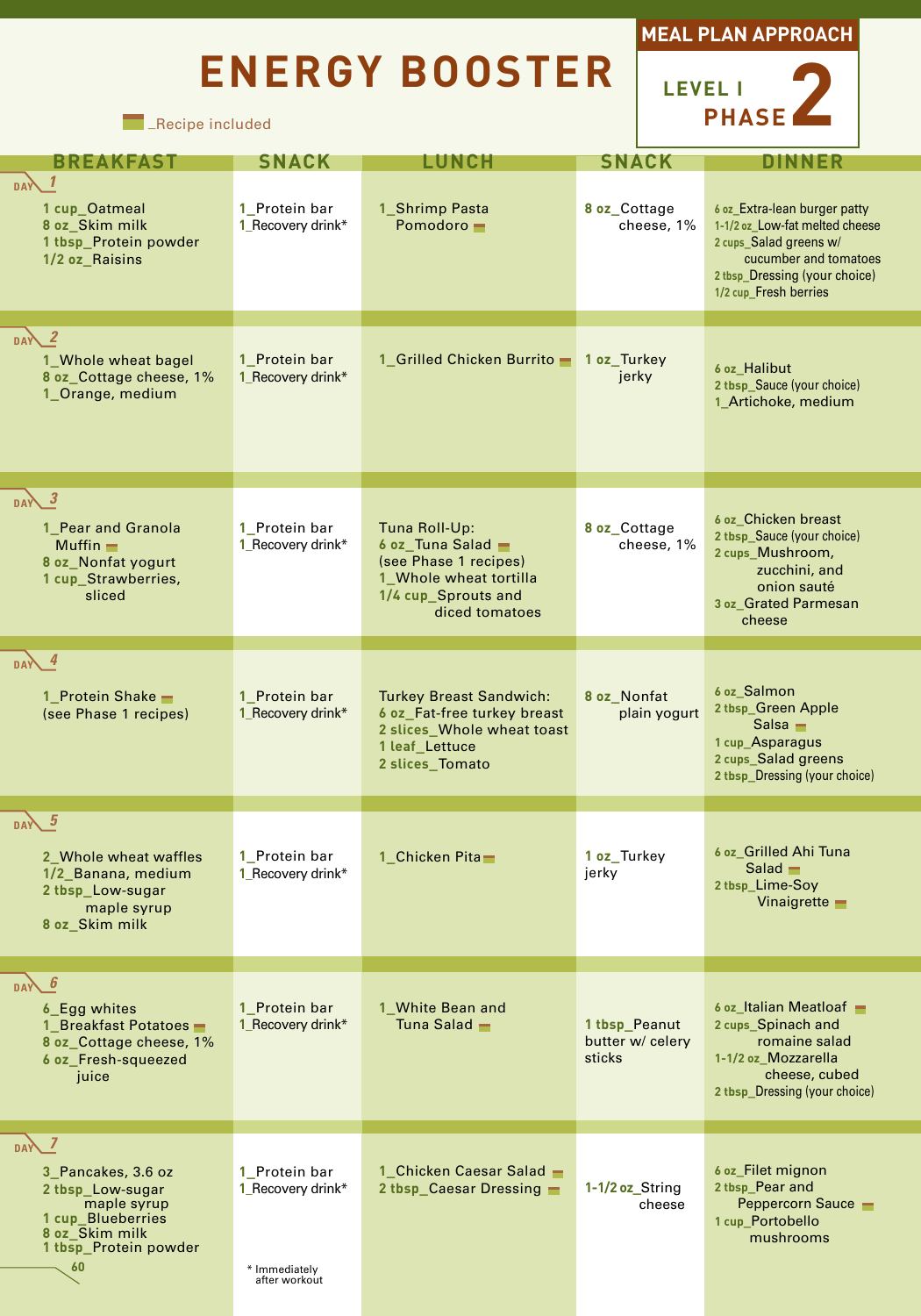# **ENERGY BOOSTER**





| <b>BREAKFAST</b>                                                                                                                    | <b>SNACK</b>                                                         | <b>LUNCH</b>                                                                                                                                                                        | <b>SNACK</b>                                                    | <b>DINNER</b>                                                                                                                                                                                     |
|-------------------------------------------------------------------------------------------------------------------------------------|----------------------------------------------------------------------|-------------------------------------------------------------------------------------------------------------------------------------------------------------------------------------|-----------------------------------------------------------------|---------------------------------------------------------------------------------------------------------------------------------------------------------------------------------------------------|
| <b>DAY</b><br>1 cup_Oatmeal<br>8 oz Skim milk<br>1 tbsp_Protein powder<br>1/2 oz Raisins                                            | 1 Protein bar<br>1_Recovery drink*                                   | 1 Shrimp Pasta<br>Pomodoro -                                                                                                                                                        | 1 oz Low-fat<br>cheese w/<br>6_Crackers                         | 9 oz_Extra-lean burger patty<br>3 oz Low-fat melted cheese<br>1 Baked potato, medium<br>3 cups_Salad greens w/<br>cucumber and tomatoes<br>3 thsp Dressing (your choice)<br>1/2 cup_Fresh berries |
| $DAY^2$<br>1 Whole wheat bagel<br>8 oz_Cottage cheese, 1%<br>1 Orange, medium                                                       | 1_Protein bar<br>1_Recovery drink*                                   | 1_Grilled Chicken Burrito -<br>1 cup Gazpacho -<br>(see Phase 1 recipes)                                                                                                            | 4 tbsp_Hummus w/<br>carrot sticks                               | PHASE 2-ENERGY<br>9 oz Halibut<br>3 tbsp_Sauce (your choice)<br>1_Artichoke, medium<br>1 cup_Wheat berries                                                                                        |
| $\overline{\boldsymbol{\beta}}$<br>DAY<br>1_Pear and Granola<br>Muffin $\equiv$<br>8 oz Nonfat yogurt<br>1 cup Strawberries, sliced | 1 Protein bar<br>1_Recovery drink*                                   | Tuna Roll-Up:<br>9 oz Tuna Salad<br>(see Phase 1 recipes)<br>1_Whole wheat tortilla<br>1/4 cup_Sprouts and<br>diced tomatoes                                                        | 3 cups Lite popcorn<br>1-1/2 oz String<br>cheese                | 9 oz Chicken breast<br>3 tbsp_Sauce (your choice)<br>BOOSTER<br>2 cups Mushroom, zucchini,<br>and onion sauté<br>6 oz_Grated Parmesan cheese<br>1 cup_Brown rice                                  |
| $\overline{4}$<br><b>DAY</b><br>1 Protein Shake<br>(see Phase 1 recipes)                                                            | 1 Protein bar<br>1_Recovery drink*                                   | <b>Turkey Breast Sandwich:</b><br>9 oz Fat-free turkey breast<br>2 slices Whole-wheat toast<br>1 leaf Lettuce<br>2 slices_Tomato<br>1 cup_Vegetable Soup -<br>(see Phase 1 recipes) | 8 oz Nonfat<br>fruit-flavored<br>yogurt                         | 9 oz Salmon<br>3 tbsp_Green Apple Salsa<br>1 cup_Asparagus<br>1_Baked potato, medium<br>3 cups_Salad greens<br>3 tbsp_Dressing (your choice)                                                      |
| $\sqrt{5}$<br><b>DAY</b><br>2 Whole wheat waffles<br>1/2 Banana, medium<br>3 tbsp_Low-sugar<br>maple syrup<br>8 oz_Skim milk        | 1 Protein bar<br>1 Recovery drink*                                   | 1_Chicken Pita -                                                                                                                                                                    | 1 oz Turkey jerky<br>1 Sourdough<br>pretzel                     | 9 oz_Grilled Ahi Tuna Salad<br>3 tbsp_Lime-Soy Vinaigrette<br>1 Whole grain roll                                                                                                                  |
| -6<br><b>DAY</b><br><b>6 Egg whites</b><br>1 Breakfast Potatoes<br>8 oz Cottage cheese, 1%<br>6 oz Fresh-squeezed juice             | 1_Protein bar<br>1 Recovery drink*                                   | 1 White Bean and Tuna<br>$Salad$ $\blacksquare$                                                                                                                                     | 1 tbsp Peanut<br>butter w/ celery<br>sticks<br>1 oz Dried fruit | 9 oz Italian Meatloaf<br>1 Baked potato, medium<br>3 cups Spinach and romaine<br>salad<br>3 oz Mozzarella cheese, cubed<br>3 thsp Dressing (your choice)                                          |
| $DAY$ 7<br>3 Pancakes, 3.6 oz<br>3 tbsp_Low-sugar<br>maple syrup<br>1 cup_Blueberries<br>8 oz Skim milk<br>1 tbsp_Protein powder    | 1 Protein bar<br>1 Recovery drink*<br>* Immediately<br>after workout | 1 Chicken Caesar Salad<br>3 thsp Caesar Dressing                                                                                                                                    | 2 oz Soy nuts<br>3 cups Lite popcorn                            | 9 oz Filet mignon<br>3 tbsp_Pear and<br>Peppercorn Sauce -<br>1 cup Portobello mushrooms<br>1 cup_Wild rice<br>61                                                                                 |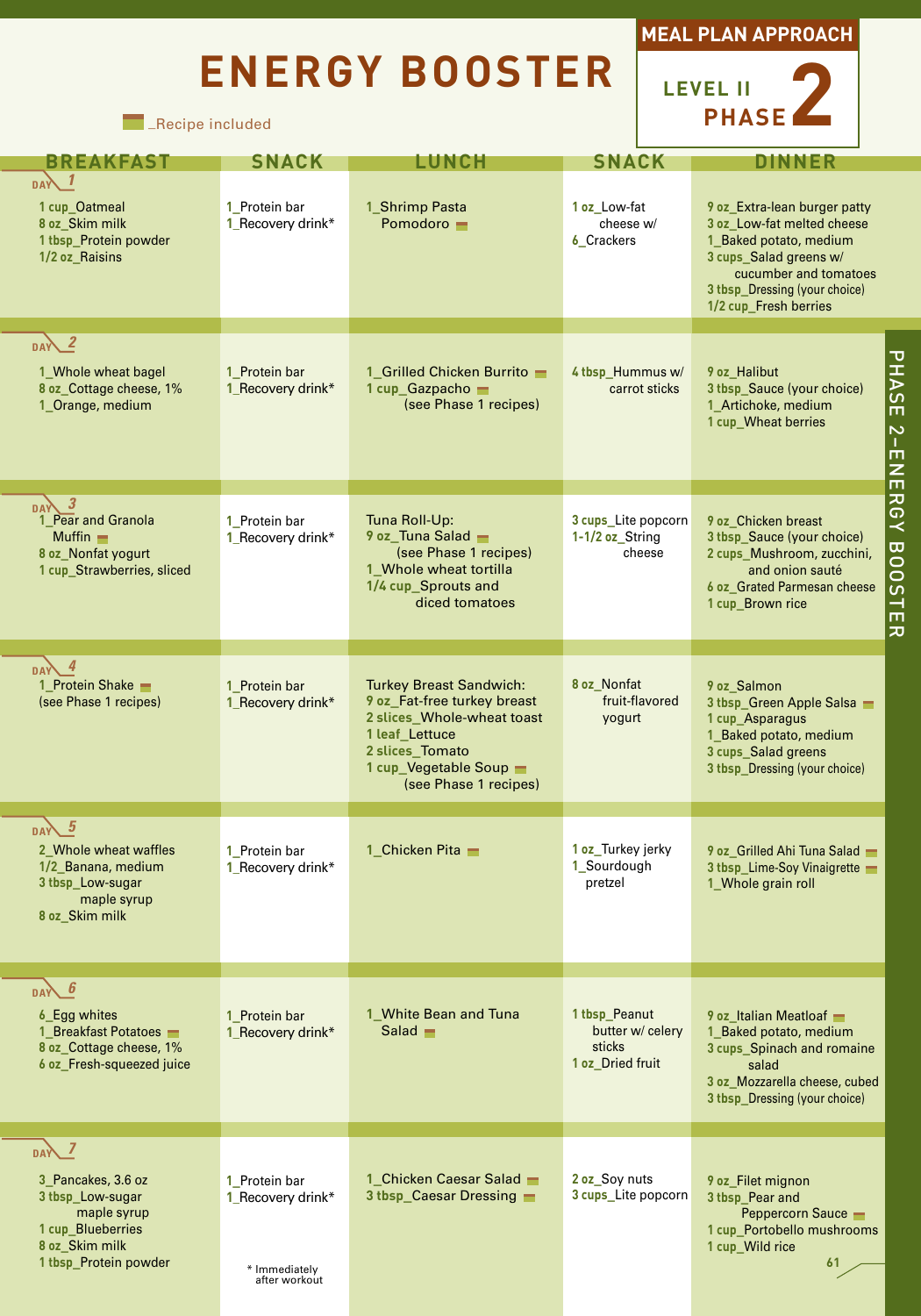# **ENERGY BOOSTER**





| <b>BREAKFAST</b>                                                                                                                   | <b>SNACK</b>                                                        | LUNCH                                                                                                                                                                                | <b>SNACK</b>                                                                           |                                                                                                                                                                                                    |
|------------------------------------------------------------------------------------------------------------------------------------|---------------------------------------------------------------------|--------------------------------------------------------------------------------------------------------------------------------------------------------------------------------------|----------------------------------------------------------------------------------------|----------------------------------------------------------------------------------------------------------------------------------------------------------------------------------------------------|
| <b>DAY</b><br>1 cup_Oatmeal<br>8 oz_Skim milk<br>1 tbsp_Protein powder<br>1/2 oz_Raisins                                           | 1_Protein bar<br>1_Recovery drink                                   | 1_Shrimp Pasta<br>Pomodoro -<br>1 cup_Melon                                                                                                                                          | 1 oz Low-fat<br>cheese w/<br><b>6</b> Crackers<br>1_Sourdough<br>pretzel               | 12 oz Extra-lean burger patty<br>3 oz Low-fat melted cheese<br>1_Baked potato, medium<br>4 cups_Salad greens w/<br>cucumber and tomatoes<br>4 tbsp Dressing (your choice)<br>1/2 cup_Fresh berries |
| DAY 2<br>1 Whole wheat bagel<br>8 oz_Cottage cheese, 1%<br>1_Orange, medium                                                        | 1_Protein bar<br>1_Recovery drink                                   | 1 Grilled Chicken Burrito<br>2 cups Gazpacho<br>(see Phase 1 recipes)                                                                                                                | 4 tbsp_Hummus w/<br>carrot sticks<br>1 oz_Turkey jerky                                 | 12 oz_Halibut<br>4 tbsp_Sauce (your choice)<br>1_Artichoke, medium<br>1 cup_Wheat berries<br>1_Nectarine, medium                                                                                   |
| DAY 3<br>1 Pear and Granola<br>Muffin $\blacksquare$<br>8 oz Nonfat yogurt<br>1 cup_Strawberries, sliced                           | 1_Protein bar<br>1_Recovery drink                                   | Tuna Roll-Up:<br>12 oz Tuna Salad<br>(see Phase 1 recipes)<br>1 Whole wheat tortilla<br>1/4 cup_Sprouts and<br>diced tomatoes<br>1_Peach, medium                                     | 1 oz Almonds<br>3 cups_Lite<br>popcorn                                                 | 12 oz Chicken breast<br>4 tbsp_Sauce (your choice)<br>2 cups Mushroom,<br>zucchini, and onion sauté<br>9 oz Grated Parmesan cheese<br>1 cup_Brown rice                                             |
| $DAY$ 4<br>1_Protein Shake -<br>(see Phase 1 recipes)                                                                              | 1_Protein bar<br>1_Recovery drink                                   | <b>Turkey Breast Sandwich:</b><br>12 oz Fat-free turkey breast<br>2 slices Whole wheat toast<br>1 leaf Lettuce<br>2 slices Tomato<br>1 cup_Vegetable Soup -<br>(see Phase 1 recipes) | 8 oz Nonfat<br>fruit-flavored<br>yogurt<br>3 cups_Lite<br>popcorn                      | 12 oz Salmon<br>4 tbsp_Green Apple Salsa<br>1 cup_Asparagus<br>1_Baked potato, medium<br>4 cups Salad greens<br>4 thsp Dressing (your choice)                                                      |
| DAY <sub>5</sub><br>2 Whole wheat waffles<br>1/2 Banana, medium<br>4 tbsp_Low-sugar maple<br>syrup<br>8 oz_Skim milk               | 1_Protein bar<br>1 Recovery drink                                   | 1_Chicken Pita $-$<br>1 cup_Grapes                                                                                                                                                   | 2 oz Soy nuts<br>2 oz_Turkey jerky                                                     | 12 oz Grilled Ahi Tuna Salad<br>4 tbsp_Lime-Soy Vinaigrette<br>1_Whole grain roll                                                                                                                  |
| -6<br><b>DAY</b><br>6_Egg whites<br>1 Breakfast Potatoes<br>8 oz Cottage cheese, 1%<br>6 oz Fresh-squeezed juice                   | 1_Protein bar<br>1_Recovery drink                                   | 1 White Bean and<br>Tuna Salad                                                                                                                                                       | 8 oz Nonfat<br>fruit-flavored<br>yogurt<br>1 tbsp_Peanut<br>butter w/<br>celery sticks | 12 oz Italian Meatloaf<br>1_Baked potato, medium<br>4 cups Spinach and<br>romaine salad<br>3 oz Mozzarella cheese, cubed<br>4 thsp Dressing (your choice)                                          |
| DAY<br>3 Pancakes, 3.6 oz<br>4 tbsp Low-sugar<br>maple syrup<br>1 cup_Blueberries<br>8 oz Skim milk<br>1 tbsp_Protein powder<br>62 | 1_Protein bar<br>1 Recovery drink<br>* Immediately<br>after workout | 1 Chicken Caesar Salad<br>4 thsp Caesar Dressing<br>1 cup Strawberries, sliced                                                                                                       | 1 oz_Low-fat<br>cheese w/<br><b>6</b> Crackers<br>1_Sourdough<br>pretzel               | 12 oz Filet mignon<br>4 tbsp_Pear and<br>Peppercorn Sauce<br>1 cup Portobello<br>mushrooms<br>1 cup_Wild rice                                                                                      |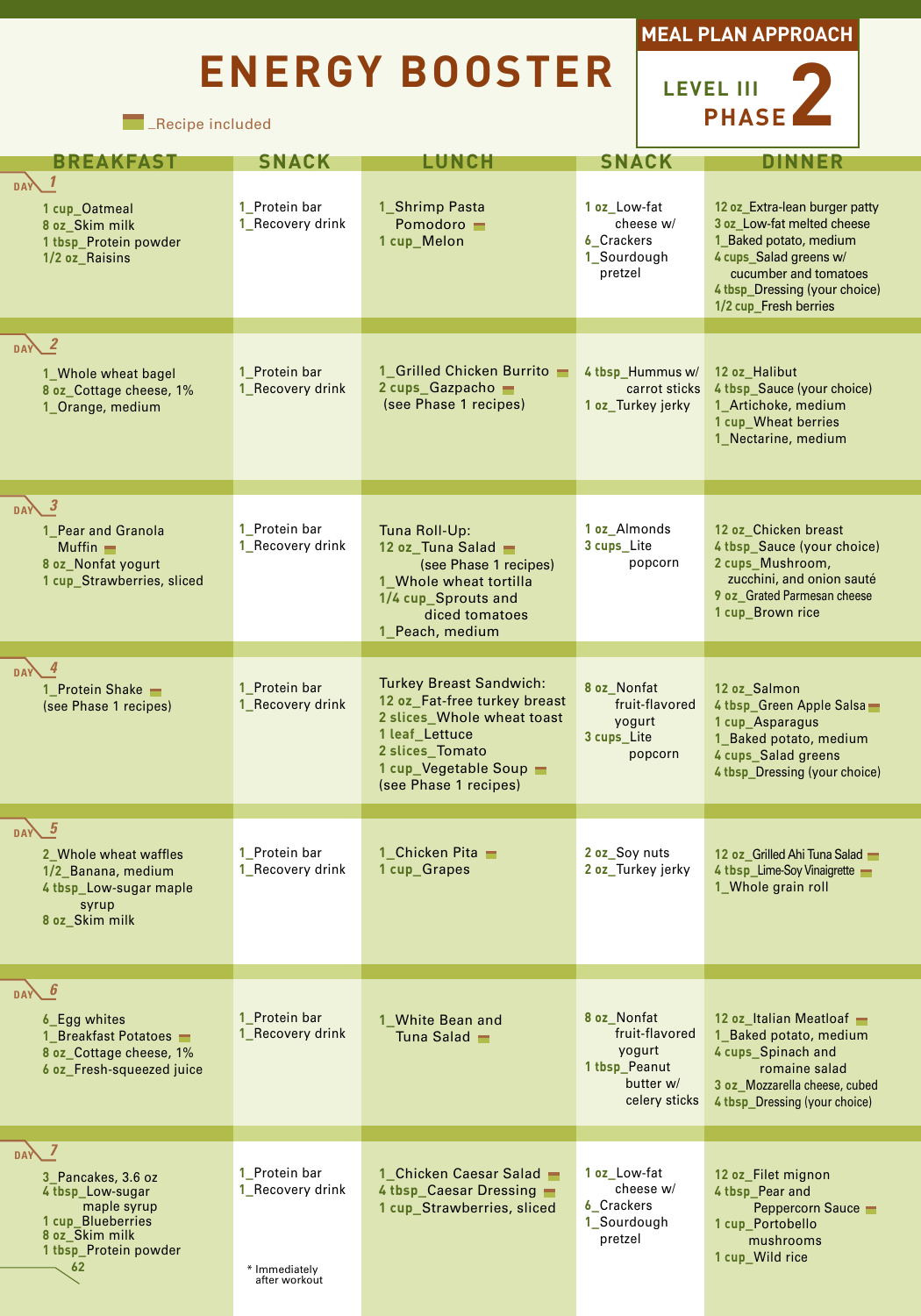## **MEAL PLAN APPROACH**



# **ENERGY BOOSTER**

Balanced in carbohydrates and protein, but still low in fat, these recipes including delicious sandwiches, salads, and pasta dishes will contribute to a well-rounded, long-term eating plan. They will give you the resources you need to boost your energy and help you **GENERAL GUIDELINES**

maintain the changes made in Phase 1 and help you realize your potential in Phase 2.

NOTE: All per-serving nutritional information is based on 1 LEVEL I serving. LEVEL II and LEVEL III will vary, depending on portion size.

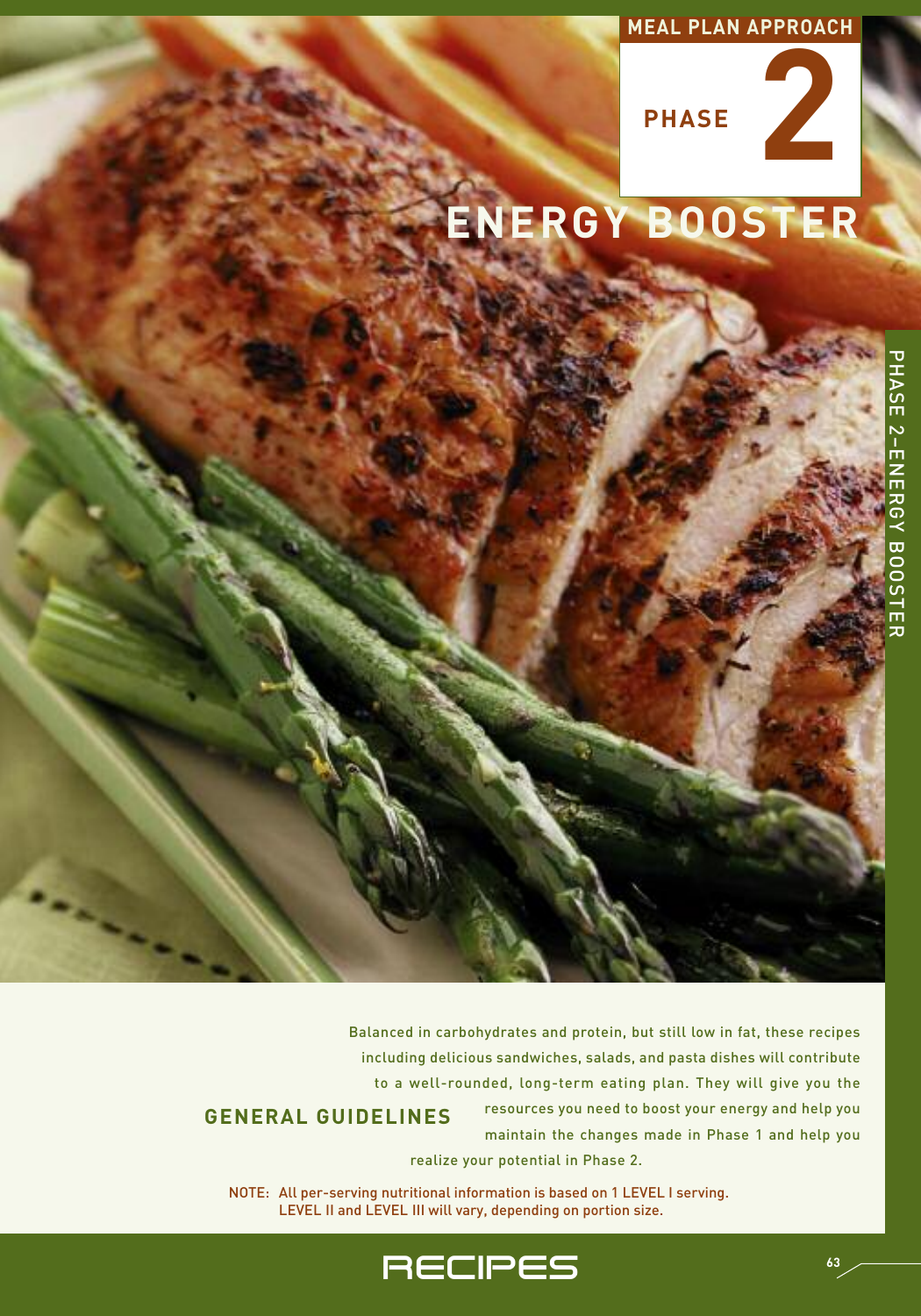#### **CAESAR DRESSING**

per serving:

| 3 tablespoons lemon juice            |                         |
|--------------------------------------|-------------------------|
| 2 tablespoons red wine vinegar       | 43 Calories (kcal)      |
| 1 teaspoon olive oil                 | 2 g Total Fat           |
| 2 teaspoons anchovy paste            | (30% calories from fat) |
| 1 teaspoon black pepper              | 5 g Protein             |
| 1-1/2 tablespoons garlic, minced     | 3 g Carbohydrate        |
| 1-1/2 teaspoons Worcestershire sauce | 5 mg Cholesterol        |
| 1/4 cup fat-free Parmesan cheese     | 121 mg Sodium           |
| 6 ounces nonfat ricotta cheese       |                         |
| 1 tablespoon nonfat mayonnaise       |                         |
| 1 tablespoon balsamic vinegar        |                         |
| $Ccm$ $\sim$ $\sim$ $\sim$ $\sim$    |                         |

#### Serves 8

Combine all ingredients in a blender or food processor and process until smooth. See Chicken Caesar Salad recipe.

| <b>LEVEL I</b>              | <b>LEVEL II</b>                  | <b>LEVEL III</b>             |
|-----------------------------|----------------------------------|------------------------------|
| 2 tablespoons = 1 condiment | 3 tablespoons = 1-1/2 condiments | 4 tablespoons = 2 condiments |
|                             |                                  |                              |

### **LIME-SOY VINAIGRETTE**

 cup rice vinegar 1/2 cup low-sodium soy sauce 1/2 cup fresh lime juice teaspoons dark sesame oil teaspoons lemon zest teaspoons fresh ginger, minced cloves garlic, minced

 Calories (kcal) g Total Fat (44% calories from fat) g Protein g Carbohydrate mg Cholesterol mg Sodium

per serving:

Serves 16

**64**

Combine all ingredients in a blender or food processor and process until smooth.



**LEVEL I LEVEL II LEVEL III** 2 tablespoons =1 condiment 3 tablespoons = 1-1/2 condiments 4 tablespoons = 2 condiments

**DRESSINGS**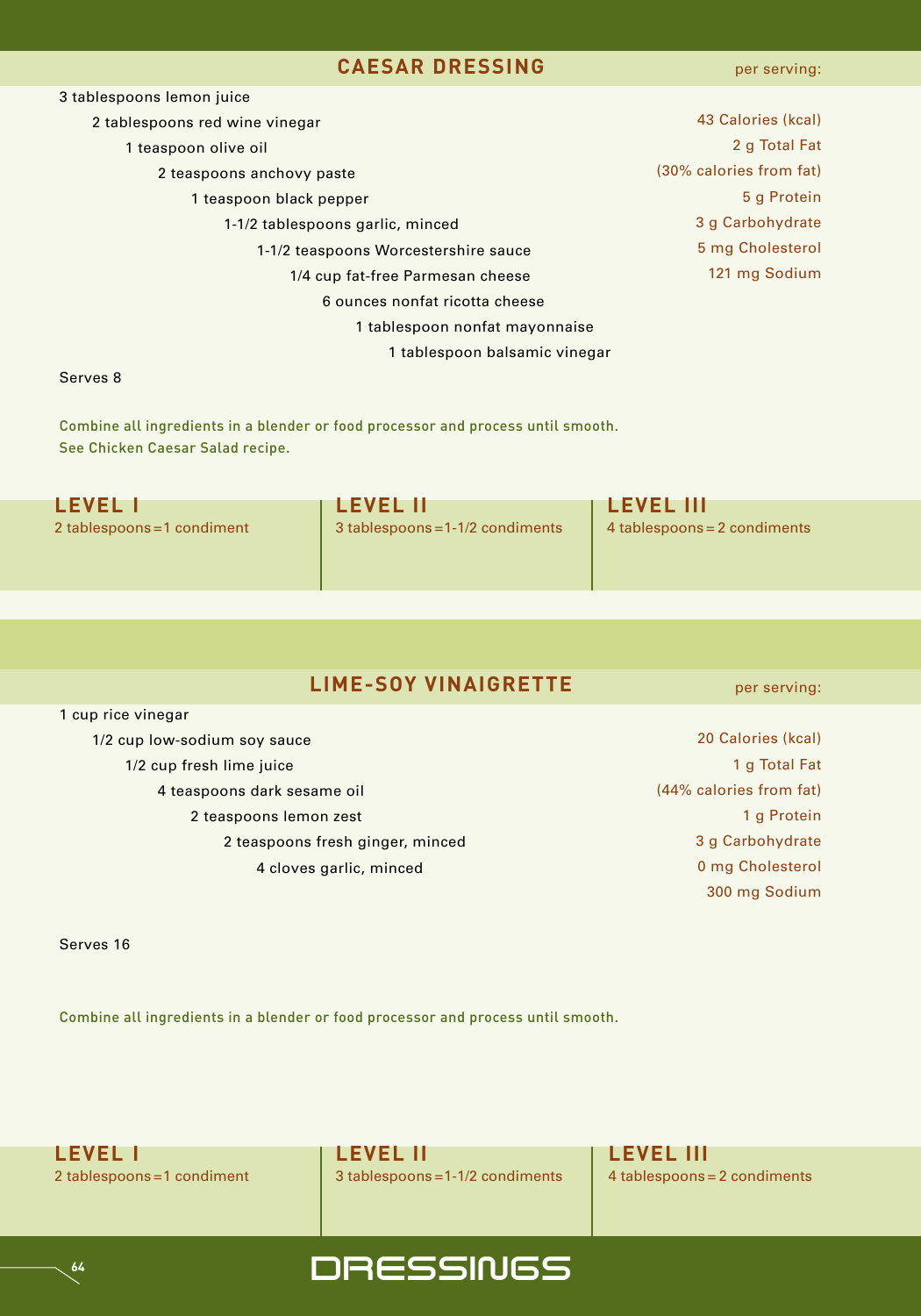#### **GREEN APPLE SALSA**

| 3 plum tomatoes, chopped                  |                        |  |
|-------------------------------------------|------------------------|--|
| 1 cup Granny Smith apples, chopped        | 24 Calories (kcal)     |  |
| 1/2 cup cucumber, chopped                 | trace Total Fat        |  |
| 1/2 cup corn kernels, chopped             | (4% calories from fat) |  |
| 1/2 cup red bell pepper, chopped          | 1 g Protein            |  |
| 1/4 cup green onions, chopped             | 6 g Carbohydrate       |  |
| 1/4 cup red onion, chopped                | 0 mg Cholesterol       |  |
| 2-1/2 tablespoons fresh cilantro, chopped | 163 mg Sodium          |  |
| 1-1/2 tablespoons fresh lime juice        |                        |  |
| 1 tablespoon jalapeño, seeded and chopped |                        |  |
| 1 tablespoon balsamic vinegar             |                        |  |
| 1-1/2 teaspoons sugar                     |                        |  |
| 3/4 teaspoon salt                         |                        |  |
| 1/2 teaspoon ground black pepper          |                        |  |

#### Serves 16

Combine all ingredients, stirring well. Serve at room temperature or chilled.

| <b>LEVEL</b>                | I LEVEL II                       | <b>TLEVEL III</b>            |
|-----------------------------|----------------------------------|------------------------------|
| 2 tablespoons = 1 condiment | 3 tablespoons = 1-1/2 condiments | 4 tablespoons = 2 condiments |
|                             |                                  |                              |
|                             |                                  |                              |

#### **PEAR AND PEPPERCORN SAUCE**

per serving:

| 1 cup orange juice              |  |
|---------------------------------|--|
| 1 tablespoon flour              |  |
| 2 medium pears                  |  |
| 1 tablespoon Dijon mustard      |  |
| 1 teaspoon peppercorns, crushed |  |
| 1/4 teaspoon ground nutmeg      |  |

 Calories (kcal) trace Total Fat (6% calories from fat) g Protein g Carbohydrate mg Cholesterol mg Sodium

#### Serves 8

- 1. In a small saucepan blend orange juice and flour, and bring to a boil. Simmer until reduced to 3/4 cup.
- 2. Add pears, mustard, peppercorns, and nutmeg and continue cooking for several minutes until blended and thickened.



2 tablespoons =1 condiment 3 tablespoons =1-1/2 condiments 4 tablespoons = 2 condiments

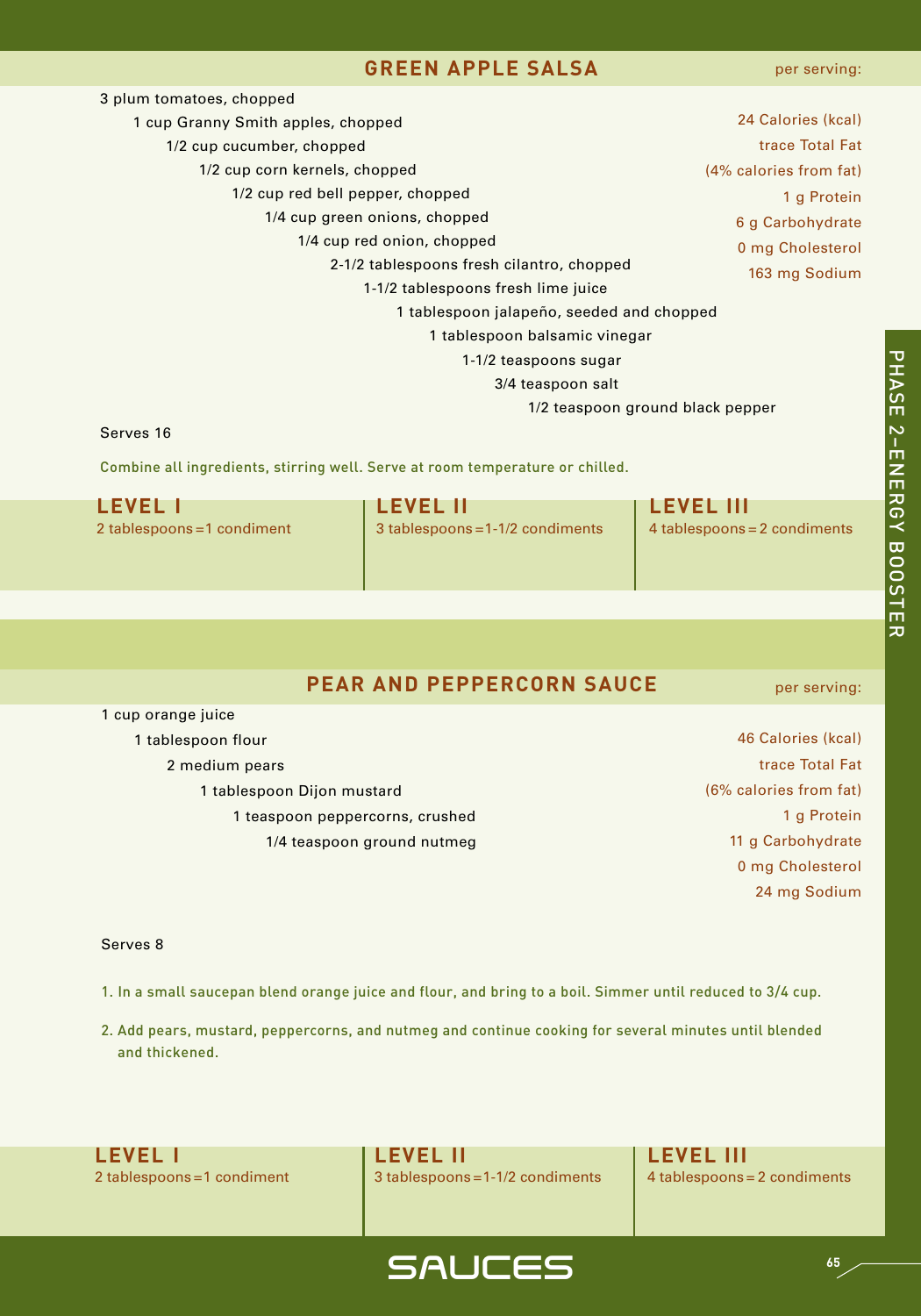#### **PEAR AND GRANOLA MUFFIN**

per serving:

3/4 cup canned pear nectar 2 egg whites 2 tablespoons vegetable oil 1 tablespoon lemon juice 1 teaspoon lemon peel, grated 1 cup whole wheat flour 1 cup all-purpose flour 2/3 cup brown sugar, packed 1/2 cup low-fat granola 1 tablespoon baking powder 1/2 teaspoon ground nutmeg Serves 10 1/2 teaspoon salt 1-1/4 cups pear, chopped

 Calories (kcal) g Total Fat (19% calories from fat) g Protein g Carbohydrate mg Cholesterol mg Sodium

1. Preheat oven to 350 degrees.

- 2. Whisk together first five ingredients in large bowl to blend.
- 3. Stir both flours and sugar in medium bowl until no sugar lumps remain.
- 4. Mix in granola, baking powder, nutmeg, and salt. Add pear; toss to coat. Stir flour mixture
- into egg mixture until blended (batter will be thick). Divide among 10 prepared muffin cups. 5. Bake until golden brown and tester inserted into center comes out clean (about 20 minutes).

Transfer muffins to rack and cool.

1 muffin = 1 muffin = 1 muffin = 1 muffin = 1 muffin = 1 muffin = 1 muffin =

|  | <b>LEVEL II</b>                                                                                                                                                                                                                                                                                                                                                                                                          |  |
|--|--------------------------------------------------------------------------------------------------------------------------------------------------------------------------------------------------------------------------------------------------------------------------------------------------------------------------------------------------------------------------------------------------------------------------|--|
|  | $\mathbf{A} = \mathbf{A} \mathbf{A} + \mathbf{A} \mathbf{A} + \mathbf{A} \mathbf{A} + \mathbf{A} \mathbf{A} + \mathbf{A} \mathbf{A} + \mathbf{A} \mathbf{A} + \mathbf{A} \mathbf{A} + \mathbf{A} \mathbf{A} + \mathbf{A} \mathbf{A} + \mathbf{A} \mathbf{A} + \mathbf{A} \mathbf{A} + \mathbf{A} \mathbf{A} + \mathbf{A} \mathbf{A} + \mathbf{A} \mathbf{A} + \mathbf{A} \mathbf{A} + \mathbf{A} \mathbf{A} + \mathbf{A$ |  |

**LEVEL I LEVEL II LEVEL III** 1 carbohydrate 1 carbohydrate 1 carbohydrate 1 carbohydrate 1 carbohydrate

#### **BREAKFAST POTATOES**

1 teaspoon olive oil

**66**

1 medium potato, peeled and cut into 1/2-inch pieces

2 mushrooms, chopped

- 1 tablespoon onion, chopped
	- 1/4 teaspoon garlic salt
- 150 Calories (kcal) 5 g Total Fat (27% calories from fat) 3 g Protein 25 g Carbohydrate 0 mg Cholesterol 522 mg Sodium
- 1. Heat oil in medium-size nonstick skillet over medium heat. Add potato and cover. Cook 8 to 10 minutes or until tender, stirring occasionally.
- 2. Add remaining ingredients; mix lightly. Cook and stir 5 minutes or until potato is lightly browned and mixture is heated through.



# **BREAKFAST**

per serving: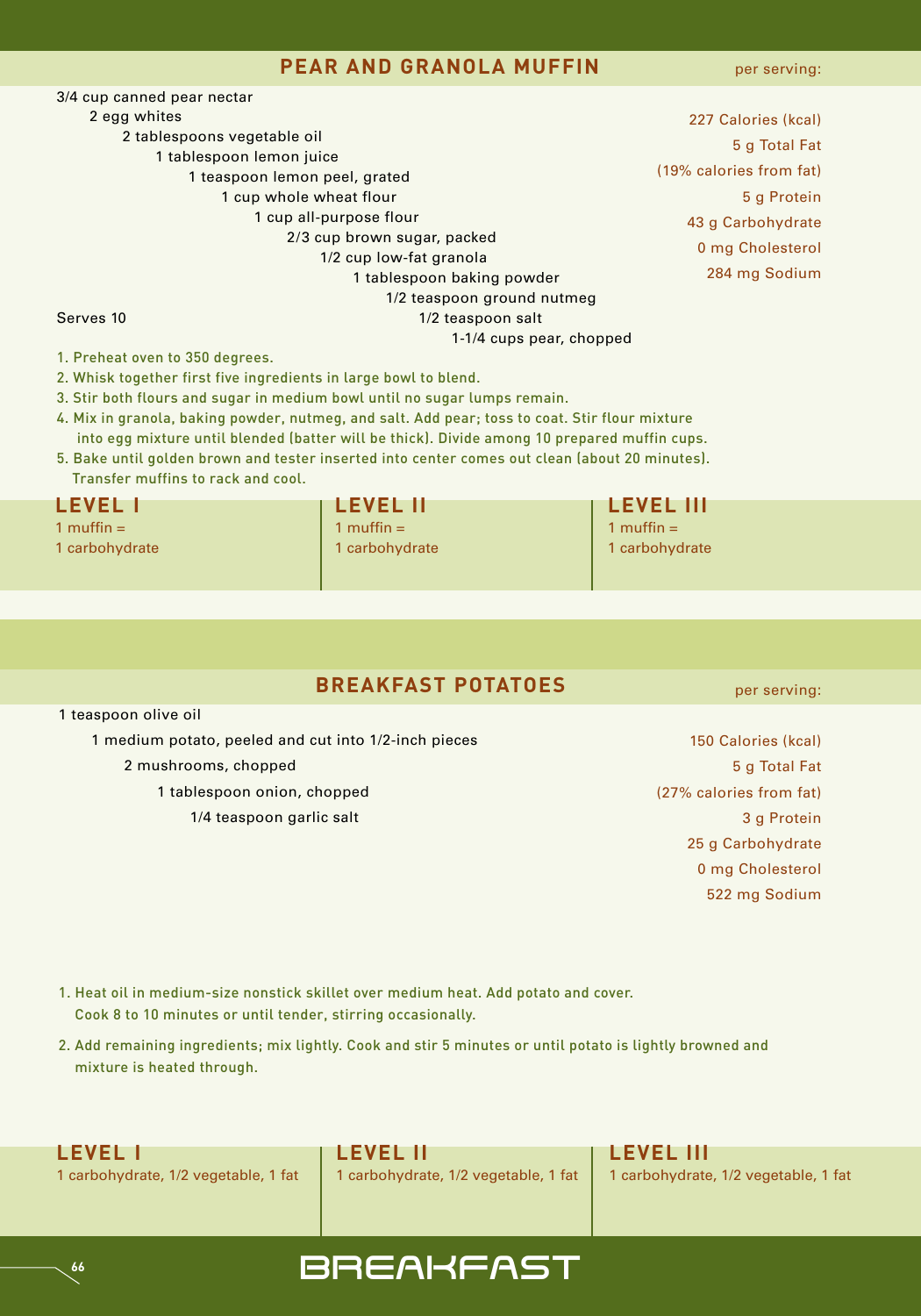#### **CHICKEN PITA–LEVEL I**

#### per serving:

| 6 ounces boneless, skinless chicken breast |                         |
|--------------------------------------------|-------------------------|
| 1 whole wheat pita                         | 490 Calories (kcal)     |
| 1-1/2 ounces low-fat feta cheese, crumbled | 13 g Total Fat          |
| 1/4 cup tomato, chopped                    | (23% calories from fat) |
| 2 tablespoons red onion, chopped           | 52 g Protein            |
| 1/4 cup cucumber, peeled and chopped       | 41 g Carbohydrate       |
| squeeze of lemon                           | 137 mg Cholesterol      |
|                                            | 931 mg Sodium           |

1. Grill or bake chicken breast in Pyrex dish at 350 degrees for approximately 20 minutes.

2. Cool chicken and cube into 1-inch pieces.

3. Place in pita and add all other ingredients. Squeeze lemon over top.

| <b>LEVEL I</b>             | <b>LEVEL II</b> | <b>LEVEL III</b> |
|----------------------------|-----------------|------------------|
| 2 protein, 1 carbohydrate, | See below       | See next page    |
|                            |                 |                  |

## **CHICKEN PITA–LEVEL II**

9 ounces boneless, skinless chicken breast 1 whole wheat pita 1-1/2 ounces low-fat feta cheese, crumbled 1/4 cup tomato, chopped 2 tablespoons red onion, chopped 1/4 cup cucumber, peeled and chopped squeeze of lemon

per serving:

 Calories (kcal) g Total Fat (21% calories from fat) g Protein g Carbohydrate mg Cholesterol mg Sodium

1. Grill or bake chicken breast in Pyrex dish at 350 degrees for approximately 20 minutes.

2. Cool chicken and cube into 1-inch pieces.

3. Place in pita and add all other ingredients. Squeeze lemon over top.

**LEVEL I LEVEL II LEVEL III** See above 3 protein, 1 carbohydrate, See next page 1 vegetable, 1 dairy

LUNCH **<sup>67</sup>**

고

고<br>고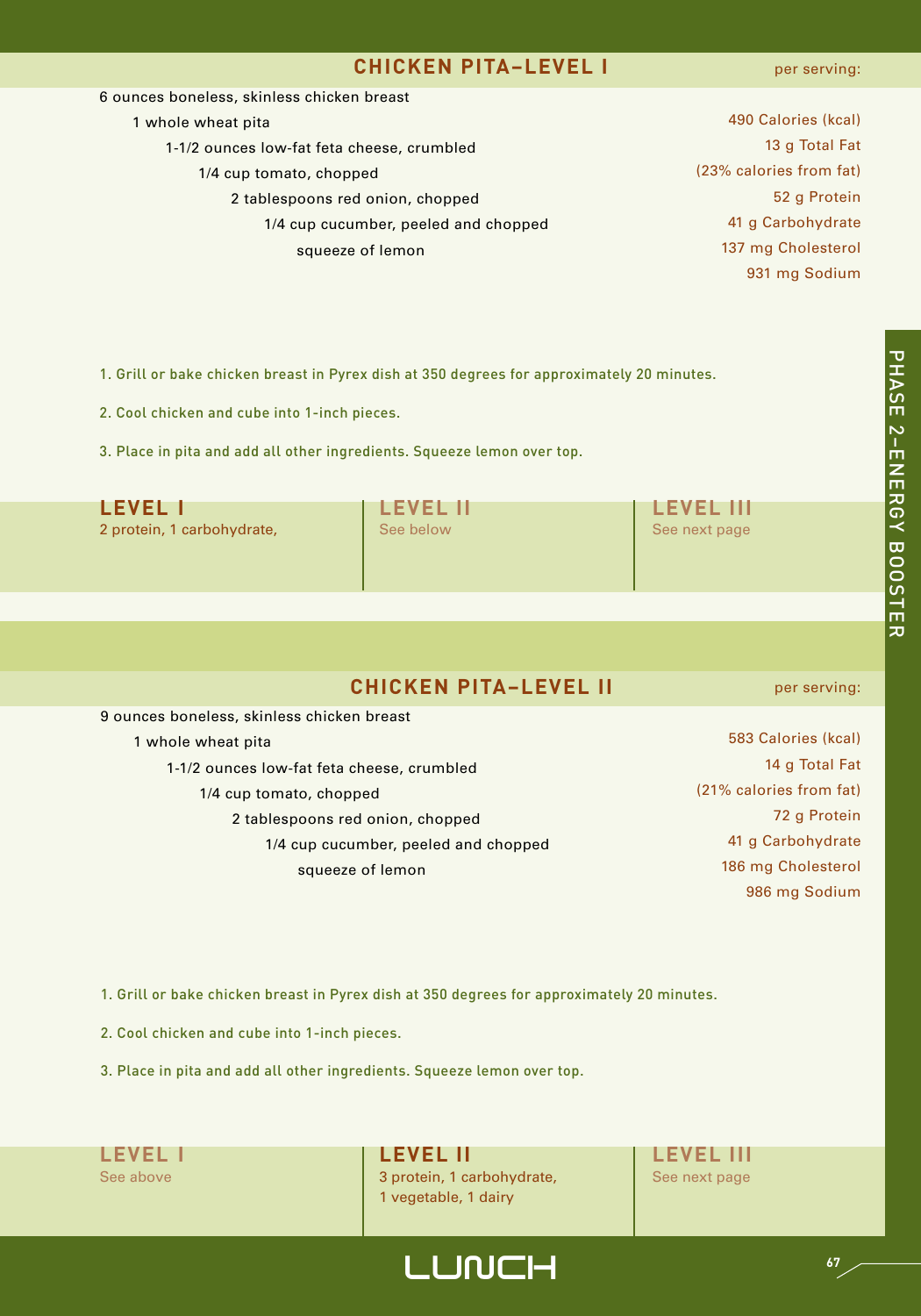#### **CHICKEN PITA–LEVEL III**

per serving:

| 12 ounces boneless, skinless chicken breast |                         |
|---------------------------------------------|-------------------------|
| 1 whole wheat pita                          | 677 Calories (kcal)     |
| 1-1/2 ounces low-fat feta cheese, crumbled  | 15 g Total Fat          |
| 1/4 cup tomato, chopped                     | (20% calories from fat) |
| 2 tablespoons red onion, chopped            | 92 g Protein            |
| 1/4 cup cucumber, peeled and chopped        | 41 g Carbohydrate       |
| squeeze of lemon                            | 235 mg Cholesterol      |
|                                             | 1,041 mg Sodium         |
|                                             |                         |

1. Grill or bake chicken breast in Pyrex dish at 350 degrees for approximately 20 minutes.

2. Cool chicken and cube into 1-inch pieces.

3. Place in pita and add all other ingredients. Squeeze lemon over top.

| <b>LEVEL</b>      | <b>LEVEL II</b>   | <b>LEVEL III</b>                                   |
|-------------------|-------------------|----------------------------------------------------|
| See previous page | See previous page | 4 protein, 1 carbohydrate,<br>1 vegetable, 1 dairy |

### **SHRIMP PASTA POMODORO–LEVEL I**

per serving:

| 1 tablespoon garlic, chopped                     |  |
|--------------------------------------------------|--|
| 2 tablespoons fat-free chicken broth, low sodium |  |
| 1/2 cup tomato, peeled and diced                 |  |
| 2 ounces whole wheat pasta                       |  |
| 6 ounces medium shrimp, uncooked                 |  |
| 2 tablespoons basil leaves, chopped              |  |

 Calories (kcal) g Total Fat (28% calories from fat) g Protein g Carbohydrate mg Cholesterol mg Sodium

- 1. Bring large pot of water to boil for pasta.
- 2. Meanwhile, place olive oil and garlic in a large sauté pan and sauté for several minutes until lightly browned.
- 3. Add chicken broth and tomatoes to pan; simmer for 5 to 10 minutes or until tender.
- 4. Cook the pasta according to the directions on the package. Drain.
- 5. Add shrimp to pan and cook for several more minutes, until shrimp are opaque. Add basil and toss shrimp mixture with cooked pasta.

2 protein, 1 carbohydrate, See next page See next page See next page 1 vegetable, 1 fat

1 tablespoon olive oil



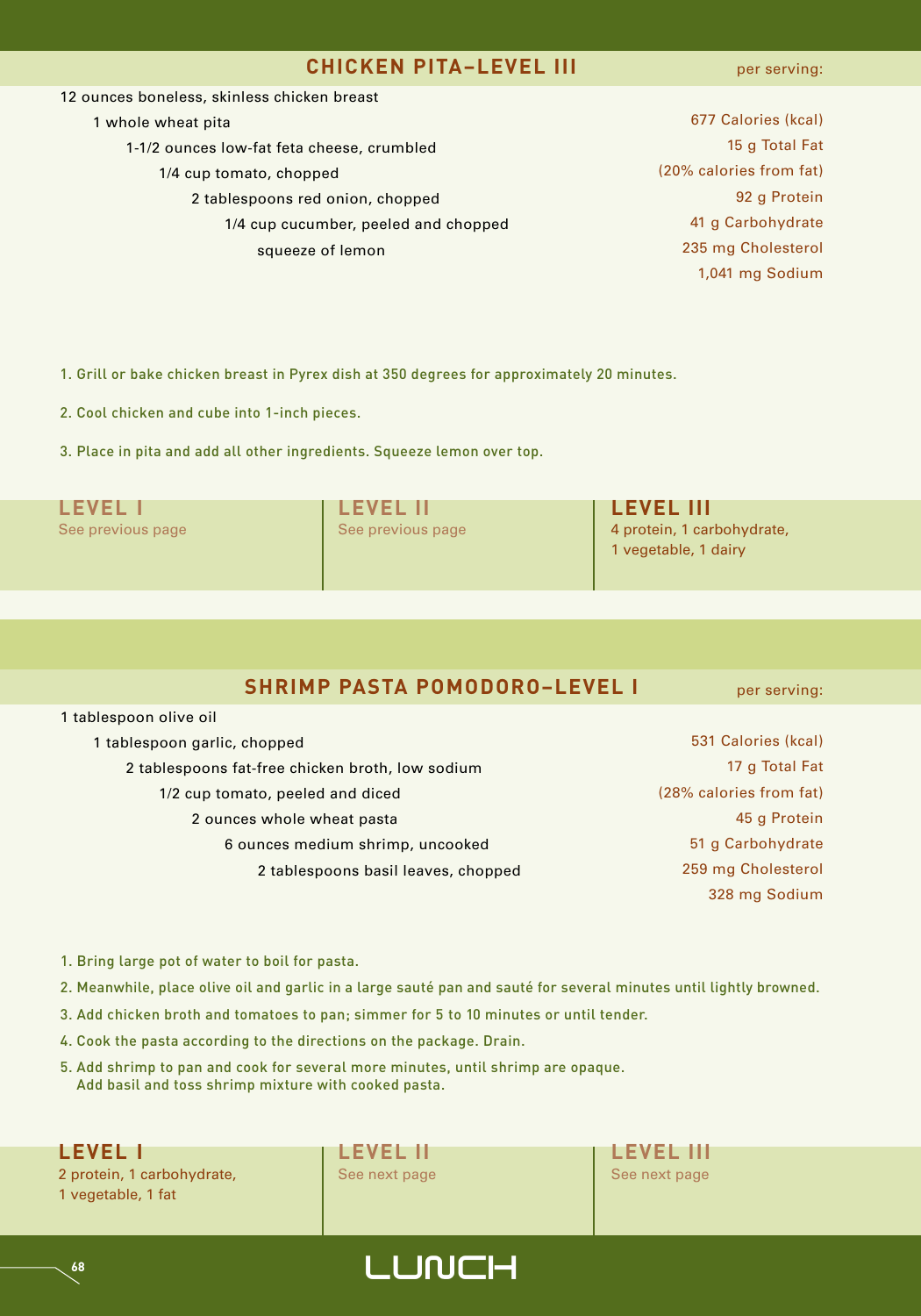#### **SHRIMP PASTA POMODORO–LEVEL II**

per serving:

| 1 tablespoon olive oil                           |                         |
|--------------------------------------------------|-------------------------|
| 1 tablespoon garlic, chopped                     | 619 Calories (kcal)     |
| 2 tablespoons fat-free chicken broth, low sodium | 19 g Total Fat          |
| 1/2 cup tomato, peeled and diced                 | (27% calories from fat) |
| 2 ounces whole wheat pasta                       | 61 g Protein            |
| 9 ounces medium shrimp, uncooked                 | 52 g Carbohydrate       |
| 2 tablespoons basil leaves, chopped              | 388 mg Cholesterol      |
|                                                  | 392 mg Sodium           |

- 1. Bring large pot of water to boil for pasta.
- 2. Meanwhile, place olive oil and garlic in a large sauté pan and sauté for several minutes until lightly browned.
- 3. Add chicken broth and tomatoes to pan; simmer for 5 to 10 minutes or until tender.
- 4. Cook the pasta according to the directions on the package. Drain.
- 5. Add shrimp to pan and cook for several more minutes, until shrimp are opaque. Add basil and toss shrimp mixture with cooked pasta.

| <b>LEVEL</b>      | I LEVEL II                                       | <b>LEVEL III</b> |
|-------------------|--------------------------------------------------|------------------|
| See previous page | 3 protein, 1 carbohydrate,<br>1 vegetable, 1 fat | See below        |

#### **SHRIMP PASTA POMODORO–LEVEL III**

per serving:

| 1 tablespoon garlic, chopped                     | 711 Calories (kcal)     |
|--------------------------------------------------|-------------------------|
| 2 tablespoons fat-free chicken broth, low sodium | 20 g Total Fat          |
| 1/2 cup tomato, peeled and diced                 | (25% calories from fat) |
| 2 ounces whole wheat pasta                       | 80 g Protein            |
| 12 ounces medium shrimp, uncooked                | 53 g Carbohydrate       |
| 2 tablespoons basil leaves, chopped              | 517 mg Cholesterol      |
|                                                  | 580 mg Sodium           |

- 1. Bring large pot of water to boil for pasta.
- 2. Meanwhile, place olive oil and garlic in a large sauté pan and sauté for several minutes until lightly browned.
- 3. Add chicken broth and tomatoes to pan; simmer for 5 to 10 minutes or until tender.
- 4. Cook the pasta according to the directions on the package. Drain.
- 5. Add shrimp to pan and cook for several more minutes, until shrimp are opaque. Add basil and toss shrimp mixture with cooked pasta.

**LEVEL I LEVEL II LEVEL III**

1 tablespoon olive oil

LUNCH **<sup>69</sup>**

See previous page See above 4 protein, 1 carbohydrate, 2 vegetable, 1 fat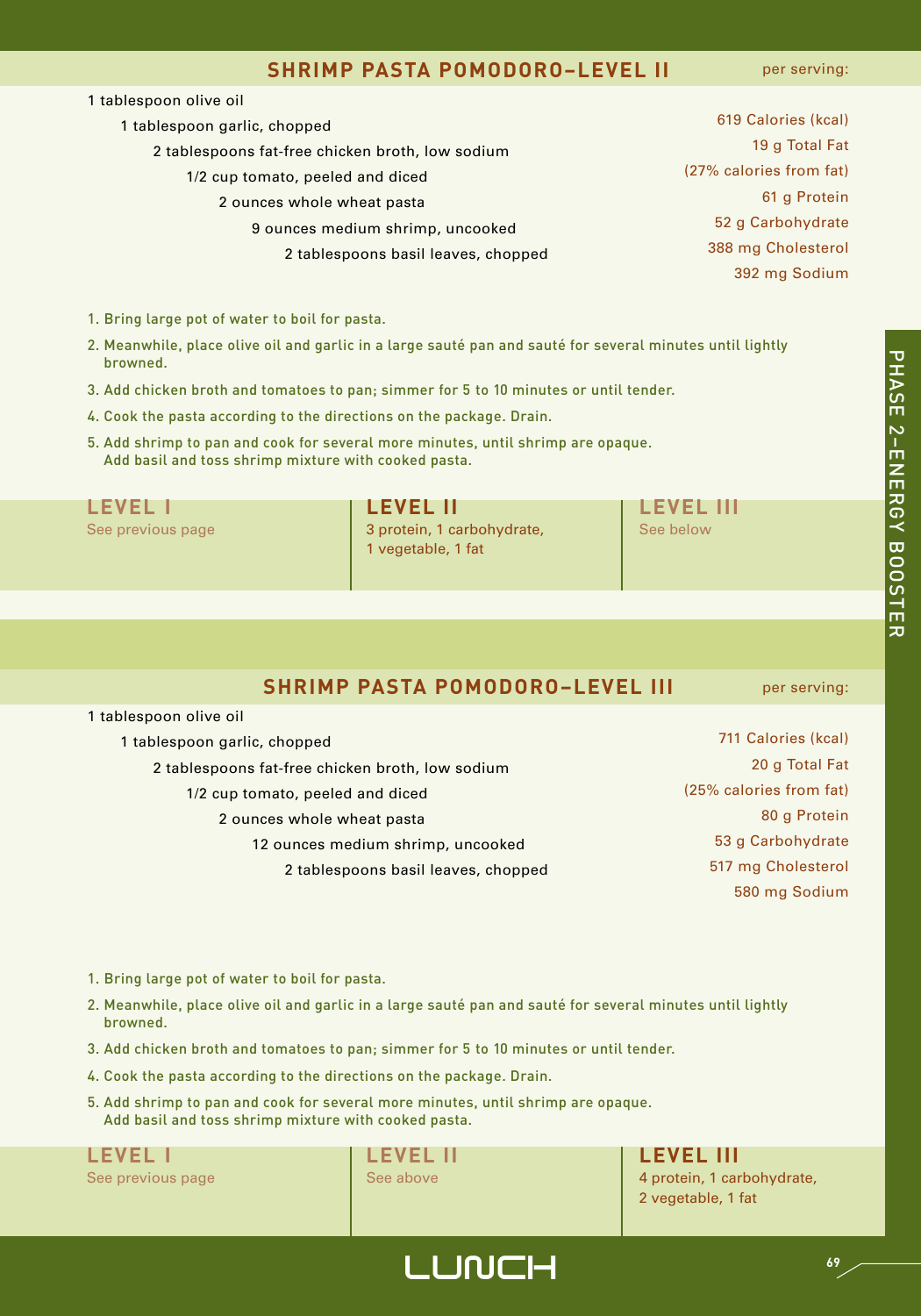#### **CHICKEN CAESAR SALAD–LEVEL I**

per serving:

6 ounces boneless, skinless chicken breast 2 cups romaine lettuce, chopped Caesar dressing (see Dressings) 1-1/2 ounces fat-free Parmesan cheese, grated 1 cup low-fat croutons

 Calories (kcal) g Total Fat (30% calories from fat) g Protein g Carbohydrate mg Cholesterol 1,120 mg Sodium

- 1. Cook chicken breast as desired and slice across the grain.
- 2. In a large bowl, toss the lettuce with 2 tablespoons of Caesar dressing. Top with chicken, Parmesan cheese, and croutons.

| <b>LEVEL I</b>                                   | <b>LEVEL II</b> | <b>LEVEL III</b> |
|--------------------------------------------------|-----------------|------------------|
| 2 protein, 1 carbohydrate,<br>1 vegetable, 1 fat | See below       | See next page    |

| <b>CHICKEN CAESAR SALAD-LEVEL II</b> |  |  |  |
|--------------------------------------|--|--|--|
|--------------------------------------|--|--|--|

9 ounces boneless, skinless chicken breast 3 cups romaine lettuce, chopped Caesar dressing (see Dressings) 1-1/2 ounces fat-free Parmesan cheese, grated 1 cup low-fat croutons

 Calories (kcal) g Total Fat (27% calories from fat) g Protein g Carbohydrate mg Cholesterol 1,180 mg Sodium

per serving:

- 1. Cook chicken breast as desired and slice across the grain.
- 2. In a large bowl, toss the lettuce with 3 tablespoons of Caesar dressing. Top with chicken, Parmesan cheese, and croutons.
- 

**LEVEL I LEVEL II LEVEL III** See above 3 protein, 1 carbohydrate, See next page 1 vegetable, 1 fat

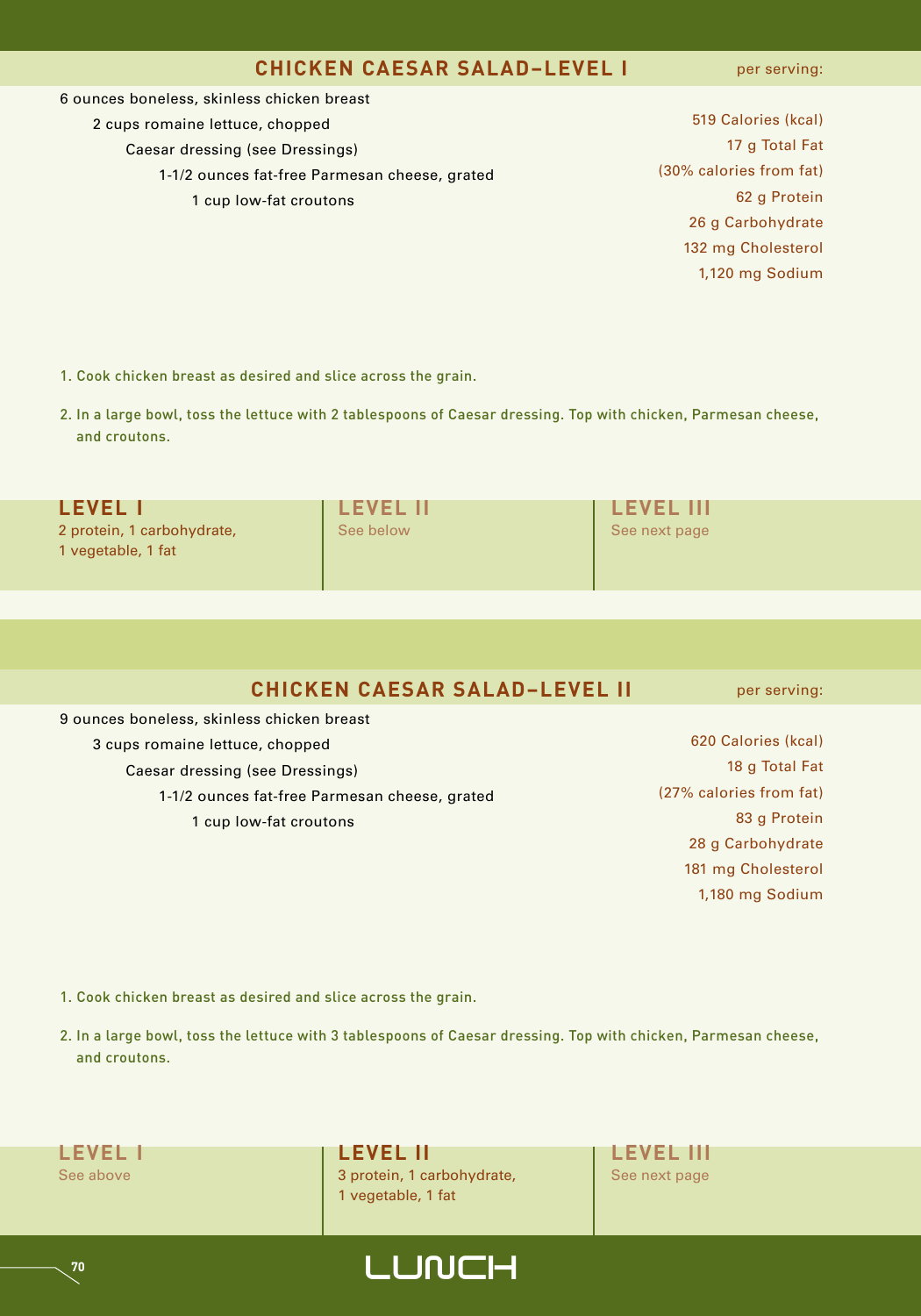#### **CHICKEN CAESAR SALAD–LEVEL III**

per serving:

- 12 ounces boneless, skinless chicken breast
	- 4 cups romaine lettuce, chopped

Caesar dressing (see Dressings)

- 1-1/2 ounces fat-free Parmesan cheese, grated
	- 1 cup low-fat croutons

 Calories (kcal) g Total Fat (24% calories from fat) g Protein g Carbohydrate mg Cholesterol 1,240 mg Sodium

- 1. Cook chicken breast as desired and slice across the grain.
- 2. In a large bowl, toss the lettuce with 4 tablespoons of Caesar dressing. Top with chicken, Parmesan cheese, and croutons.

| <b>LEVEL</b>      | <b>LEVEL II</b>   | <b>LEVEL III</b>           |
|-------------------|-------------------|----------------------------|
| See previous page | See previous page | 4 protein, 1 carbohydrate, |
|                   |                   | 2 vegetable, 1 fat         |
|                   |                   |                            |

#### **GRILLED CHICKEN BURRITO–LEVEL I**

 ounces boneless, skinless chicken breast 1/2 cup tomatoes, chopped tablespoons cilantro, chopped tablespoons red onion, chopped 1/2 cup iceberg lettuce, shredded 1/8 avocado tablespoon low-fat sour cream whole wheat tortilla

per serving:

 Calories (kcal) 10 g Total Fat (23% calories from fat) g Protein g Carbohydrate mg Cholesterol mg Sodium

- 1. Grill or bake chicken breast in a Pyrex dish at 350 degrees for approximately 20 minutes. Cool and slice thinly.
- 2. Place tortilla in microwave between 2 paper towels and cook on high for 10 seconds.
- 3. Remove and put chicken, chopped tomatoes, cilantro, red onion, lettuce, avocado, and sour cream into tortilla and roll up.

1 carbohydrate, 2 protein, See next page See next page See next page 1 vegetable, 1 condiment, 1 fat

**LEVEL I LEVEL II LEVEL III**

고

## LUNCH **<sup>71</sup>**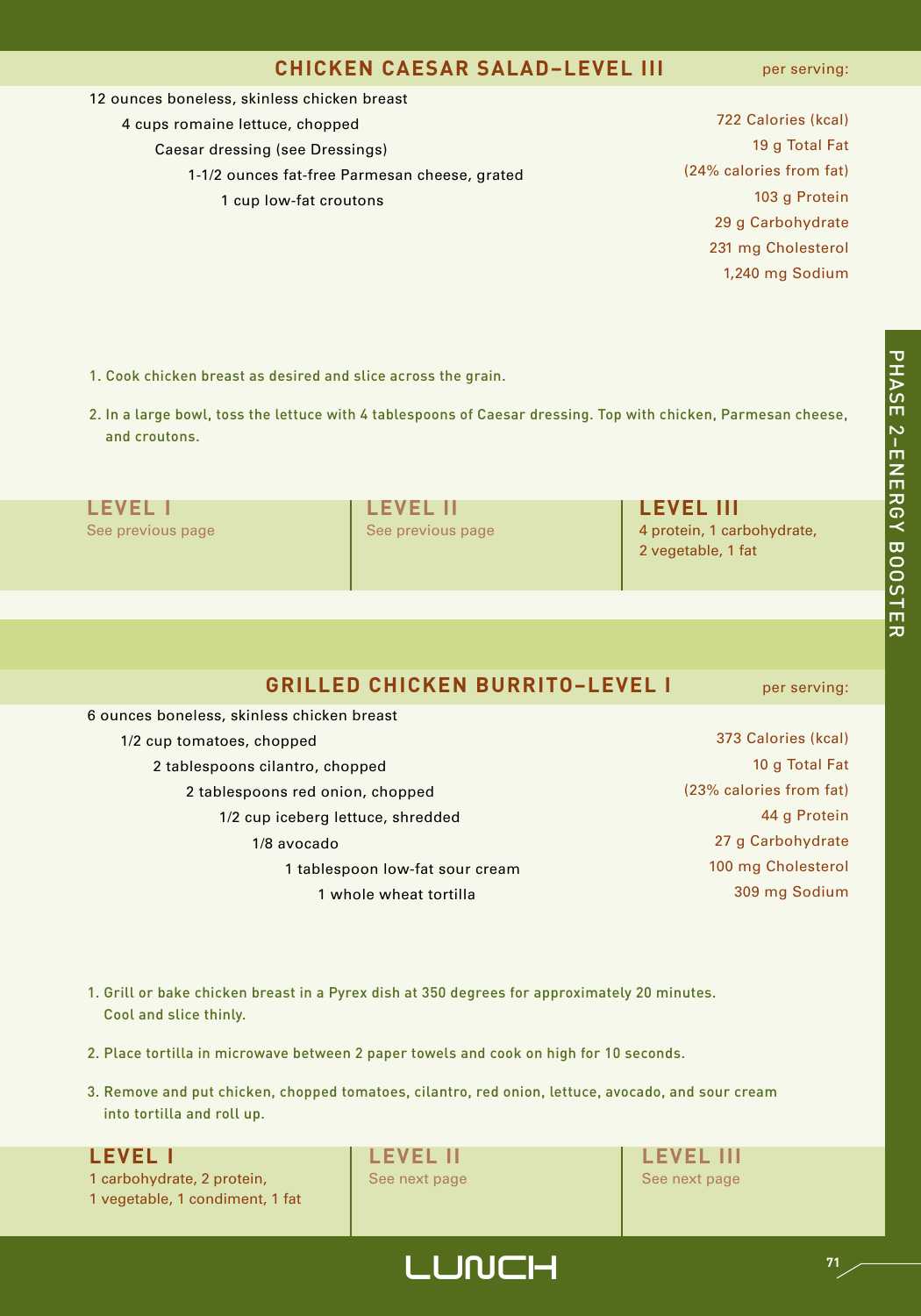#### **GRILLED CHICKEN BURRITO–LEVEL II**

per serving:

| 9 ounces boneless, skinless chicken breast |                         |
|--------------------------------------------|-------------------------|
| 1/2 cup tomatoes, chopped                  | 467 Calories (kcal)     |
| 2 tablespoons cilantro, chopped            | 11 g Total Fat          |
| 2 tablespoons red onion, chopped           | (20% calories from fat) |
| 1/2 cup iceberg lettuce, shredded          | 64 g Protein            |
| 1/8 avocado                                | 27 g Carbohydrate       |
| 1 tablespoon low-fat sour cream            | 149 mg Cholesterol      |
| 1 whole wheat tortilla                     | 364 mg Sodium           |
|                                            |                         |
|                                            |                         |

- 1. Grill or bake chicken breast in a Pyrex dish at 350 degrees for approximately 20 minutes. Cool and slice thinly.
- 2. Place tortilla in microwave between 2 paper towels and cook on high for 10 seconds.
- 3. Remove and put chicken, chopped tomatoes, cilantro, red onion, lettuce, avocado, and sour cream into tortilla and roll up.

|--|--|

**LEVEL I LEVEL II LEVEL III** See previous page 1 carbohydrate, 3 protein, See below 1 vegetable, 1 condiment, 1 fat

#### **GRILLED CHICKEN BURRITO–LEVEL III**

per serving:

 ounces boneless, skinless chicken breast 1/2 cup tomatoes, chopped tablespoons cilantro, chopped tablespoons red onion, chopped 1/2 cup iceberg lettuce, shredded 1/8 avocado tablespoon low-fat sour cream whole wheat tortilla

- 555 Calories (kcal) 12 g Total Fat (19% calories from fat) 83 g Protein 27 g Carbohydrate 198 mg Cholesterol 419 mg Sodium
- 1. Grill or bake chicken breast in a Pyrex dish at 350 degrees for approximately 20 minutes. Cool and slice thinly.
- 2. Place tortilla in microwave between 2 paper towels and cook on high for 10 seconds.
- 3. Remove and put chicken, chopped tomatoes, cilantro, red onion, lettuce, avocado, and sour cream into tortilla and roll up.

**LEVEL I LEVEL II LEVEL III**

See previous page See above 1 See above 1 carbohydrate, 4 protein, 1 vegetable, 1 condiment, 1 fat

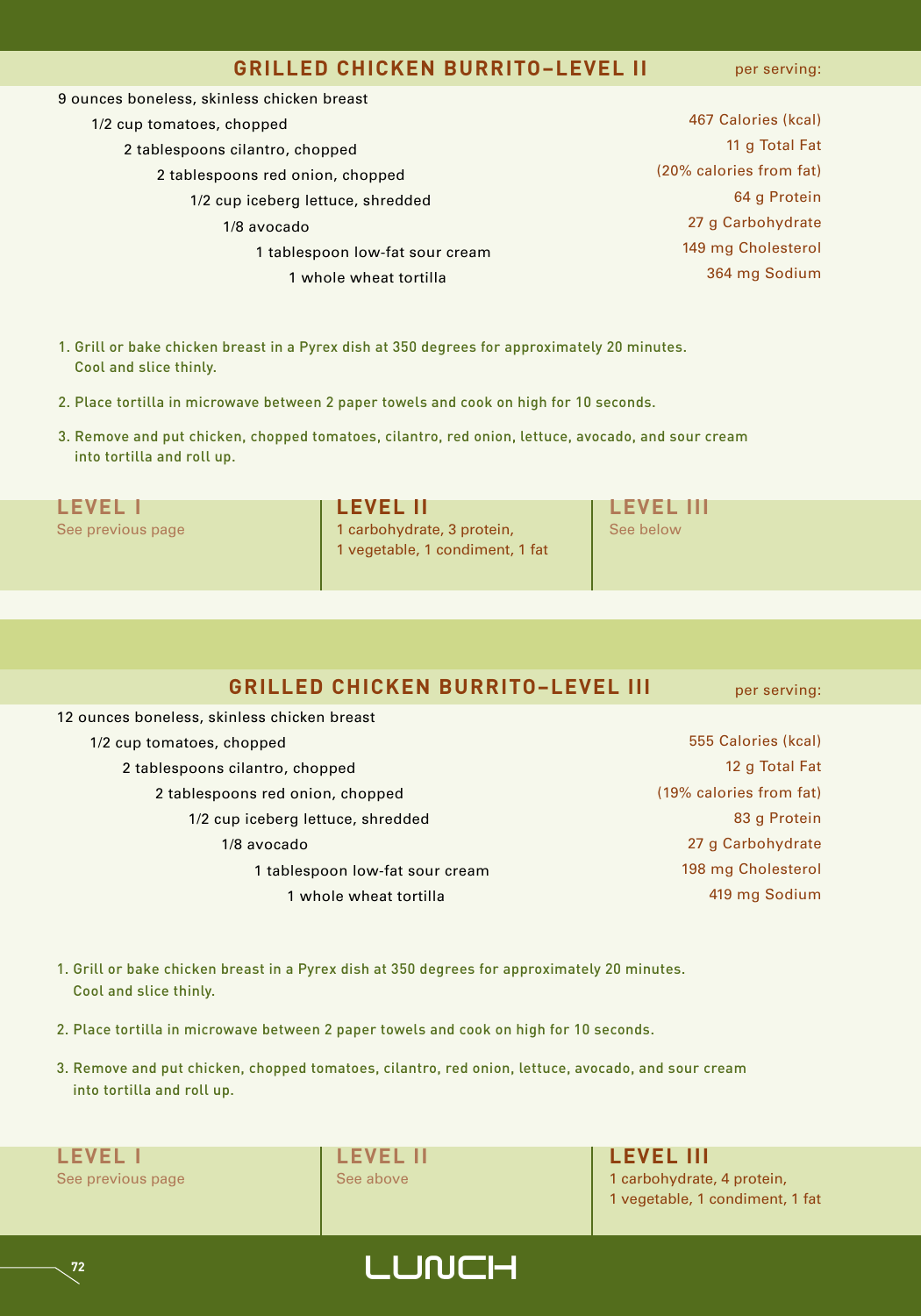#### **WHITE BEAN AND TUNA SALAD–LEVEL I**

per serving:

| 6 ounces canned tuna, in water |                         |
|--------------------------------|-------------------------|
| 1 cup white beans, cooked      | 540 Calories (kcal)     |
| 1/2 cup green pepper           | 7 g Total Fat           |
| 1/2 cup yellow pepper          | (11% calories from fat) |
| 2 tablespoons green onion      | 63 g Protein            |
| 2 tablespoons parsley          | 58 g Carbohydrate       |
| dash white pepper              | 51 mg Cholesterol       |
| 1 tablespoon lemon juice       | 595 mg Sodium           |
| 1 tablespoon lemon zest        |                         |
| 1 teaspoon olive oil           |                         |

1. Place all ingredients in a glass bowl and mix thoroughly.

2. Drizzle lightly with olive oil.

| <b>LEVEL I</b>                                   | <b>LEVEL II</b> | <b>LEVEL III</b> |
|--------------------------------------------------|-----------------|------------------|
| 2 protein, 1 carbohydrate,<br>1 vegetable, 1 fat | See below       | See next page    |

### **WHITE BEAN AND TUNA SALAD–LEVEL II**

per serving:

| 9 ounces canned tuna, in water |
|--------------------------------|
| 1 cup white beans, cooked      |
| 3/4 cup green pepper           |
| 3/4 cup yellow pepper          |
| 3 tablespoons green onion      |
| 3 tablespoons parsley          |
| dash white pepper              |
| 2 tablespoons lemon juice      |
| 2 tablespoons lemon zest       |
| 2 teaspoons olive oil          |
|                                |

 Calories (kcal) g Total Fat (19% calories from fat) g Protein g Carbohydrate mg Cholesterol mg Sodium

1. Place all ingredients in a glass bowl and mix thoroughly.

2. Drizzle lightly with olive oil.



**LEVEL I LEVEL II LEVEL III** See above 3 protein, 1 carbohydrate, See next page 1 vegetable, 1 fat

LUNCH **<sup>73</sup>**

고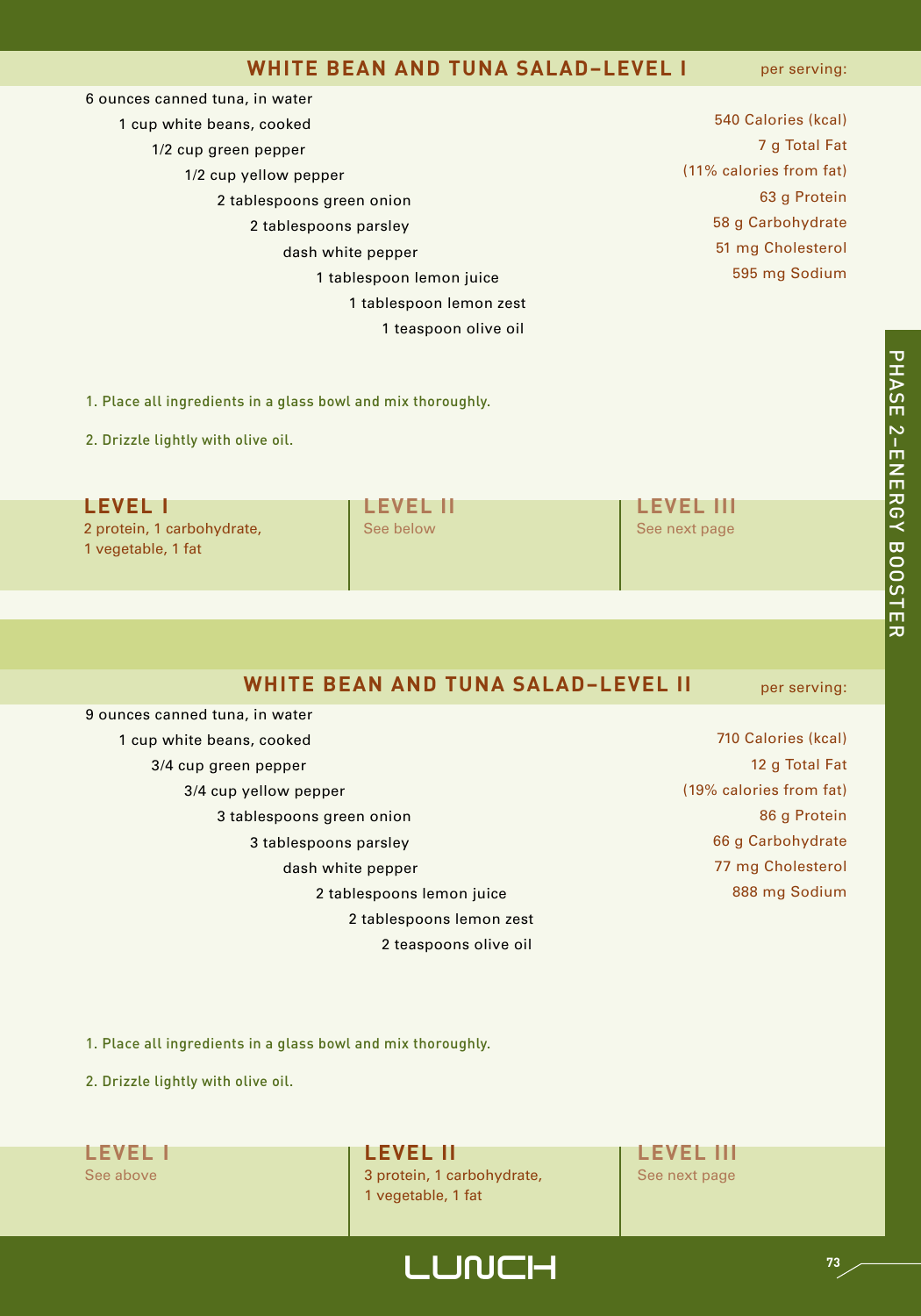#### **WHITE BEAN AND TUNA SALAD–LEVEL III**

per serving:

 ounces canned tuna, in water cup white beans, cooked cup green pepper cup yellow pepper tablespoons green onion tablespoons parsley dash white pepper tablespoons lemon juice tablespoons lemon zest tablespoon olive oil

 Calories (kcal) g Total Fat (27% calories from fat) g Protein g Carbohydrate mg Cholesterol mg Sodium

1. Place all ingredients in a glass bowl and mix thoroughly.

2. Drizzle lightly with olive oil.

| <b>LEVEL 1</b>    | <b>LEVEL II</b>   | <b>LEVEL III</b>                                 |
|-------------------|-------------------|--------------------------------------------------|
| See previous page | See previous page | 4 protein, 1 carbohydrate,<br>1 vegetable, 1 fat |

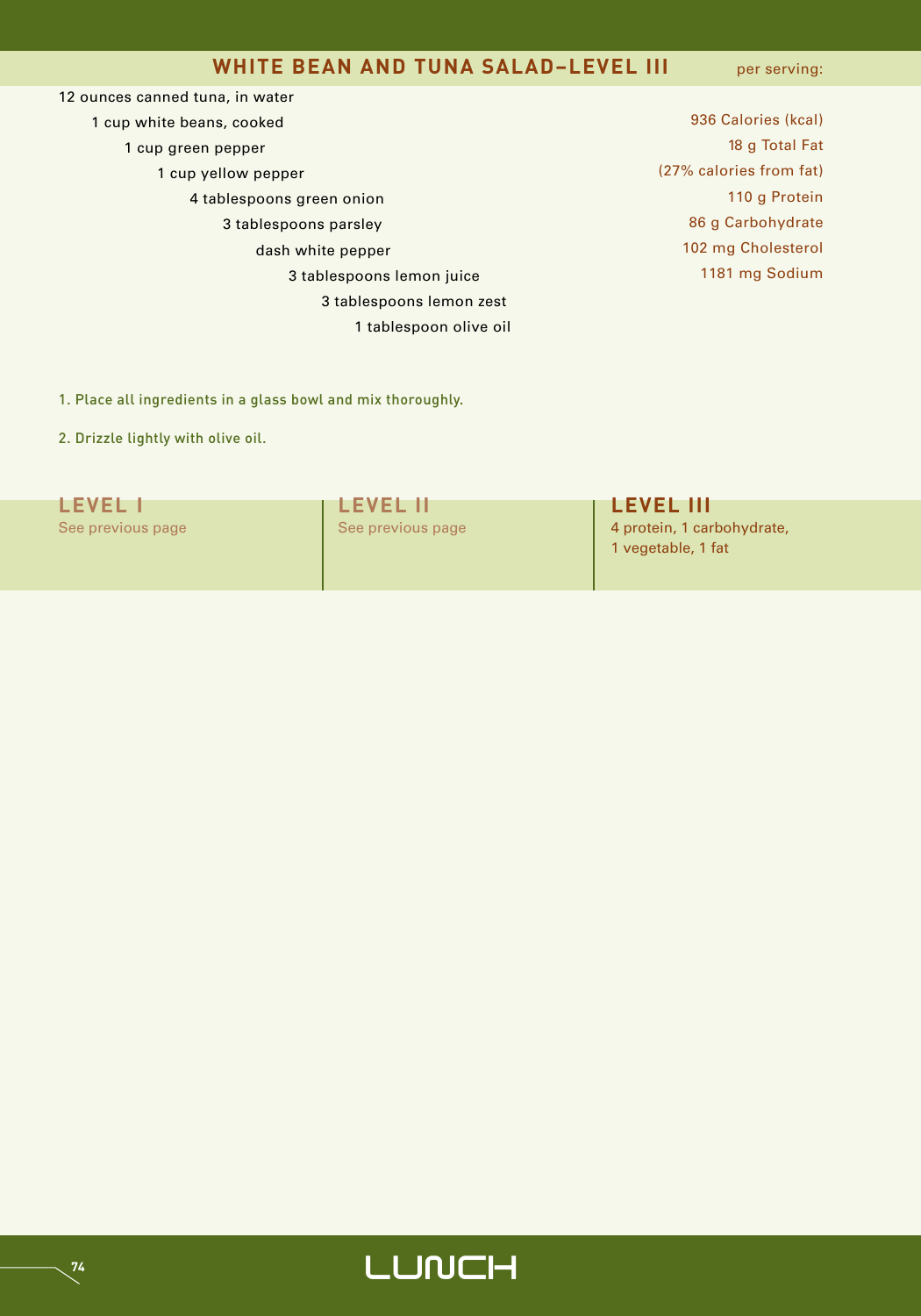### **ITALIAN MEATLOAF**

고<br>고 A S E

2-ENERGY

 $\overline{\mathtt{\omega}}$ 

O O S T E

고

|          | 2 tablespoons fat-free chicken broth, low sodium           | 297 Calories (kcal)    |
|----------|------------------------------------------------------------|------------------------|
|          | 2 tablespoons garlic, minced                               | 3 g Total Fat          |
|          | 1-1/2 pounds ground turkey breast                          | (8% calories from fat) |
|          | 1/2 cup sourdough bread crumbs                             | 45 g Protein           |
|          | 1/2 cup + 2 tablespoons low-sodium, low-fat marinara sauce | 20 g Carbohydrate      |
|          | 2 tablespoons fresh basil, chopped                         | 106 mg Cholesterol     |
| Serves 4 | 2 tablespoons Italian parsley, chopped                     | 410 mg Sodium          |
|          |                                                            |                        |

1. Preheat oven to 350 degrees.

1/2 cup onions, diced

- 2. Sauté the onions in the chicken broth until lightly browned.
- 3. Add the garlic and cook 5 minutes more. Remove from heat and cool slightly.
- 4. In a large mixing bowl, combine the onion mixture with the ground turkey, bread crumbs,
	- 1/2 cup marinara sauce, basil, and parsley.
- 5. Form mixture into a loaf. Shape and place in an ungreased loaf pan.
- 6. Brush with the remaining 2 tablespoons marinara sauce and bake until cooked through, 30 to 45 minutes.
- 7. Drain off fat and let cool 20 minutes before cutting into 8 slices.

| <b>LEVEL I</b>          | <b>LEVEL II</b>         | <b>LEVEL III</b>         |
|-------------------------|-------------------------|--------------------------|
| 2 slices (6 ounces) $=$ | $3$ slices (9 ounces) = | 4 slices (12 ounces) $=$ |
| 2 protein, 1 vegetable  | 3 protein, 1 vegetable  | 4 protein, 1 vegetable   |

### **GRILLED AHI TUNA SALAD–LEVEL I**

6 ounces yellowfin tuna (ahi)

#### 2 cups arugula leaves

- 2 tablespoons soybeans
	- 1/4 cup canned water chestnuts, drained 1/2 cup papaya, cubed 1 teaspoon sesame seeds lime-soy vinaigrette (see Dressings)

per serving:

- 352 Calories (kcal) 8 g Total Fat (20% calories from fat) 51 g Protein 20 g Carbohydrate 77 mg Cholesterol 79 mg Sodium
- 1. Grill tuna for 2 to 4 minutes on each side, depending on your preference for doneness.
- 2. Slice into portion-size pieces.
- 3. Arrange the arugula leaves on a large plate. Sprinkle the soybeans and water chestnuts on top.
- 4. Add the papaya and ahi last. Garnish with sesame seeds and drizzle with 2 tablespoons of lime-soy vinaigrette.

2 protein, 1/2 fruit, 1 vegetable See next page See next page

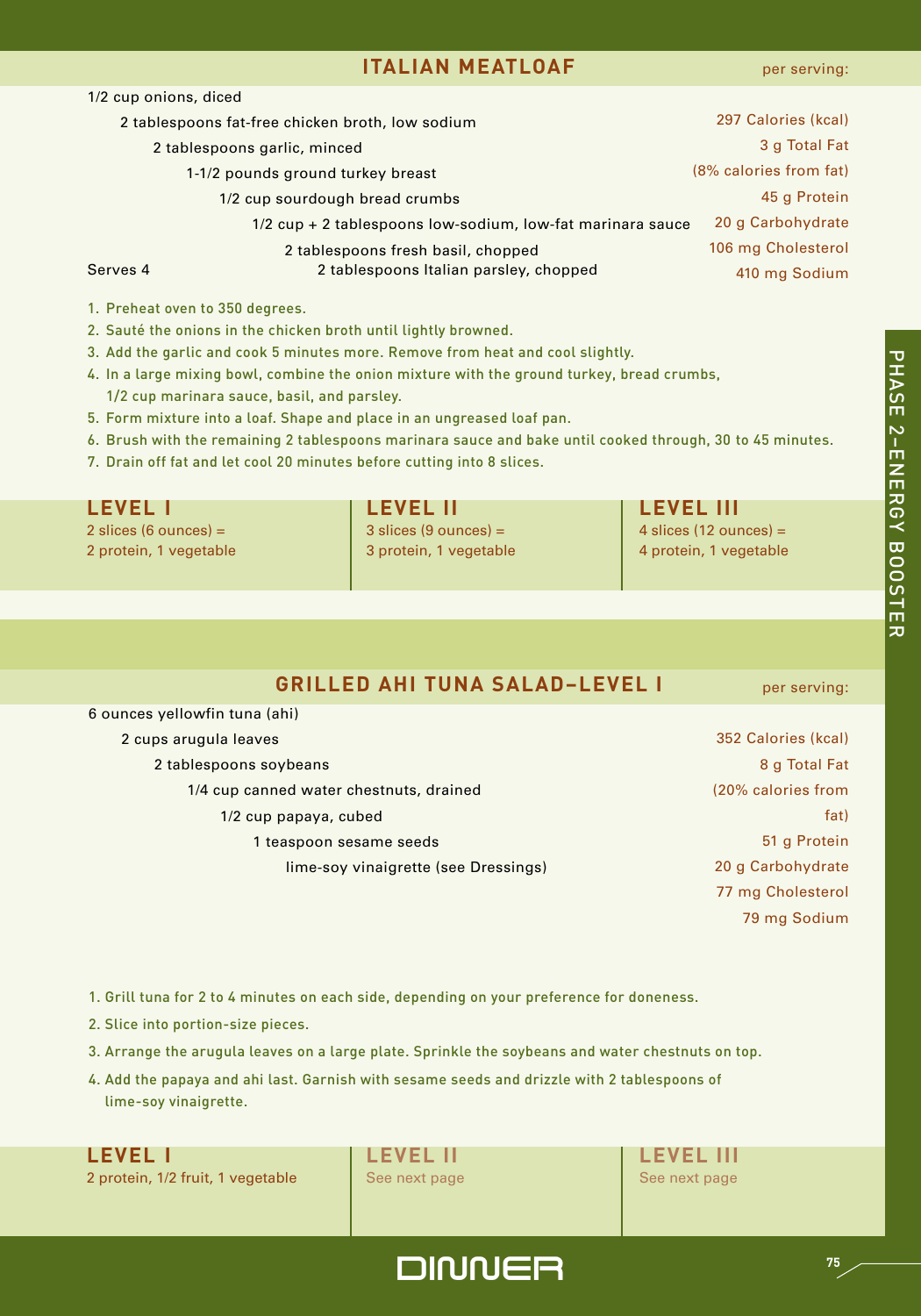#### **GRILLED AHI TUNA SALAD–LEVEL II**

per serving:

| 9 ounces yellowfin tuna (ahi)           |                         |
|-----------------------------------------|-------------------------|
| 3 cups arugula leaves                   | 449 Calories (kcal)     |
| 2 tablespoons soybeans                  | 9 g Total Fat           |
| 1/4 cup canned water chestnuts, drained | (17% calories from fat) |
| 1/2 cup papaya, cubed                   | 71 g Protein            |
| 1 teaspoon sesame seeds                 | 21 g Carbohydrate       |
| lime-soy vinaigrette (see Dressings)    | 115 mg Cholesterol      |
|                                         | 116 mg Sodium           |
|                                         |                         |

- 1. Grill tuna for 2 to 4 minutes on each side, depending on your preference for doneness.
- 2. Slice into portion-size pieces.
- 3. Arrange the arugula leaves on a large plate. Sprinkle the soybeans and water chestnuts on top.
- 4. Add the papaya and ahi last. Garnish with sesame seeds and drizzle with 3 tablespoons of lime-soy vinaigrette.

| See previous page |  |  |  |  |
|-------------------|--|--|--|--|
|                   |  |  |  |  |

**LEVEL I LEVEL II LEVEL III** 3 protein, 1/2 fruit, 1 vegetable | See below

#### **GRILLED AHI TUNA SALAD–LEVEL III**

12 ounces yellowfin tuna (ahi) 4 cups arugula leaves 2 tablespoons soybeans 1/4 cup canned water chestnuts, drained 1/2 cup papaya, cubed 1 teaspoon sesame seeds lime-soy vinaigrette (see Dressings)

546 Calories (kcal) 10 g Total Fat (16% calories from fat) 91 g Protein 22 g Carbohydrate 153 mg Cholesterol 153 mg Sodium

per serving:

- 1. Grill tuna for 2 to 4 minutes on each side, depending on your preference for doneness.
- 2. Slice into portion-size pieces.
- 3. Arrange the arugula leaves on a large plate. Sprinkle the soybeans and water chestnuts on top.
- 4. Add the papaya and ahi last. Garnish with sesame seeds and drizzle with 4 tablespoons of lime-soy vinaigrette.

**LEVEL I LEVEL II LEVEL III** See previous page See above 4 protein, 1/2 fruit,

**76**

2 vegetable

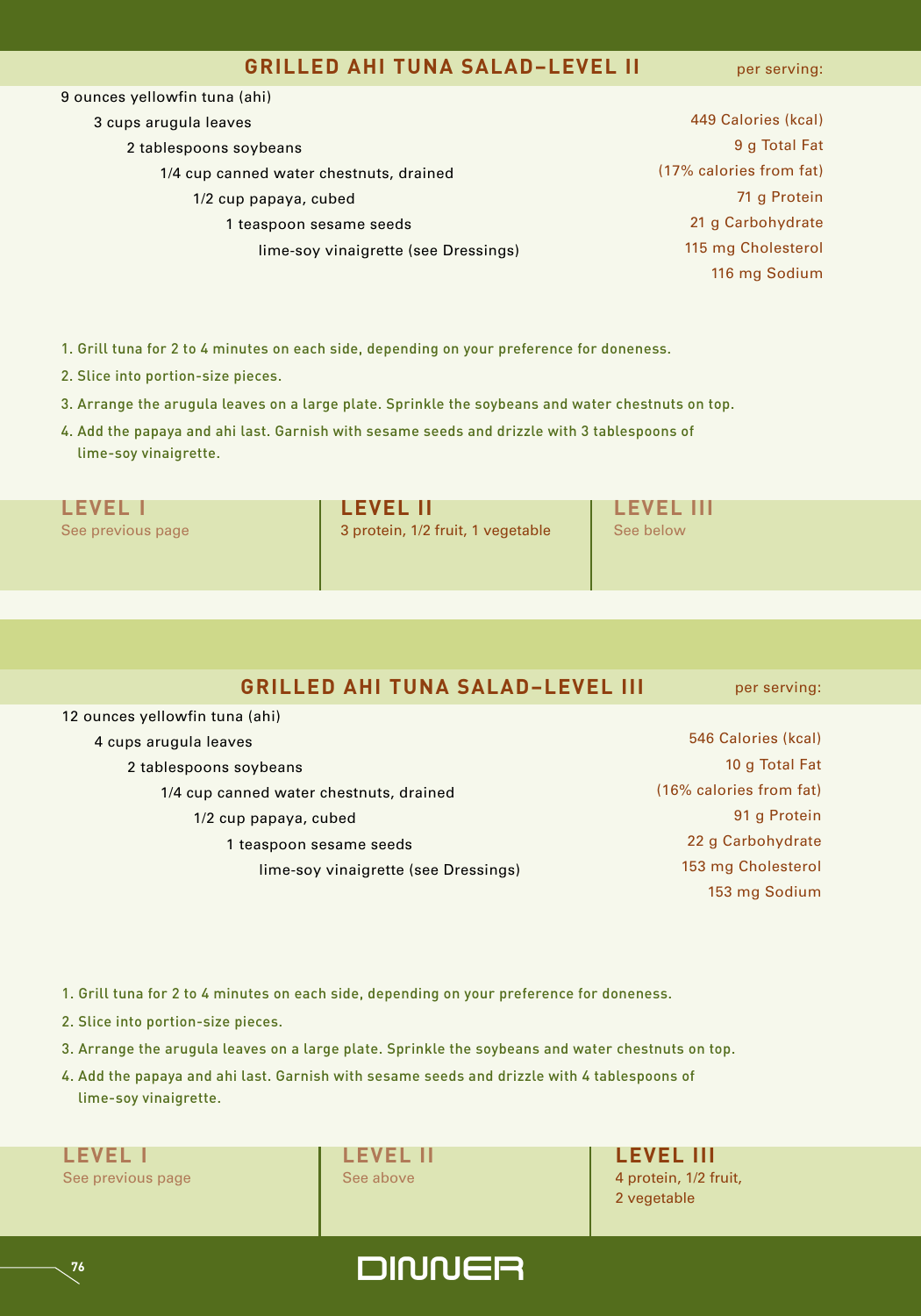#### **MEAL PLAN APPROACH**



# **ENDURANCE MAXIMIZER**

#### **GENERAL GUIDELINES**

If you've been craving those traditional carb favorites like pancakes, pasta, and potatoes, then welcome to Phase 3. The high-carbohydrate recipes in this section will help keep you energized during the final stretch. Additionally, there are plenty of great-tasting meat, poultry, and seafood entrees to ensure fast muscle recovery.

## MEAL PLAN APPROACH **<sup>83</sup>**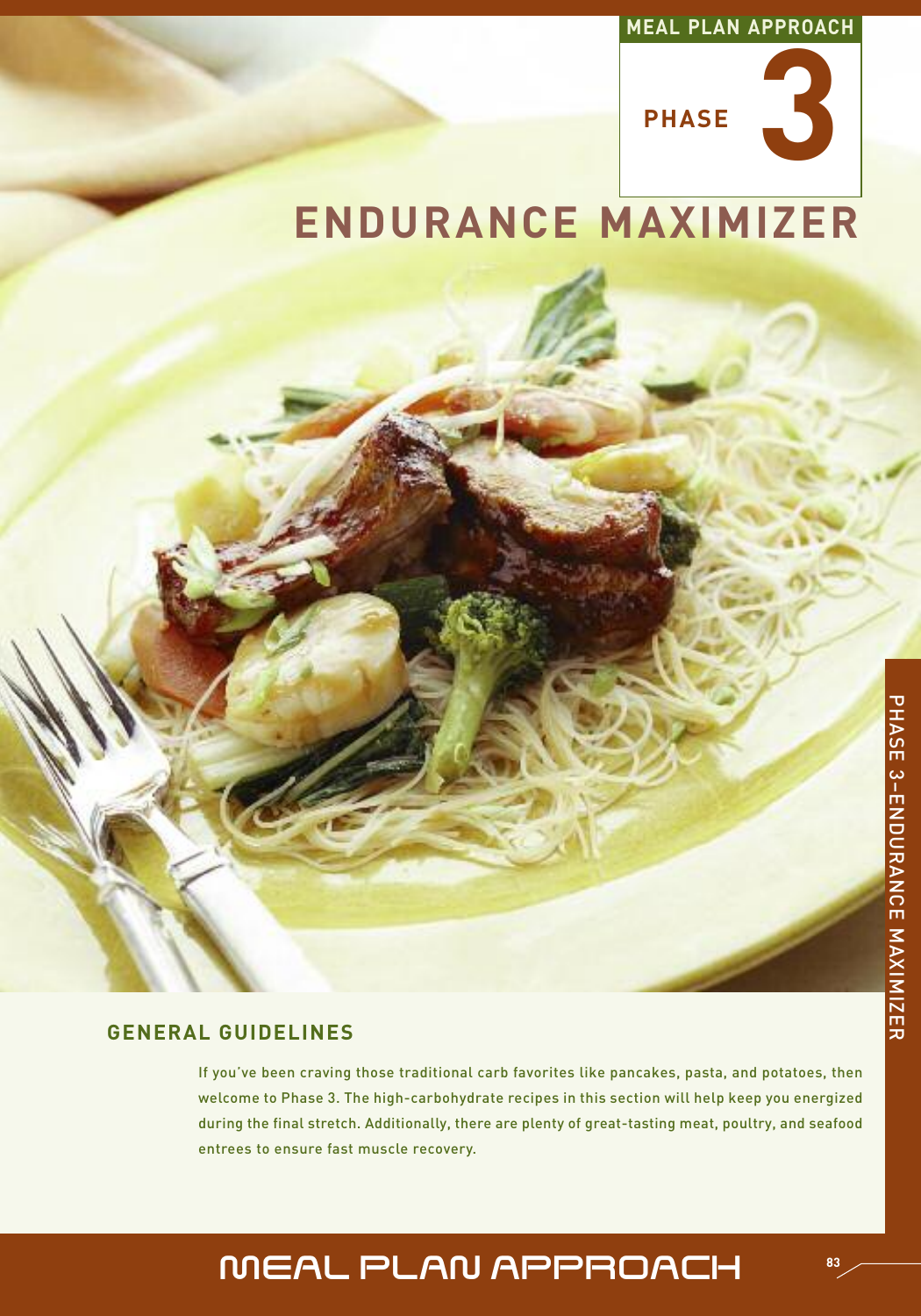# **ENDURANCE MAXIMIZER**

**Necipe included** 



**LEVEL I PHASE 3**

| <b>BREAKFAST</b>                                                                                                                    | <b>SNACK</b>                                        | LUNCH                                                                                          | <b>SNACK</b>                                                           | DINNER                                                                                                                                                |
|-------------------------------------------------------------------------------------------------------------------------------------|-----------------------------------------------------|------------------------------------------------------------------------------------------------|------------------------------------------------------------------------|-------------------------------------------------------------------------------------------------------------------------------------------------------|
| $DAY$ 1<br>1_Blueberry Muffin -<br>8 oz_Nonfat plain yogurt<br>1 cup_Berries                                                        | 1_Recovery drink*                                   | 1_Veggie burger<br>1/2_Whole grain bun<br>2 cups_Salad greens<br>2 tbsp_Dressing (your choice) | 3_Fig Newtons<br>1_Sourdough<br>pretzel                                | 6 oz Chicken<br>2 tbsp_Apricot Sauce<br>1/2_Baked yam, medium<br>1 cup_Green beans,<br>steamed<br>1/4 Mango                                           |
| $_{\text{DA}}$ 2<br>2_Whole grain waffles<br>1 tbsp_Peanut butter<br>8 oz_Skim milk<br>1_Banana, medium                             | 1 Recovery drink*                                   | 1 Pasta Salad                                                                                  | 12 Mini rice cakes<br>1 Frozen fruit bar                               | 6 oz Halibut<br>2 tbsp_Mustard<br>CreamSauce-<br>1 cup Brown rice<br>2 cups_Spinach, steamed<br>1 cup_Raspberries                                     |
| $DAY$ 3<br>1_Whole grain roll<br>1/2 cup_Low-fat<br>ricotta cheese<br>4 slices_Roma tomato<br>drizzle_Olive oil<br>1 cup_Cantaloupe | 1_Recovery drink*                                   | 1 cup_Black and White<br>Bean Chili -<br>2 cups_Salad greens<br>2 tbsp_Dressing (your choice)  | 3 cups Lite<br>popcorn<br>4 oz_Nonfat frozen<br>yogurt                 | 6 oz_Flank steak, grilled<br>2 tbsp_Steak sauce<br>1_Baked potato, medium<br>1 cup Onion, zucchini, and<br>stewed tomato sauté<br>1 Nectarine, medium |
| $\overline{4}$<br><b>DAY</b><br>1/2 cup_Low-fat granola<br>8 oz_Nonfat plain yogurt<br>1 cup_Strawberries, sliced                   | 1_Recovery drink*                                   | 1 Stuffed Baked Potato<br>2 cups_Salad greens<br>2 tbsp_Dressing (your choice)                 | 1 oz Dried fruit<br>2 oz_Soy nuts                                      | 6 oz Mediterranean<br>Shrimp Kebabs-<br>1 cup_White rice<br>1_Orange, medium                                                                          |
| DAY 5<br>3_Oatmeal Pancakes _<br>2 tbsp_Low-sugar<br>maple syrup<br>1 cup_Applesauce                                                | 1_Recovery drink*                                   | 1_Grilled Veggie Focaccia-<br>1 cup_Melon                                                      | 8 oz Fruit sorbet<br>12_Mini rice cakes                                | 6 oz Chicken<br>2 tbsp_Barbecue Sauce<br>1 cup Nonfat baked beans<br>2 cups_Salad greens<br>2 tbsp_Dressing<br>(your choice)                          |
| 6<br><b>DAY</b><br>8 oz Cottage cheese, 1%<br>1 cup_Pineapple chunks<br>2 slices Whole wheat toast<br>2 tsp Pure fruit jam          | 1 Recovery drink*                                   | 1 Spicy Chinese Noodles                                                                        | 1_Sourdough<br>pretzel<br>4 oz Nonfat frozen<br>yogurt                 | 6 oz Salmon<br>2 tbsp_Dijonnaise Sauce<br>1 cup Quinoa<br>1 cup_Broccoli, steamed<br>1 cup Grapes                                                     |
| DAY 7<br>1 Whole wheat bagel<br>2 tbsp_Fat-free cream cheese<br>8 oz Nonfat plain yogurt<br>1 cup Berries<br>84                     | 1 Recovery drink*<br>* Immediately<br>after workout | 1 Vegetarian Tostada $-$                                                                       | 1 Medium<br>fresh fruit<br>1 tbsp_Peanut<br>butter w/<br>celery sticks | 6 oz_Pork Chop with Apple<br>and Sweet Potato-<br>1 cup Peas<br>2 cups_Salad greens<br>2 tbsp_Dressing<br>(your choice)                               |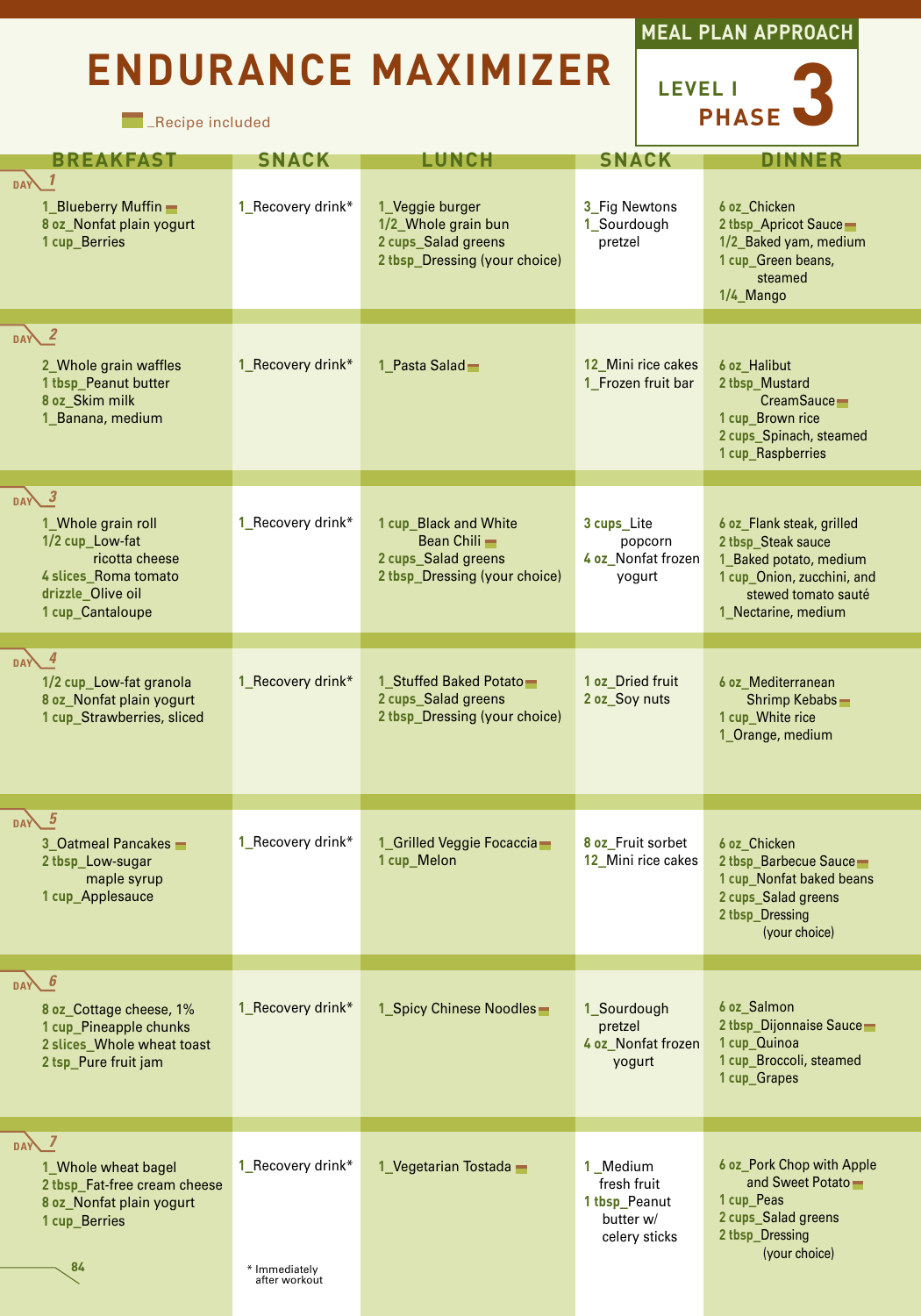# **ENDURANCE MAXIMIZER**







| <b>BREAKFAST</b>                                                                                                                    | <b>SNACK</b>                                        | <b>LUNCH</b>                                                                                                  | <b>SNACK</b>                                                           | <b>DINNER</b>                                                                                                                                                               |
|-------------------------------------------------------------------------------------------------------------------------------------|-----------------------------------------------------|---------------------------------------------------------------------------------------------------------------|------------------------------------------------------------------------|-----------------------------------------------------------------------------------------------------------------------------------------------------------------------------|
| <b>DAY</b><br>1_Blueberry Muffin-<br>8 oz_Nonfat plain yogurt<br>1 cup Berries                                                      | 1_Recovery drink*                                   | 1_Veggie burger<br>1_Whole grain bun<br>3 cups_Salad greens<br>3 thsp Dressing (your choice)<br>1 cup Melon   | 1 oz Almonds<br>1-1/2 oz_String<br>cheese                              | 9 oz Chicken<br>3 tbsp_Apricot Sauce<br>1 Baked yam, medium<br>1 cup_Green beans, steamed<br>3 cups_Salad greens<br>3 thsp Dressing (your choice)<br>4 Mango                |
| $\sqrt{2}$<br>3 Whole grain waffles<br>2 tbsp Peanut butter<br>8 oz_Skim milk<br>1_Banana, medium                                   | 1 Recovery drink*                                   | 1 Pasta Salad-<br>1 cup Melon                                                                                 | 1 oz Low-fat<br>tortilla chips w/<br>4 tbsp_Bean dip<br>1 Medium fruit | 9 oz Halibut<br>3 tbsp_Mustard Cream<br>Sauce<br>1 cup Brown rice<br>3 cups_Spinach, steamed<br>1_Peach, medium                                                             |
| $DAX$ 3<br>1_Whole grain roll<br>1/2 cup_Low-fat<br>ricotta cheese<br>4 slices Roma tomato<br>drizzle_Olive oil<br>1 cup Cantaloupe | 1 Recovery drink*                                   | 2 cups Black and White<br>Bean Chili-<br>3 cups Salad greens<br>3 tbsp_Dressing (your choice)<br>1 cup_Grapes | 3 cups Lite<br>popcorn<br>8 oz Nonfat<br>fruit-flavored<br>yogurt      | 9 oz_Flank steak, grilled<br>3 tbsp Steak sauce<br>1_Baked potato, medium<br>2 cups_Onion, zucchini,<br>and stewed tomato sauté<br>1 Nectarine, medium                      |
| $DAY$ 4<br>1/2 cup_Low-fat granola<br>8 oz_Nonfat plain yogurt<br>1 cup_Strawberries, sliced                                        | 1 Recovery drink*                                   | 2 Stuffed Baked Potatoes<br>3 cups_Salad greens<br>3 tbsp_Dressing (your choice)<br>1 Orange, medium          | 1 oz_Pita chips w/<br>4 tbsp_Hummus<br>w/ carrot sticks                | 9 oz Mediterranean<br>PHASE<br>Shrimp Kebabs-<br>1 cup_White rice<br>3 cups Salad greens<br>3 tbsp_Dressing (your choice)<br>1 cup_Melon                                    |
| $\overline{DAY}$ 5<br>3 Oatmeal Pancakes<br>3 tbsp_Low-sugar<br>maple syrup<br>1 cup_Applesauce<br>8 oz_Skim milk                   | 1 Recovery drink*                                   | 1_Grilled Veggie Focaccia<br>1 cup_Tabouli salad<br>1_Peach, medium                                           | 8 oz Fruit sorbet<br>1-1/2 oz_String<br>cheese<br>6_Crackers           | 3-ENDURANCE<br>9 oz Chicken<br>3 thsp Barbecue Sauce<br>1 cup_Nonfat baked beans<br>3 cups Salad greens<br>3 tbsp_Dressing (your choice)<br><b>NAX</b><br>1 cup Fruit salad |
| $DAV$ 6<br>8 oz Cottage cheese, 1%<br>1 cup Pineapple chunks<br>2 slices Whole wheat toast<br>3 tsp Pure fruit jam                  | 1 Recovery drink*                                   | 1 Spicy Chinese Noodles<br>3 cups_Salad greens<br>3 tbsp_Dressing (your choice)<br>1 cup Fruit salad          | 1 oz Almonds<br>1 oz Dried fruit<br>8 oz_Nonfat plain<br>yogurt        | <b>MIZER</b><br>9 oz Salmon<br>3 tbsp_Dijonnaise Sauce-<br>1 cup Quinoa<br>1 cup_Broccoli, steamed<br>1 cup Grapes                                                          |
| DANZ<br>1 Whole wheat bagel<br>2 tbsp_Fat-free cream cheese<br>8 oz Nonfat plain yogurt<br>1 cup Berries                            | 1 Recovery drink*<br>* Immediately<br>after workout | 1_Vegetarian Tostada_<br>1 cup_Fruit salad                                                                    | 1 oz Cashews<br>1 oz Dried fruit                                       | 9 oz Pork Chop with Apple<br>and Sweet Potato-<br>1 cup_Peas<br>3 cups_Salad greens<br>3 tbsp_Dressing (your choice)<br>85                                                  |
|                                                                                                                                     |                                                     |                                                                                                               |                                                                        |                                                                                                                                                                             |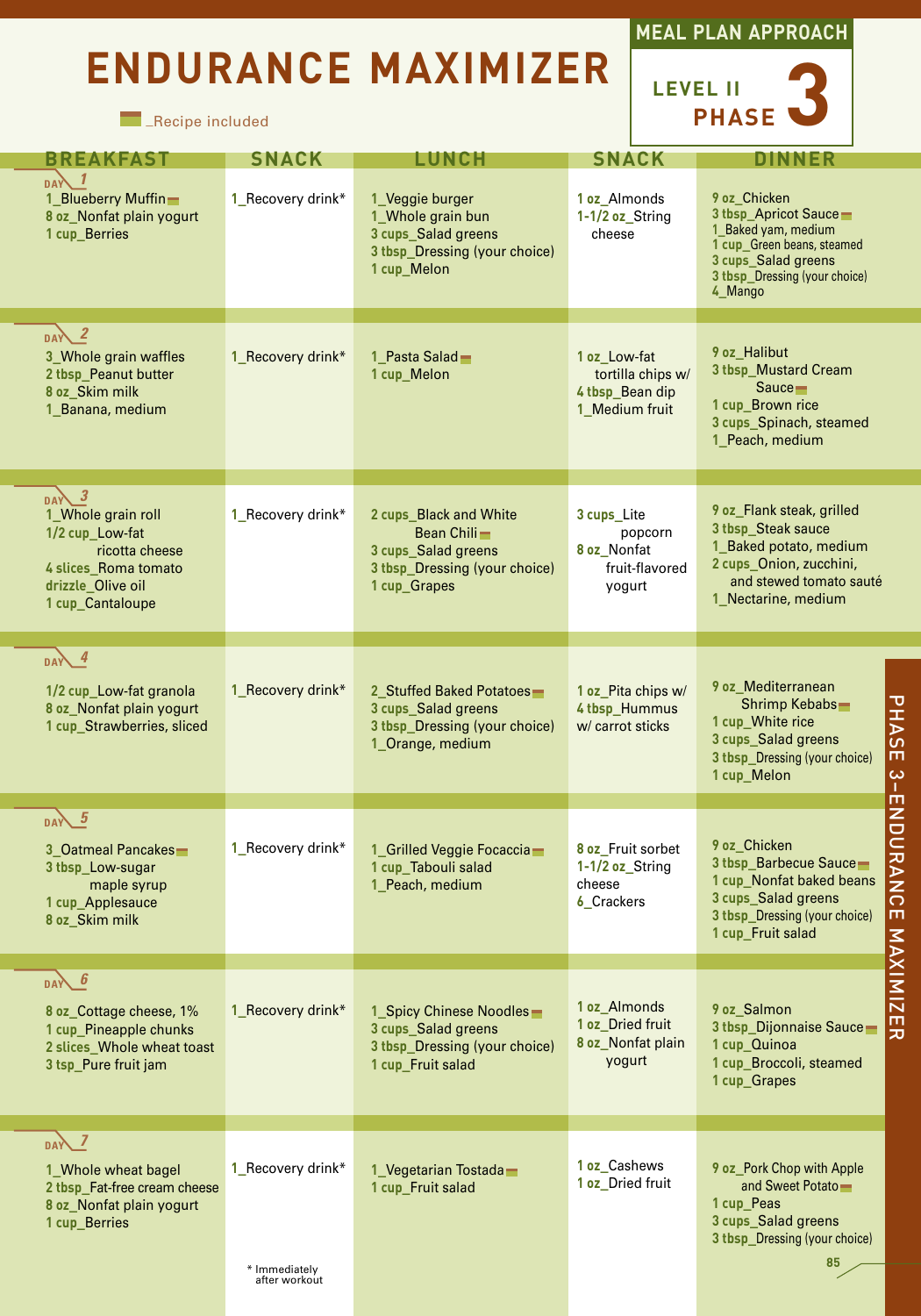# **ENDURANCE MAXIMIZER**

**Exercipe included** 



| <b>BREAKFAST</b>                                                                                                                                        | <b>SNACK</b>                                        | <b>LUNCH</b>                                                                                                                 | <b>SNACK</b>                                                                                     | <b>DINNER</b>                                                                                                                                                     |
|---------------------------------------------------------------------------------------------------------------------------------------------------------|-----------------------------------------------------|------------------------------------------------------------------------------------------------------------------------------|--------------------------------------------------------------------------------------------------|-------------------------------------------------------------------------------------------------------------------------------------------------------------------|
| $DAY$ 1<br>1_Blueberry Muffin -<br>8 oz_Nonfat plain yogurt<br>1 cup_Berries<br>1/2 cup_Low-fat granola                                                 | 1_Recovery drink*                                   | 1 Veggie burger<br>1_Whole grain bun<br>4 cups_Salad greens<br>4 tbsp_Dressing (your choice)<br>1 cup_Melon                  | 1 oz Almonds<br>1 oz_Dried fruit<br>8 oz_Nonfat<br>frozen yogurt                                 | 12 oz Chicken<br>4 tbsp_Apricot Sauce -<br>1_Baked yam, medium<br>1 cup Green beans, steamed<br>4 cups_Salad greens<br>4 thsp_Dressing (your choice)<br>1/4 Mango |
| DAY 2<br>4 Whole grain waffles<br>2 tbsp_Peanut butter<br>8 oz Skim milk<br>1_Banana, medium                                                            | 1_Recovery drink*                                   | 1 Pasta Salad<br>1 cup_Melon                                                                                                 | 1 oz Low-fat<br>tortilla chips w/<br>4 tbsp_Bean dip<br>1_Frozen fruit bar                       | 12 oz Halibut<br>4 tbsp Mustard Cream<br>Sauce $\blacksquare$<br>1 cup Brown rice<br>3 cups_Spinach, steamed<br>1_Peach, medium                                   |
| $\boldsymbol{\beta}$<br>DAY<br>1_Whole grain roll<br>1/2 cup_Low-fat<br>ricotta cheese<br>4 slices_Roma tomato<br>drizzle_Olive oil<br>1 cup_Cantaloupe | 1 Recovery drink*                                   | 2 cups Black and White<br>Bean Chili -<br>4 cups Salad greens<br>4 tbsp_Dressing (your choice)<br>1 cup_Grapes<br>6_Crackers | 3 cups Lite<br>popcorn<br>8 oz Nonfat fruit-<br>flavored yogurt<br>2 oz_Soy nuts                 | 12 oz Flank steak, grilled<br>4 tbsp_Steak sauce<br>1_Baked potato, medium<br>2 cups Onion, zucchini,<br>and stewed tomato sauté<br>1 Nectarine, medium           |
| -4<br>1 cup_Low-fat granola<br>8 oz_Nonfat plain yogurt<br>1 cup_Strawberries, sliced                                                                   | 1_Recovery drink*                                   | 2 Stuffed Baked Potatoes<br>4 cups_Salad greens<br>4 tbsp_Dressing (your choice)<br>1_Orange, medium                         | 1 oz Pita chips<br>4 tbsp_Hummus<br>w/ carrots<br>1 oz_Dried fruit                               | 12 oz_Mediterranean<br>Shrimp Kebabs -<br>1 cup_White rice<br>4 cups_Salad greens<br>4 tbsp_Dressing (your choice)<br>1 cup_Melon                                 |
| DAY 5<br>4_Oatmeal Pancakes -<br>4 tbsp_Low-sugar<br>maple syrup<br>1 cup_Applesauce<br>8 oz_Skim milk                                                  | 1_Recovery drink*                                   | 1_Grilled Veggie Focaccia -<br>1 cup_Tabouli salad<br>1_Peach, medium                                                        | 8 oz Fruit sorbet<br>1-1/2 oz_String<br>cheese w/<br><b>6</b> Crackers<br>3 cups_Lite<br>popcorn | 12 oz Chicken<br>4 tbsp_Barbecue Sauce -<br>1 cup_Nonfat baked beans<br>4 cups_Salad greens<br>4 tbsp_Dressing (your choice)<br>1 cup Fruit salad                 |
| 6<br><b>DAY</b><br>8 oz Cottage cheese, 1%<br>1 cup Pineapple chunks<br>4 slices_Whole wheat toast<br>3 tsp_Pure fruit jam                              | 1 Recovery drink*                                   | 1 Spicy Chinese Noodles<br>4 cups Salad greens<br>4 tbsp_Dressing (your choice)<br>1 cup_Fruit salad                         | 1 Sourdough<br>pretzel<br>8 oz_Frozen yogurt<br>1 Fruit, medium                                  | 12 oz Salmon<br>4 tbsp_Dijonnaise Sauce<br>1 cup Quinoa<br>1 cup_Broccoli, steamed<br>1 cup Grapes                                                                |
| $DA$ 7                                                                                                                                                  |                                                     |                                                                                                                              |                                                                                                  | 12 oz Pork Chop with                                                                                                                                              |
| 1 Whole wheat bagel<br>2 tbsp Fat-free cream cheese<br>8 oz_Nonfat plain yogurt<br>1 cup_Berries<br>1/2 cup_Low-fat granola<br>86                       | 1_Recovery drink*<br>* Immediately<br>after workout | 1 Vegetarian Tostada $\blacksquare$<br>1 cup Fruit salad                                                                     | 1 oz Cashews<br>1 oz Dried fruit<br>1 Sourdough<br>pretzel                                       | Apple and Sweet Potato<br>1 cup_Peas<br>4 cups_Salad greens<br>4 tbsp_Dressing (your choice)                                                                      |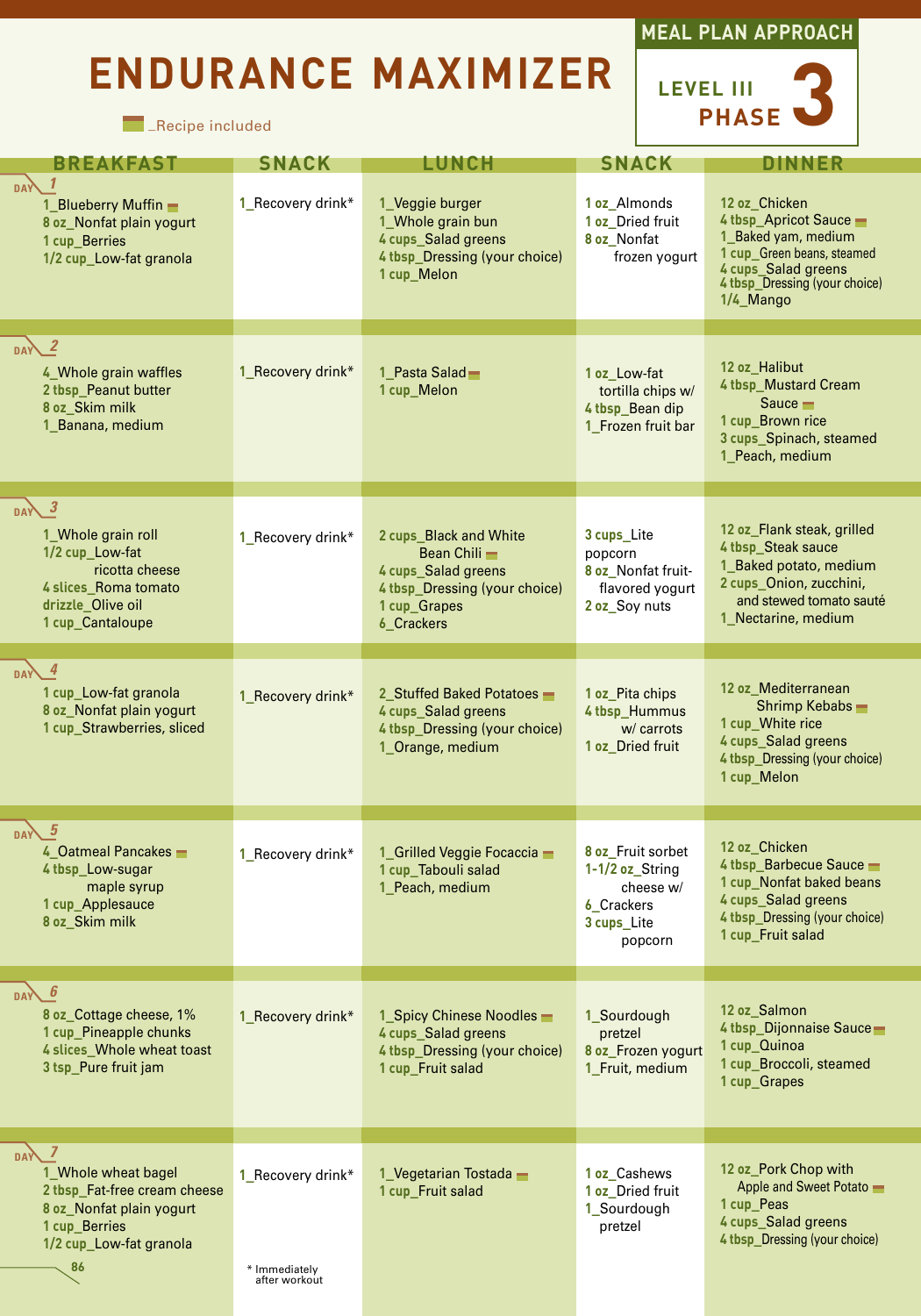#### **MEAL PLAN APPROACH**



# **ENDURANCE MAXIMIZER**

Now that your body has become an efficient fuel-burning machine, you're ready for an athletic diet which will help you push your body to the limit. These recipes, full of complex carbohydrates, lean protein, and low fat will give you the extra push you need to maximize your **GENERAL GUIDELINES**

endurance and get in the best shape of your life.

NOTE: All per-serving nutritional information is based on 1 LEVEL I serving. LEVEL II and LEVEL III will vary, depending on portion size.

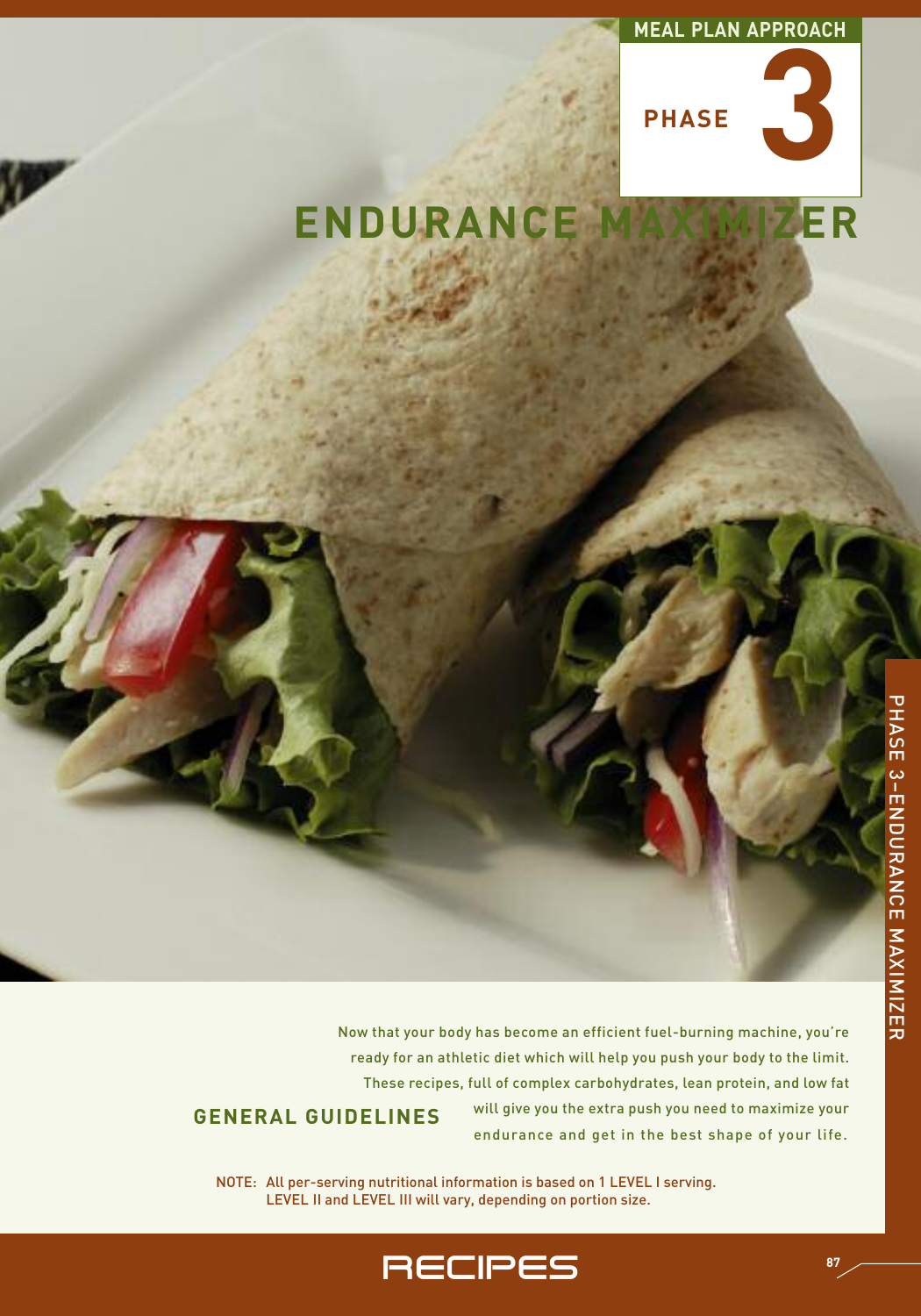#### **APRICOT SAUCE**

1/2 cup apricot preserves

1/8 cup Dijon mustard

1/4 cup low-sodium soy sauce

Serves 8

 Calories (kcal) trace Total Fat (3% calories from fat) g Protein g Carbohydrate mg Cholesterol mg Sodium

In a small bowl, combine all ingredients and blend well.

| <b>LEVEL 1</b>              | <b>LEVEL II</b>                    | <b>LEVEL III</b>               |
|-----------------------------|------------------------------------|--------------------------------|
| 2 tablespoons = 1 condiment | $3$ tablespoons = 1-1/2 condiments | $4$ tablespoons = 2 condiments |

### **DIJONNAISE SAUCE**

4 ounces nonfat yogurt

4 ounces low-fat mayonnaise

1 tablespoon Dijon mustard

1 teaspoon fresh dill, chopped

2 teaspoons Worcestershire sauce

black pepper to taste

dash Tabasco sauce

per serving:

| 34 Calories (kcal)      |
|-------------------------|
| 2 g Total Fat           |
| (51% calories from fat) |
| 1 g Protein             |
| 3 g Carbohydrate        |
| trace Cholesterol       |
| 47 mg Sodium            |

Serves 8

**88**

In a small bowl, combine all ingredients and blend well.



2 tablespoons =1 condiment 3 tablespoons =1-1/2 condiments 4 tablespoons = 2 condiments

**DRESSINGS**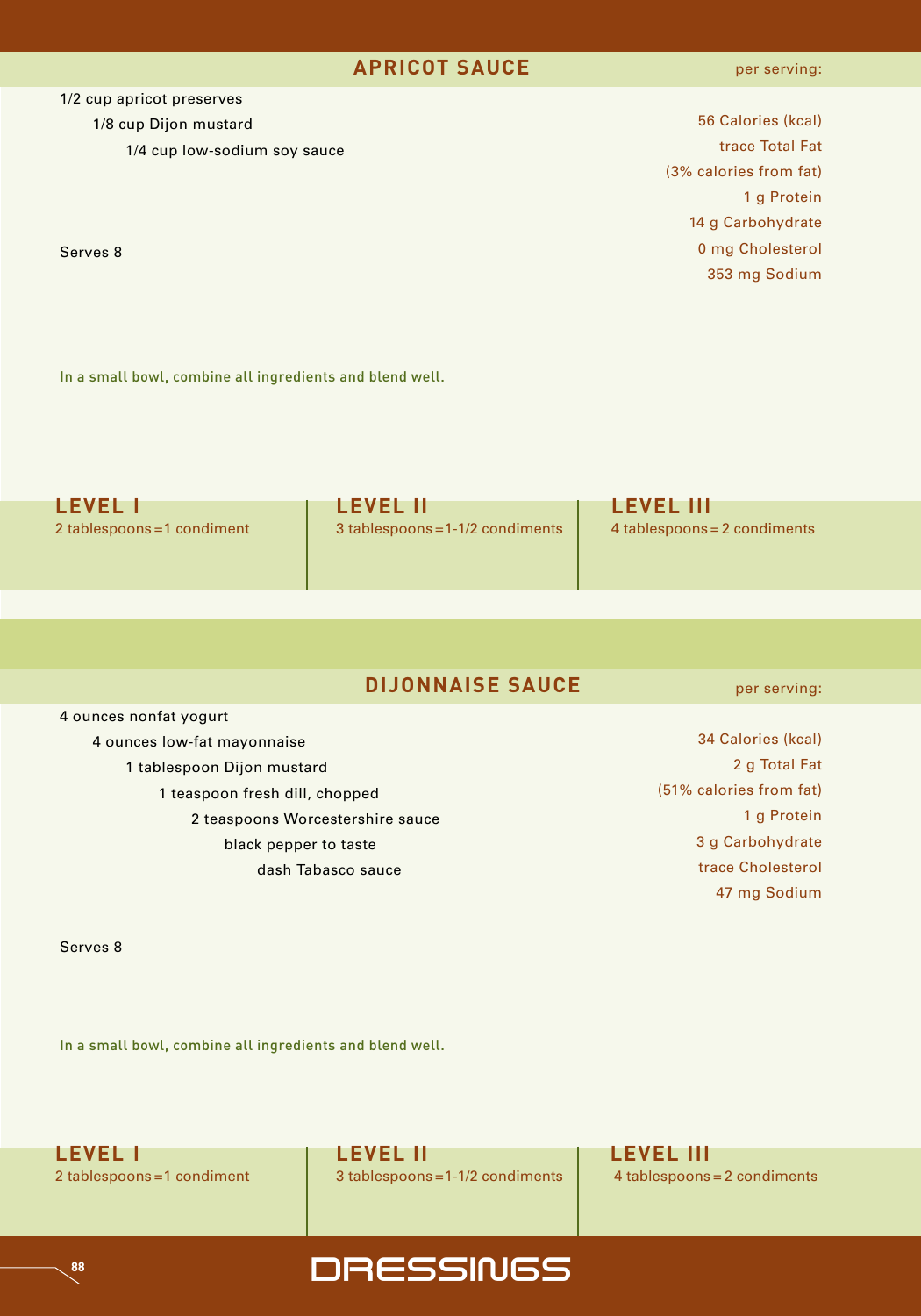#### **MUSTARD CREAM SAUCE**

| 4 shallots, chopped |                                               |                        |
|---------------------|-----------------------------------------------|------------------------|
|                     | 1-1/4 cups fat-free chicken broth, low sodium | 43 Calories (kcal)     |
|                     | 1-1/4 cups sweet vermouth                     | trace Total Fat        |
|                     | 1/2 teaspoon arrowroot                        | (6% calories from fat) |
|                     | 1/2 cup evaporated skim milk                  | 2 g Protein            |
|                     | 1/4 cup Dijon mustard                         | 4 g Carbohydrate       |
|                     | 1/2 teaspoon salt                             | trace Cholesterol      |
|                     | dash white pepper                             | 164 mg Sodium          |
| Serves 8            | 1 tablespoon chopped chives, for garnish      |                        |

- 1. Coat the bottom of a saucepan with cooking spray and place over medium heat.
- 2. Add the shallots and sauté until tender, using 1/4 cup of the broth to deglaze the pan as necessary.
- 3. Stir in the remaining broth and the vermouth. Simmer until reduced to 3/4 cup.
- 4. Dissolve the arrowroot in a small amount of cold water and add to the pan. Stir until slightly thickened.
- 5. Transfer the sauce to a blender. Add the evaporated milk, mustard, salt, and pepper and process until smooth. Garnish with chives.

| <b>LEVEL I</b>              | <b>LEVEL II</b>                  | <b>LEVEL III</b>             |
|-----------------------------|----------------------------------|------------------------------|
| 2 tablespoons = 1 condiment | 3 tablespoons = 1-1/2 condiments | 4 tablespoons = 2 condiments |
|                             |                                  |                              |
|                             |                                  |                              |

#### **BARBECUE SAUCE**

1/4 cup ketchup 1/4 cup chili sauce 2 tablespoons Worcestershire sauce 2 tablespoons red wine vinegar 2 teaspoons stone-ground mustard 1 teaspoon dark brown sugar dash cayenne pepper 2-1/2 teaspoons garlic, crushed 16 Calories (kcal) trace Total Fat (1% calories from fat) trace Protein 4 g Carbohydrate 0 mg Cholesterol 128 mg Sodium

#### Serves 8

Blend all ingredients together in a small bowl. Refrigerate until ready to use.

**LEVEL I LEVEL II LEVEL III**

2 tablespoons =1 condiment  $\vert$  3 tablespoons =1-1/2 condiments  $\vert$  4 tablespoons =

SAuCEs

2 condiments

고<br>고 A S E ω<br>⊓<br>Ζ ខ<br>C R A N C E z A XIMIZ E R

per serving:

**89**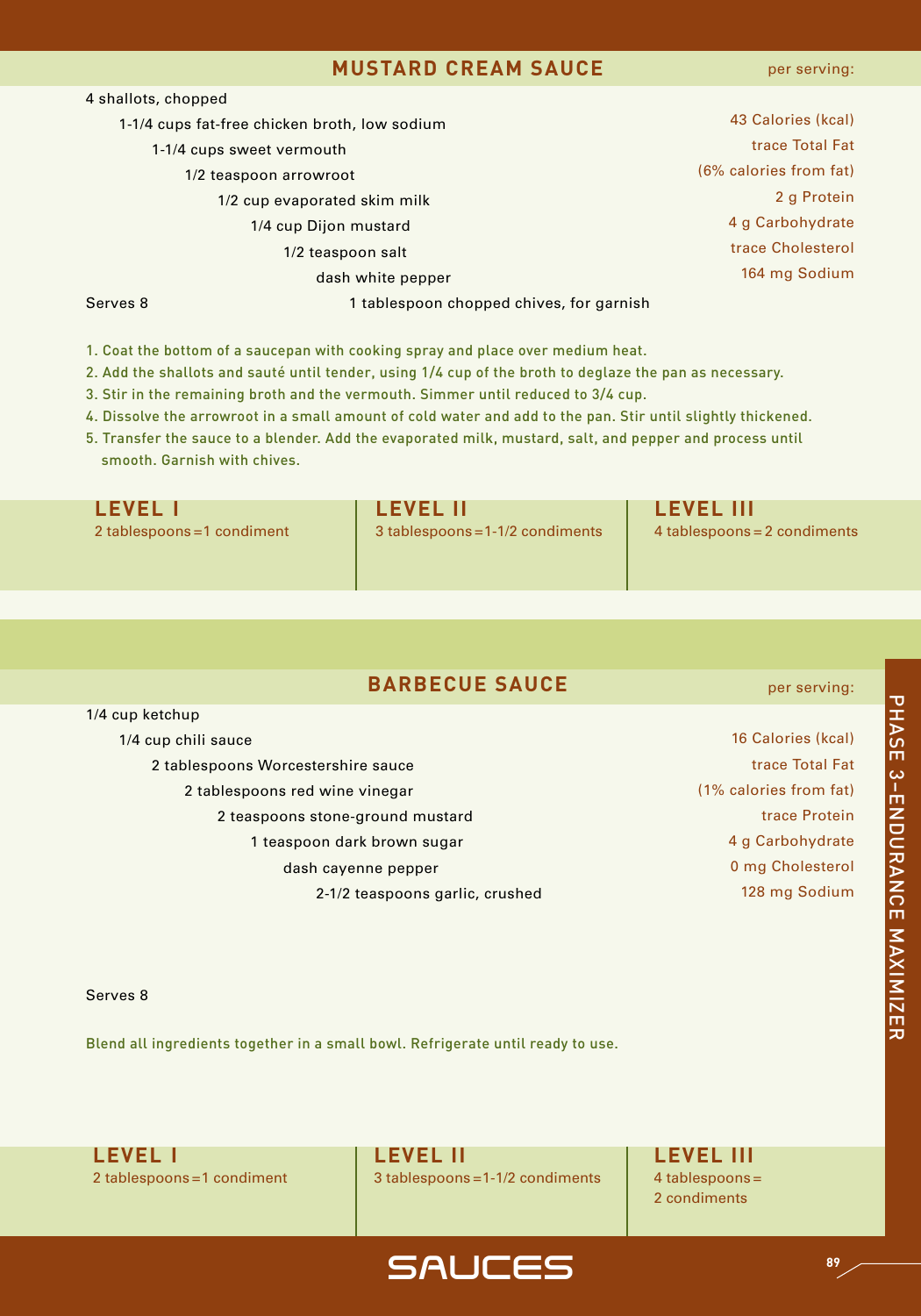#### **BLUEBERRY MUFFINS**

per serving:

| 1-3/4 cups whole wheat pastry flour              |                        |
|--------------------------------------------------|------------------------|
| 2-1/2 teaspoons baking powder                    | 167 Calories (kcal)    |
| 1 cup powdered fructose                          | 1 g Total Fat          |
| 3/4 cup low-fat buttermilk                       | (2% calories from fat) |
| 3 egg whites                                     | 4 g Protein            |
| 1 cup thawed frozen blueberries, reserving juice | 40 g Carbohydrate      |
|                                                  | 1 mg Cholesterol       |
|                                                  | 135 mg Sodium          |
|                                                  |                        |

#### Serves 12

- 1. Preheat oven to 375 degrees. Line 12 muffin cups with papers.
- 2. In a small bowl, combine the flour, baking powder, and fructose.
- 3. In a mixing bowl, whisk together the buttermilk, egg whites, and 2 tablespoons of reserved berry juice.
- 4. Add the flour mixture to the wet ingredients, stirring just to combine. Stir in the berries.
- 5. Spoon the batter into the prepared muffin cups, mounding slightly. Bake until lightly browned, about 20 minutes.

1 muffin = 1 muffin = 1 muffin = 1 carbohydrate 1 carbohydrate 1 carbohydrate 1 carbohydrate 1 carbohydrate

**LEVEL I LEVEL II LEVEL III**

## **OATMEAL PANCAKES**

1/2 cup quick-cooking oats 1/2 cup low-fat buttermilk 1/2 cup skim milk 2 egg whites 1 tablespoon canola oil 2 tablespoons brown sugar, packed 1/2 teaspoon salt, or to taste 1 teaspoon baking powder 1/2 cup whole wheat flour 1/2 cup all-purpose flour 1 teaspoon cinnamon per serving:

 Calories (kcal) g Total Fat (19% calories from fat) g Protein g Carbohydrate mg Cholesterol mg Sodium

#### Serves 4 1/2 teaspoon baking soda

- 1. In a medium bowl, combine the oats, buttermilk, and milk. Set aside for 15 to 20 minutes to let the oatmeal soften.
- 2. Beat in the egg whites and oil and mix well. Add the sugar, salt, and cinnamon, then the baking powder, baking soda, and flour. Stir just until moistened.
- 3. Heat a lightly oiled or nonstick griddle over medium-high heat (375 degrees for electric frying pan). For each pancake, pour about 1/8 cup batter onto the griddle. Turn when the tops are covered with bubbles and the edges look cooked. Turn only once.

3 pancakes = 3 pancakes = 4 pancakes = 1 carbohydrate 1 carbohydrate 1 carbohydrate 1 carbohydrate 1 carbohydrate

**LEVEL I LEVEL II LEVEL III**

## **POLITY SEPTEARFAST**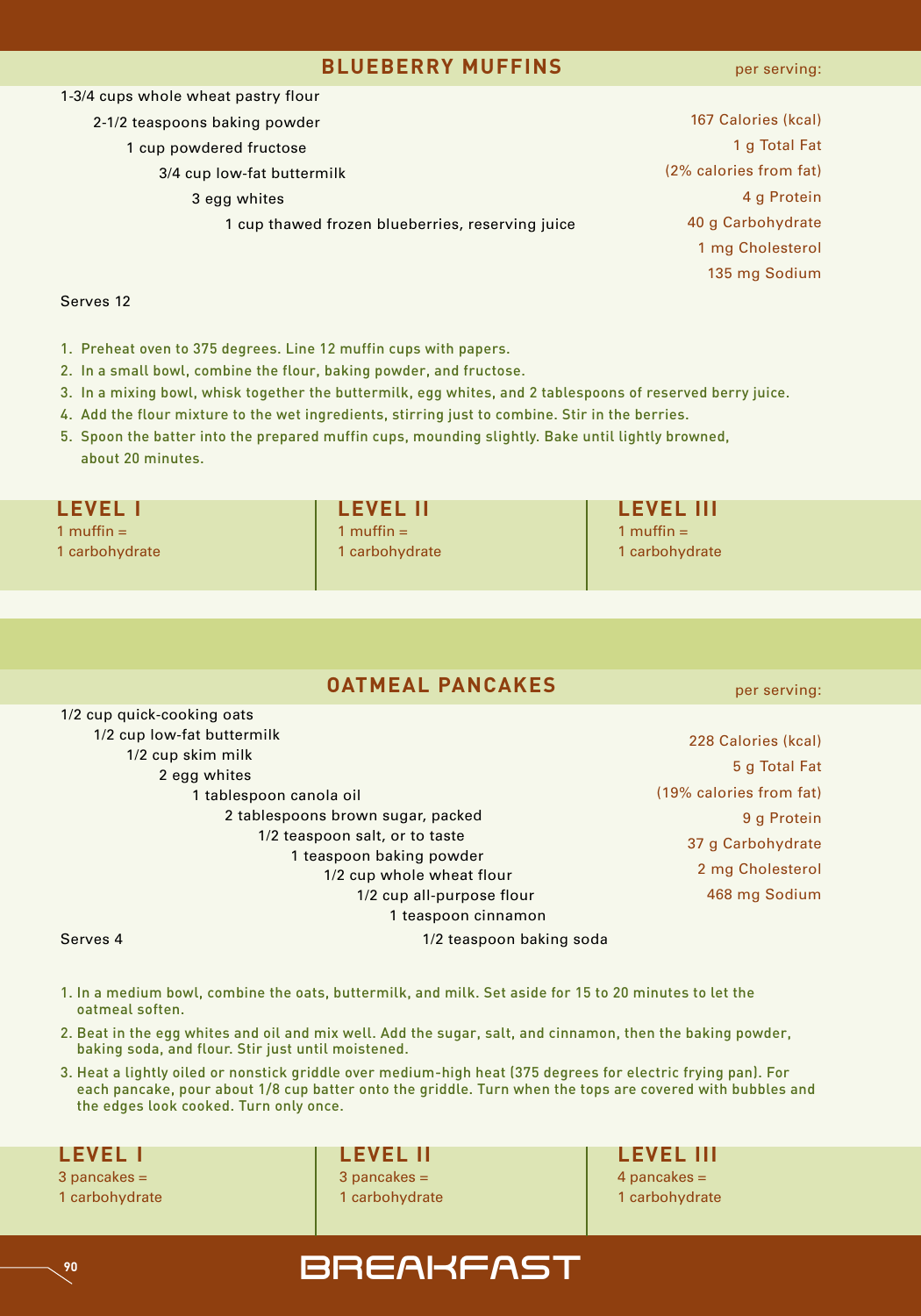#### **BLACK AND WHITE BEAN CHILI**

per serving:

| 1 teaspoon canola oil                            |                        |
|--------------------------------------------------|------------------------|
| 1 cup onion, diced                               | 202 Calories (kcal)    |
| 2 cups fat-free chicken broth, low sodium        | 2 g Total Fat          |
| 6 ounces canned tomato paste                     | (8% calories from fat) |
| 4 ounces green chilies, chopped                  | 15 g Protein           |
| 1 teaspoon cumin                                 | 35 g Carbohydrate      |
| 16 ounces canned black beans, drained and rinsed | 0 mg Cholesterol       |
| 16 ounces canned navy beans, drained and rinsed  | 964 mg Sodium          |
|                                                  |                        |

#### Serves 6

1. In a large soup pot, heat the oil over medium-high heat. Add the onions and cook for 5 minutes.

2. Add the broth, tomato paste, chilies, cumin, and beans. Bring to a boil.

3. Reduce heat to low and simmer for 10 to 15 minutes, stirring occasionally.

1 cup = 2 cups = 2 cups = 2 cups = 2 cups = 2 cups = 2 cups =

1 carbohydrate 2 carbohydrate 2 carbohydrate 2 carbohydrate 2 carbohydrate 2 carbohydrate

**LEVEL I LEVEL II LEVEL III**

## **GRILLED VEGGIE FOCACCIA**

 large portobello mushroom, sliced thin large zucchini, sliced thin large yellow squash, sliced thin 1-1/2 ounces part-skim mozzarella cheese slices Italian focaccia bread

per serving:

 Calories (kcal) g Total Fat (28% calories from fat) 19 a Protein g Carbohydrate mg Cholesterol mg Sodium

#### Serves 1

- 1. Grill or broil vegetables for 3 to 5 minutes using olive oil spray.
- 2. Place mozzarella cheese on one slice of bread, and toast until cheese is melted.
- 3. Place vegetables on same side as cheese and top with second slice of bread.

1 carbohydrate, 1 carbohydrate, 1 carbohydrate, 1 carbohydrate, 1 carbohydrate, 1 carbohydrate, 2 vegetable 2 vegetable 2 vegetable 2 vegetable 2 vegetable

LUNCH **<sup>91</sup>**

## **LEVEL I LEVEL II LEVEL III**

고<br>고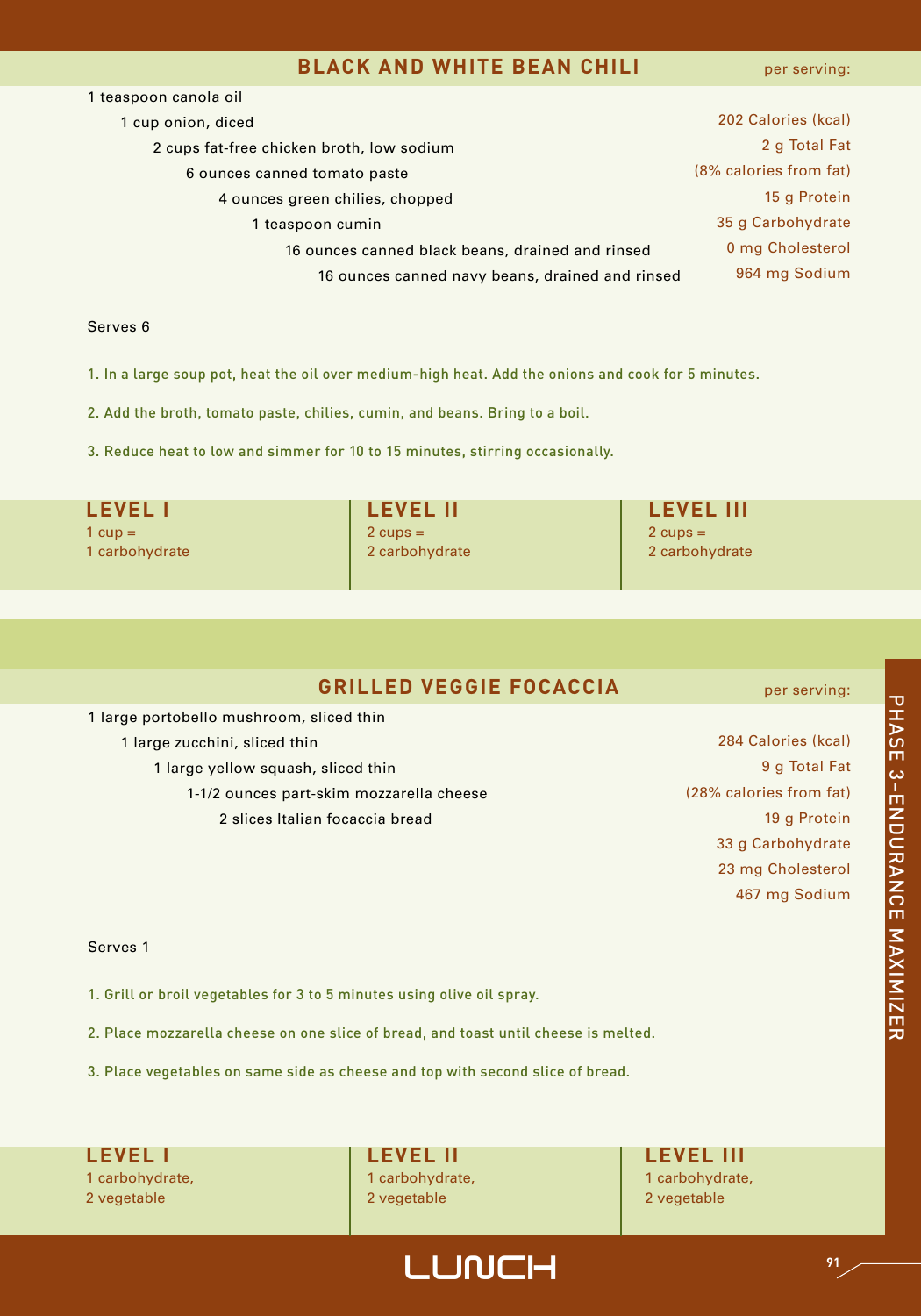#### **STUFFED BAKED POTATO**

per serving:

| 1 medium baking potato                    |
|-------------------------------------------|
| 10 ounces frozen chopped spinach          |
| 1/2 cup broccoli, chopped                 |
| 1 tablespoon green onions, finely chopped |
| 1-1/2 ounces low-fat cheddar cheese       |
| dash salt                                 |
| dash pepper                               |
| dash garlic powder                        |

 Calories (kcal) g Total Fat (12% calories from fat) g Protein g Carbohydrate mg Cholesterol mg Sodium

(Levels II & III, please double ingredients)

- 1. Bake the potato at 425 degrees for 45 to 60 minutes, or microwave for about 8 minutes and then let stand for 3 to 5 minutes.
- 2. When the potato is done, scoop its insides into a small bowl, reserving skin.
- 3. Add the spinach, broccoli, green onions, cheese, and seasonings. Mash.
- 4. Fill the potato skin with the mixture and bake in the oven 10 minutes longer to blend the flavors.

| LEVEL I                              | <b>LEVEL II</b>                      | <b>LEVEL III</b>                        |
|--------------------------------------|--------------------------------------|-----------------------------------------|
| 1 potato $=$                         | $2$ potatoes =                       | $2$ potatoes =                          |
| 1 carbohydrate, 1 vegetable, 1 dairy | 2 carbohydrate, 2 vegetable, 2 dairy | 2 carbohydrate, 2 vegetable,<br>2 dairy |

| <b>PASTA SALAD-LEVEL I</b> |
|----------------------------|
|----------------------------|

#### 2 ounces pasta

| 1 cup broccoli florets, steamed          | 453 Calories (kcal)     |
|------------------------------------------|-------------------------|
| 2 whole green onions, sliced             | 15 g Total Fat          |
| 1 tablespoon olive oil                   | (29% calories from fat) |
| 1 cup cherry tomatoes, halved            | 20 g Protein            |
| 1/2 teaspoon fresh basil                 | 63 g Carbohydrate       |
| 1/4 teaspoon garlic powder               | 23 mg Cholesterol       |
| 1 ounce fat-free Parmesan cheese, grated | 242 mg Sodium           |
|                                          |                         |

1. Cook the pasta according to the directions on the package. Drain.

2. While pasta cooks, steam the broccoli and chop the green onions.

3. Combine the cooked pasta, broccoli, green onions, olive oil, tomatoes, basil, and garlic powder. Mix well.

4. Sprinkle with cheese and toss again. Chill before serving.

1 carbohydrate, See next page See next page See next page See next page 2 vegetable, 1 fat

**LEVEL I LEVEL II LEVEL III**



#### per serving: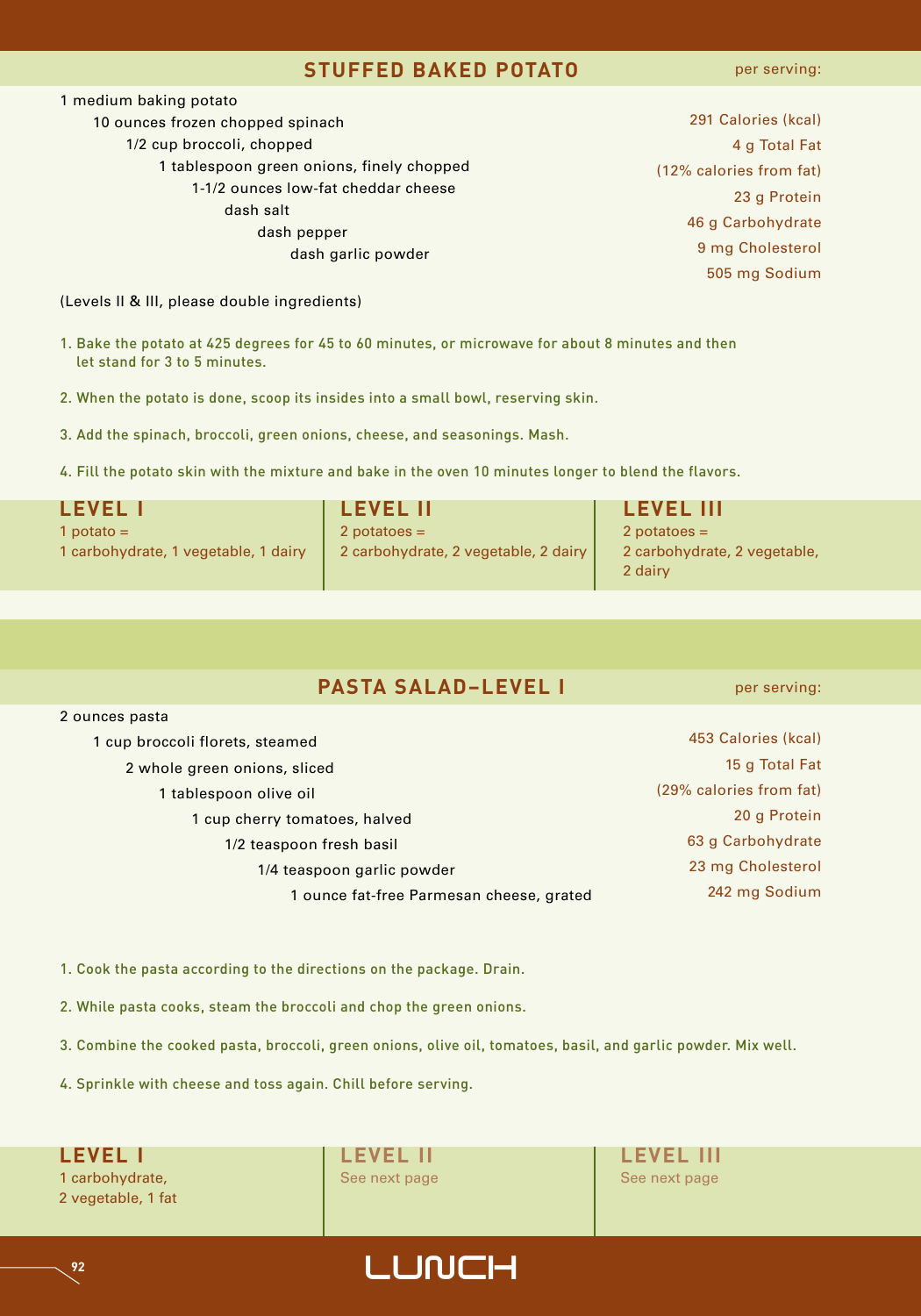#### **PASTA SALAD–LEVEL II**

per serving:

| 3 ounces pasta                           |                         |
|------------------------------------------|-------------------------|
| 1 cup broccoli florets, steamed          | 628 Calories (kcal)     |
| 2 whole green onions, sliced             | 22 g Total Fat          |
| 1-1/2 tablespoons olive oil              | (31% calories from fat) |
| 1 cup cherry tomatoes, halved            | 24 g Protein            |
| 1/2 teaspoon fresh basil                 | 86 g Carbohydrate       |
| 1/4 teaspoon garlic powder               | 23 mg Cholesterol       |
| 1 ounce fat-free Parmesan cheese, grated | 248 mg Sodium           |

1. Cook the pasta according to the directions on the package. Drain.

2. While pasta cooks, steam the broccoli and chop the green onions.

3. Combine the cooked pasta, broccoli, green onions, olive oil, tomatoes, basil, and garlic powder. Mix well.

4. Sprinkle with cheese and toss again. Chill before serving.

**LEVEL I LEVEL II LEVEL III** See previous page **1-1/2 carbohydrate,** See below 2 vegetable, 1 fat

## **PASTA SALAD–LEVEL III**

 ounces pasta 1-1/2 cups broccoli florets, steamed whole green onions, sliced tablespoons olive oil cup cherry tomatoes, halved teaspoon fresh basil 1/2 teaspoon garlic powder ounce fat-free Parmesan cheese, grated

 Calories (kcal) g Total Fat (32% calories from fat) g Protein g Carbohydrate mg Cholesterol mg Sodium

per serving:

1. Cook the pasta according to the directions on the package. Drain.

2. While pasta cooks, steam the broccoli and chop the green onions.

3. Combine the cooked pasta, broccoli, green onions, olive oil, tomatoes, basil, and garlic powder. Mix well.

4. Sprinkle with cheese and toss again. Chill before serving.

**LEVEL I LEVEL II LEVEL III** See previous page **See above** 2 carbohydrate,

2 vegetable, 1 fat

# 고<br>고 A S E ω<br>⊓<br>Ζ ខ<br>C R A N C E z A XIMIZ E R

## LUNCH **<sup>93</sup>**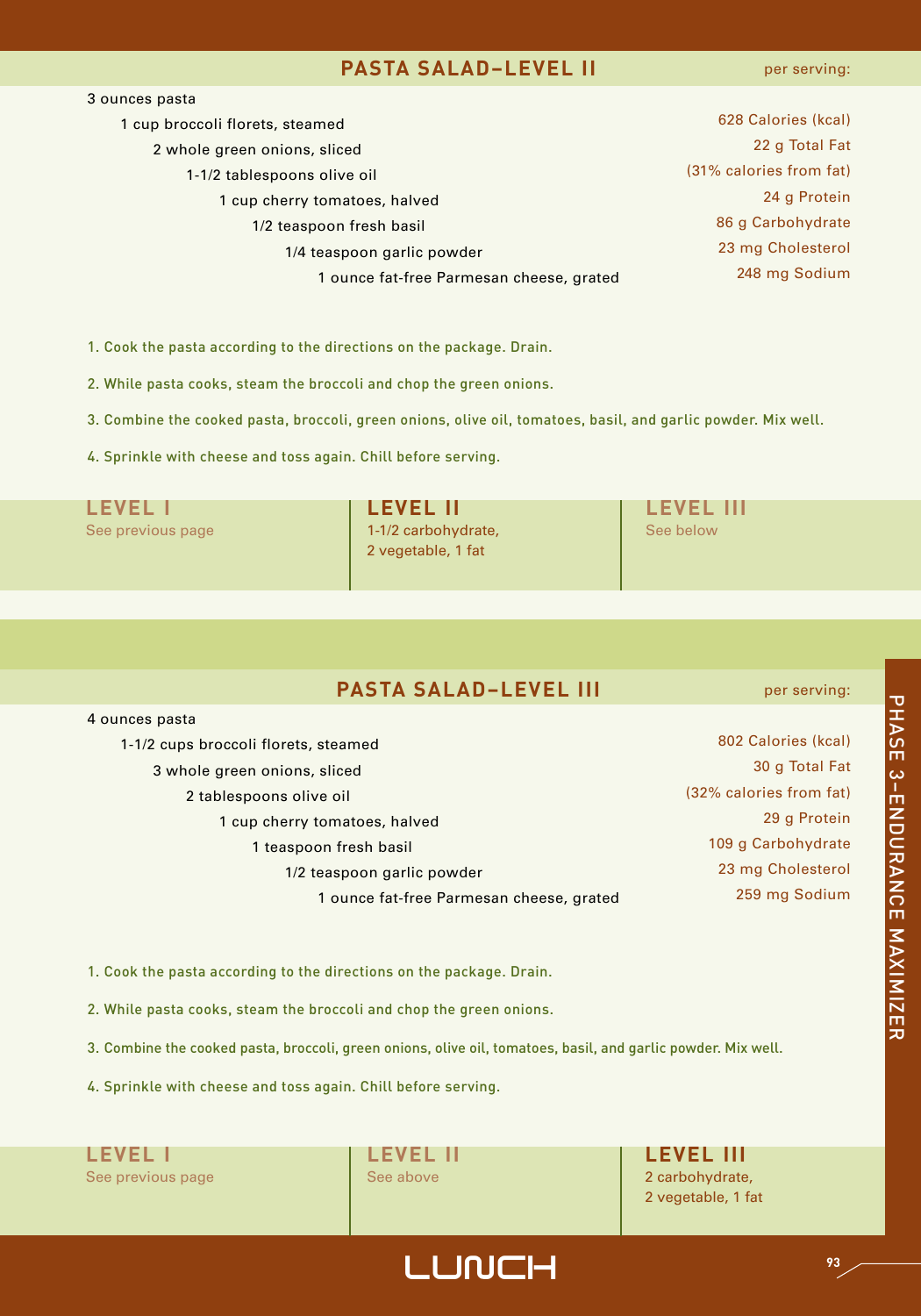#### **SPICY CHINESE NOODLES–LEVEL I**

per serving:

| 2 ounces pasta                            |                         |
|-------------------------------------------|-------------------------|
| 2 tablespoons chunky peanut butter        | 429 Calories (kcal)     |
| 1-1/2 tablespoons low-sodium soy sauce    | 17 g Total Fat          |
| 1-1/2 tablespoons rice vinegar            | (35% calories from fat) |
| 1 teaspoon honey                          | 16 g Protein            |
| dash cayenne pepper                       | 56 g Carbohydrate       |
| 1 tablespoon green onions, finely chopped | 0 mg Cholesterol        |
|                                           | 1,056 mg Sodium         |
|                                           |                         |

- 1. Cook the pasta according to the directions on the package. Drain.
- 2. While the pasta is cooking, combine in a small saucepan the peanut butter, soy sauce, vinegar, honey, and cayenne.
- 3. Mix together the pasta and the peanut butter sauce. If the pasta is too dry, add a little fat-free chicken broth to thin the sauce. Garnish with green onions.

| <b>LEVEL I</b>     | <b>LEVEL II</b> | <b>LEVEL III</b> |
|--------------------|-----------------|------------------|
| 1 carbohydrate,    | See below       | See next page    |
| 1 condiment, 1 fat |                 |                  |
|                    |                 |                  |

|  |  | <b>SPICY CHINESE NOODLES-LEVEL II</b> |  |
|--|--|---------------------------------------|--|
|--|--|---------------------------------------|--|

per serving:

| 3 tablespoons chunky peanut butter         | 660 Calories (kcal)     |
|--------------------------------------------|-------------------------|
| 2 tablespoons low-sodium soy sauce         | 26 g Total Fat          |
| 2 tablespoons rice vinegar                 | (33% calories from fat) |
| 1-1/2 teaspoons honey                      | 25 g Protein            |
| dash cayenne pepper                        | 89 g Carbohydrate       |
| 2 tablespoons green onions, finely chopped | 0 mg Cholesterol        |
|                                            | 1,444 mg Sodium         |

1. Cook the pasta according to the directions on the package. Drain.

**P4 LUNCH** 

- 2. While the pasta is cooking, combine in a small saucepan the peanut butter, soy sauce, vinegar, honey, and cayenne.
- 3. Mix together the pasta and the peanut butter sauce. If the pasta is too dry, add a little fat-free chicken broth to thin the sauce. Garnish with green onions.

3 ounces pasta

**LEVEL I LEVEL II LEVEL III** See above 1-1-1/2 carbohydrate, See next page 1-1/2 carbohydrate, 2 condiment, 1 fat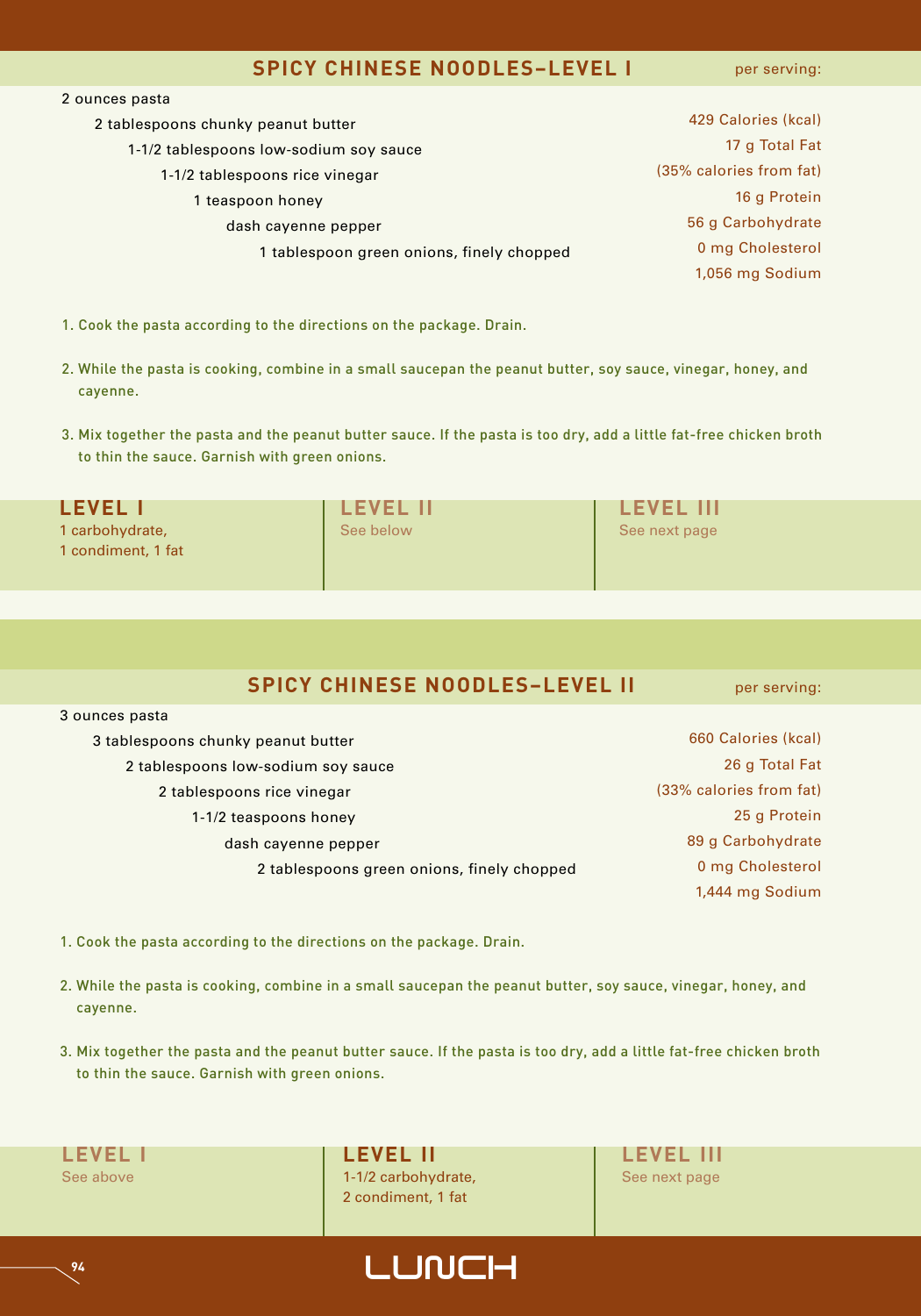#### **SPICY CHINESE NOODLES–LEVEL III**

per serving:

| 4 ounces pasta                             |                         |
|--------------------------------------------|-------------------------|
| 3 tablespoons chunky peanut butter         | 789 Calories (kcal)     |
| 3 tablespoons low-sodium soy sauce         | 26 g Total Fat          |
| 3 tablespoons rice vinegar                 | (28% calories from fat) |
| 2 teaspoons honey                          | 29 g Protein            |
| dash cayenne pepper                        | 115 g Carbohydrate      |
| 3 tablespoons green onions, finely chopped | 0 mg Cholesterol        |
|                                            | 2,047 mg Sodium         |
|                                            |                         |

- 1. Cook the pasta according to the directions on the package. Drain.
- 2. While the pasta is cooking, combine in a small saucepan the peanut butter, soy sauce, vinegar, honey and cayenne.
- 3. Mix together the pasta and the peanut butter sauce. If the pasta is too dry, add a little fat-free chicken broth to thin the sauce. Garnish with green onions.

| LEVEL             | <b>LEVEL II</b>   | <b>LEVEL III</b>                      |
|-------------------|-------------------|---------------------------------------|
| See previous page | See previous page | 2 carbohydrate,<br>2 condiment, 1 fat |

 large whole wheat tortilla cup fat-free canned refried beans 1/4 cup tomato, diced tablespoons red onion, diced cup iceberg lettuce, shredded tablespoons low-fat sour cream tablespoons salsa

 Calories (kcal) g Total Fat (14% calories from fat) g Protein g Carbohydrate mg Cholesterol 1,437 mg Sodium

per serving:

1. Preheat oven to 350 degrees.

2. Spray tortilla with corn oil spray and brown tortilla for several minutes until crisp.

3. Meanwhile, heat beans in a small saucepan.

4. Remove tortilla and layer with beans, tomato, onion, lettuce, sour cream, and salsa.

**LEVEL I LEVEL II LEVEL III** 2 carbohydrate, See next page See next page See next page See next page 1 vegetable, 1 condiment

# 고<br>고 A S E ω<br>⊓<br>Ζ ខ<br>C R A N C E z A XIMIZ E R

## LUNCH **<sup>95</sup>**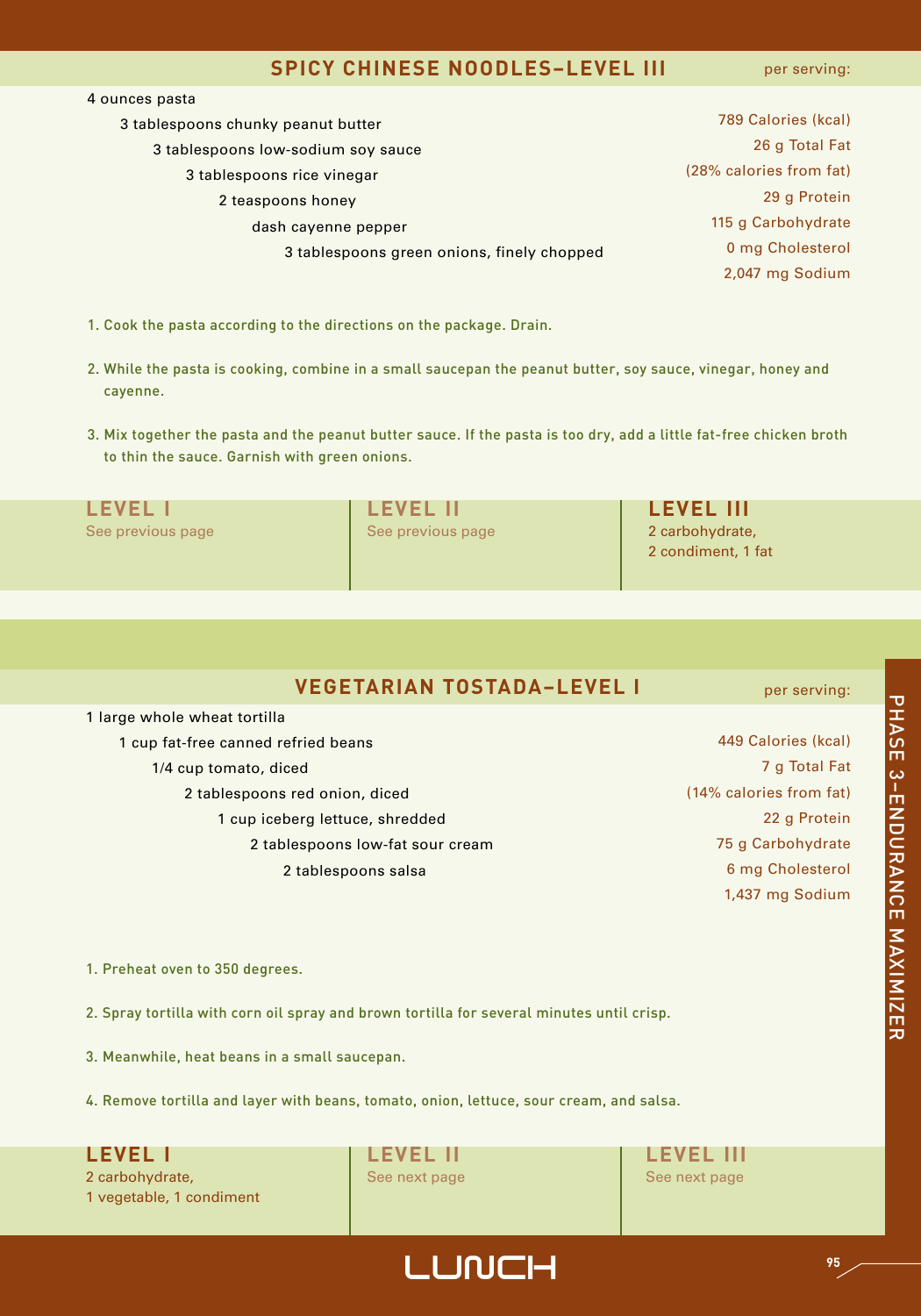#### **VEGETARIAN TOSTADA–LEVEL II**

per serving:

| 1 large whole wheat tortilla        |                         |
|-------------------------------------|-------------------------|
| 1 cup fat-free canned refried beans | 575 Calories (kcal)     |
| 1/2 cup Spanish-style rice, cooked  | 8 g Total Fat           |
| 1/2 cup tomato, diced               | (12% calories from fat) |
| 3 tablespoons red onion, diced      | 25 g Protein            |
| 2 cups iceberg lettuce, shredded    | 102 g Carbohydrate      |
| 2 tablespoons low-fat sour cream    | 6 mg Cholesterol        |
| 3 tablespoons salsa                 | 1,510 mg Sodium         |
|                                     |                         |

1. Preheat oven to 350 degrees.

2. Spray tortilla with corn oil spray and brown tortilla for several minutes until crisp.

3. Meanwhile, heat beans in a small saucepan.

4. Remove tortilla and layer with beans, rice, tomato, onion, lettuce, sour cream, and salsa.

See previous page 2-1/2 carbohydrate, See below 2 vegetable, 1 condiment

**LEVEL I LEVEL II LEVEL III**

#### **VEGETARIAN TOSTADA–LEVEL III**

per serving:

701 Calories (kcal) 8 g Total Fat

| 1 cup fat-free canned refried beans |
|-------------------------------------|
| 1 cup Spanish-style rice, cooked    |
| 1/2 cup tomato, diced               |
| 3 tablespoons red onion, diced      |
| 2 cups iceberg lettuce, shredded    |
| 2 tablespoons low-fat sour cream    |

(10% calories from fat) 27 g Protein 130 g Carbohydrate 6 mg Cholesterol 1,510 mg Sodium

1. Preheat oven to 350 degrees.

1 large whole wheat tortilla

2. Spray tortilla with corn oil spray and brown tortilla for several minutes until crisp.

3 tablespoons salsa

3. Meanwhile, heat beans in a small saucepan.

4. Remove tortilla and layer with beans, rice, tomato, onion, lettuce, sour cream, and salsa.

**LEVEL I LEVEL II LEVEL III** See previous page **See above** 3 carbohydrate,

2 vegetable, 1 condiment

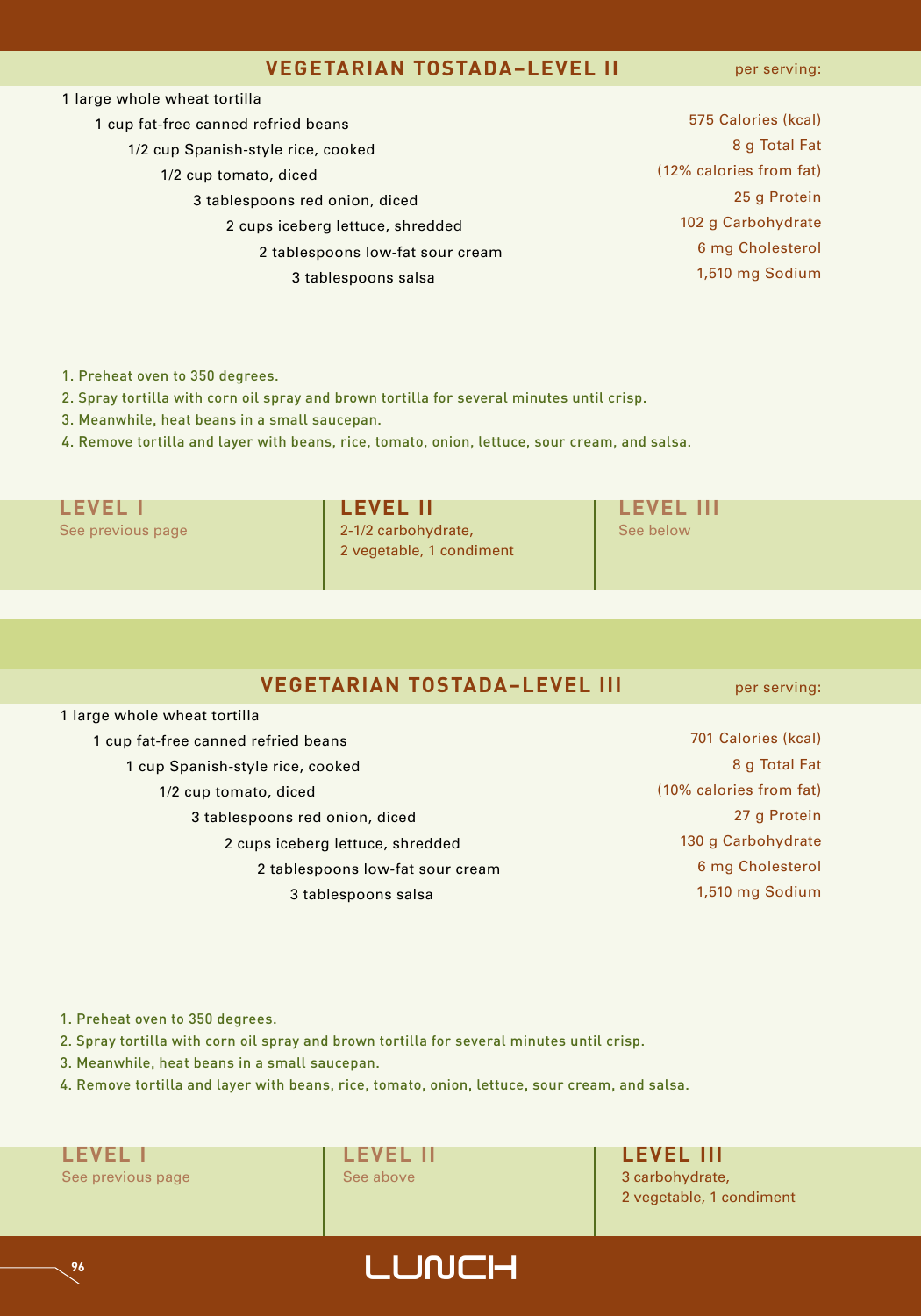#### **MEDITERRANEAN SHRIMP KEBABS–LEVEL I**

per serving:

| 6 shrimp (1 ounce each)                  |  |
|------------------------------------------|--|
| 1/8 red onion, cubed                     |  |
| 1/2 zucchini, cut in 1-inch-thick slices |  |
| 1/4 yellow pepper, seeded and cubed      |  |
| 4 white mushrooms                        |  |
| 1/4 cup fresh lemon juice                |  |
| 1 tablespoon olive oil                   |  |
| 1 teaspoon oregano                       |  |
| 2 metal or wooden skewers                |  |
|                                          |  |

 Calories (kcal) g Total Fat (42% calories from fat) g Protein g Carbohydrate mg Cholesterol mg Sodium

#### 1. Assemble kebabs by alternating vegetables with three shrimp per skewer.

2. In a small bowl, blend lemon juice, olive oil, and oregano to make a marinade.

- 3. Brush marinade over kebabs and place on grill for 7 to 10 minutes.
- 4. Turn and brush with remaining marinade while grilling until vegetables are cooked and shrimp are opaque.

2 protein, 1 vegetable, 1 fat See below See below See next page

**LEVEL I LEVEL II LEVEL III**

#### **MEDITERRANEAN SHRIMP KEBABS–LEVEL II** per serving:

9 shrimp (1 ounce each)

1/8 red onion, cubed

1/2 zucchini, cut in 1-inch-thick slices

- 1/4 yellow pepper, seeded and cubed
	- 6 white mushrooms
		- 1/4 cup fresh lemon juice

1 tablespoon olive oil

1 teaspoon oregano

3 metal or wooden skewers

 Calories (kcal) g Total Fat (37% calories from fat) g Protein g Carbohydrate mg Cholesterol mg Sodium

- 1. Assemble kebabs by alternating vegetables with three shrimp per skewer.
- 2. In a small bowl, blend lemon juice, olive oil, and oregano to make a marinade.
- 3. Brush marinade over kebabs and place on grill for 7 to 10 minutes.
- 4. Turn and brush with remaining marinade while grilling until vegetables are cooked and shrimp are opaque.

**LEVEL I LEVEL II LEVEL III** See above 3 protein, 1 vegetable, 1 fat See next page

DINNER **<sup>97</sup>**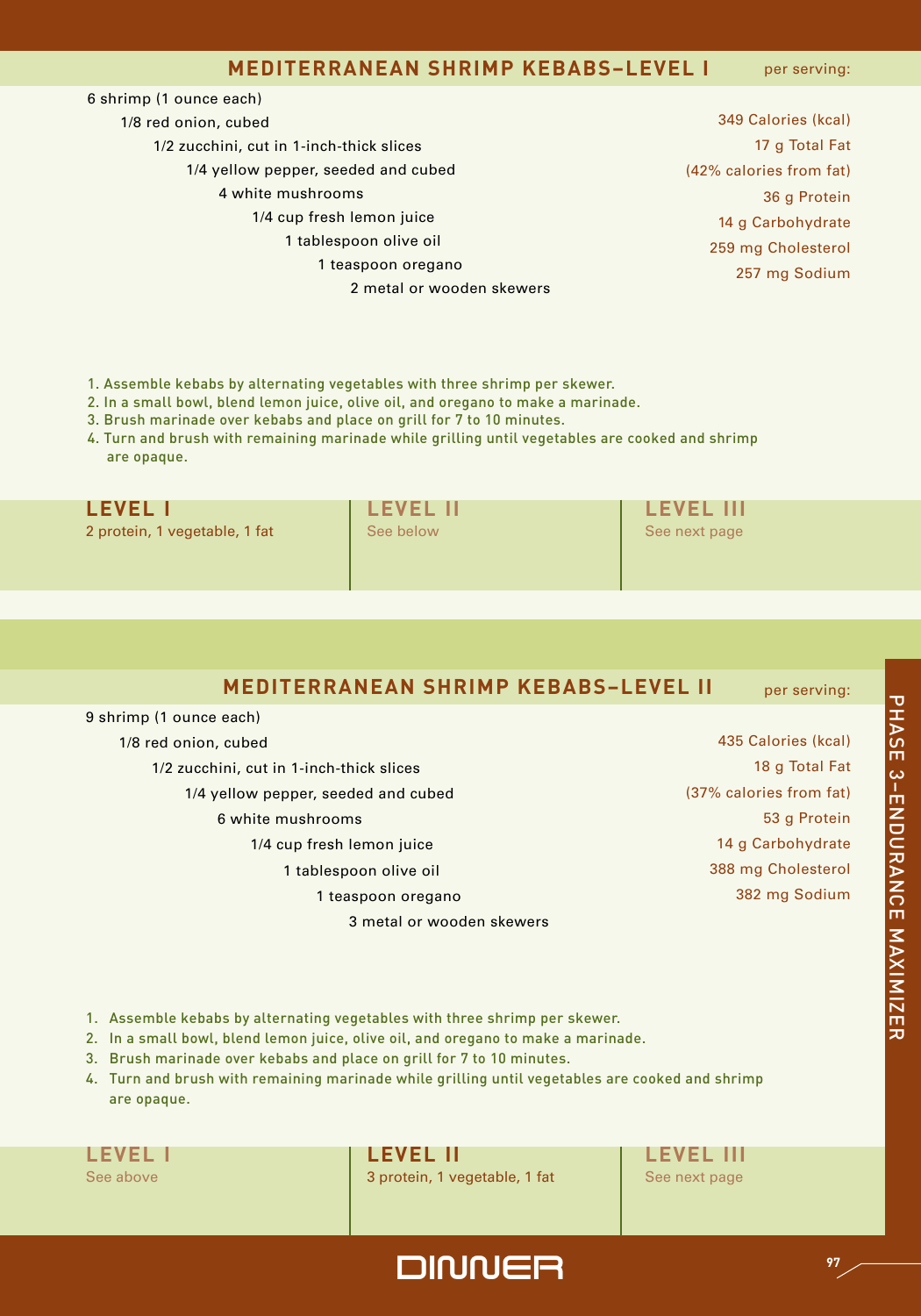#### **MEDITERRANEAN SHRIMP KEBABS–LEVEL III** per serving:

# 12 shrimp (1 ounce each)

1/8 red onion, cubed 1/2 zucchini, cut in 1-inch-thick slices 1/4 yellow pepper, seeded and cubed 8 white mushrooms 1/4 cup fresh lemon juice 1 tablespoon olive oil 1 teaspoon oregano 4 metal or wooden skewers

 Calories (kcal) g Total Fat (1% calories from fat) g Protein g Carbohydrate mg Cholesterol mg Sodium

1. Assemble kebabs by alternating vegetables with three shrimp per skewer.

2. In a small bowl, blend lemon juice, olive oil, and oregano to make a marinade.

3. Brush marinade over kebabs and place on grill for 7 to 10 minutes.

4. Turn and brush with remaining marinade while grilling until vegetables are cooked and shrimp are opaque.

**LEVEL I LEVEL II LEVEL III** See previous page See previous page 1. See previous page 1. See previous page 4 protein, 2 vegetable, 1 fat

#### **PORK CHOP BAKED WITH APPLE AND SWEET POTATO–LEVEL I** per serving:

6 ounces lean boneless pork loin

1 medium sweet potato

1 medium apple

 Calories (kcal) g Total Fat (17% calories from fat) g Protein g Carbohydrate mg Cholesterol mg Sodium

1. Preheat oven to 350 degrees.

2. Slice the sweet potato thinly. Quarter, core, and slice the apple into eight pieces.

3. On a large piece of foil, layer sweet potato slices, pork chop, and then apple slices. If desired, sprinkle with cinnamon, salt, and pepper.

4. Wrap well and bake for 40 minutes.

2 protein, See next page See next page See next page See next page See next page 1 carbohydrate, 1 fruit

**LEVEL I LEVEL II LEVEL III**